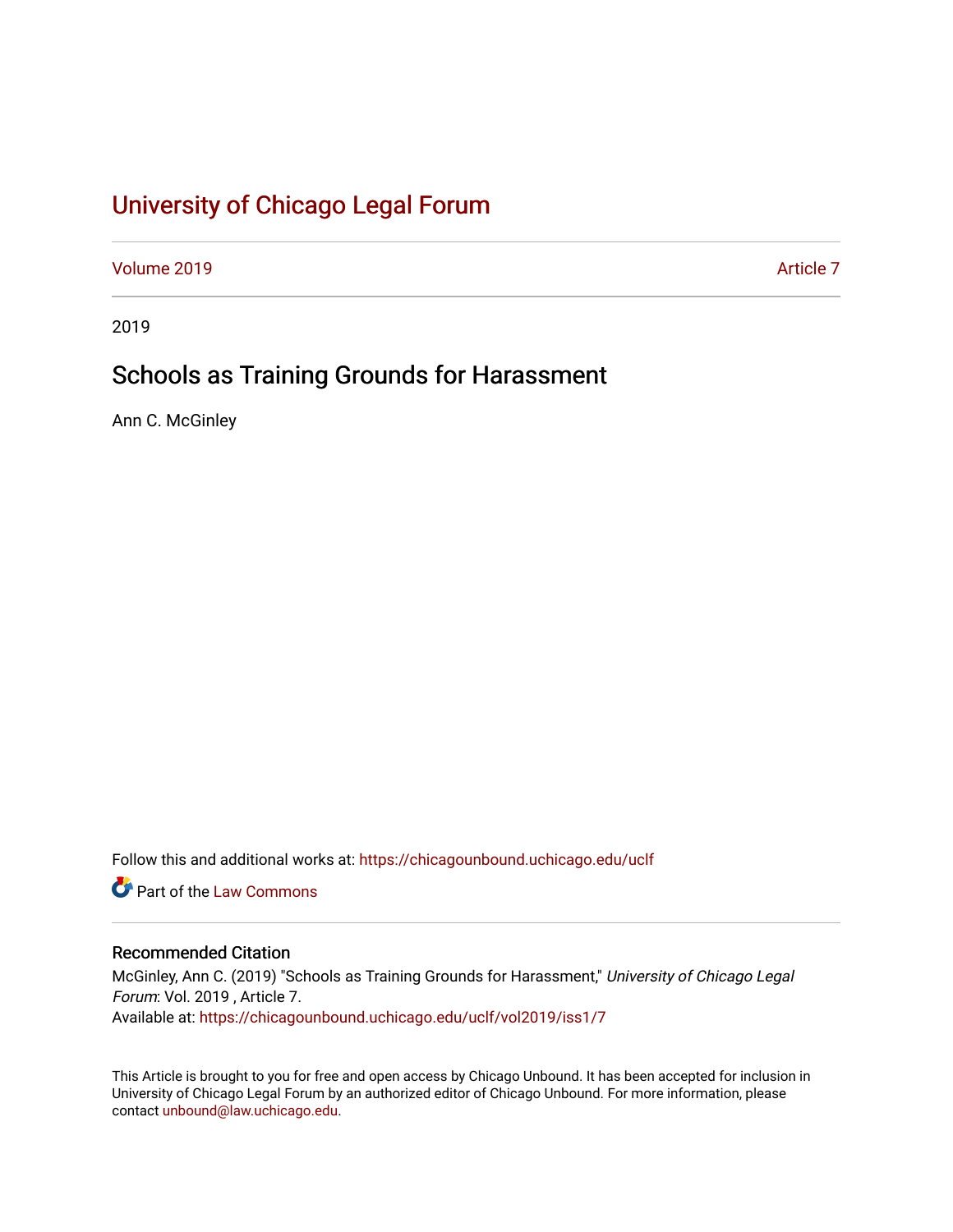## **Schools as Training Grounds for Harassment**

*Ann C. McGinley†*

#### **INTRODUCTION**

The #MeToo movement, which burgeoned in response to allegations of Harvey Weinstein's and others' harassment of women who sought careers in Hollywood and elsewhere, has led to increasing concern about sexual harassment in workplaces and other venues.1 Significant online movements engage in naming and shaming alleged perpetrators, and workplaces are rewriting their policies in an attempt to prevent and remedy harassment to escape liability for harassers' conduct.2 News reports and op-ed articles focus on the prevalence of sexual harassment and harm to women, but, as Professors Vicki Schultz and Brian Soucek explain, media reports are limited to a narrow understanding of one type of harassment: harassment that is sexual (rather than gendered) in nature and suffered predominantly by women at the hands of more powerful men.<sup>3</sup> By "sexual" harassment, I use the common term here to refer to unwelcome behavior that is expressed by sexual means: groping, asking for sexual favors, sexual assault, and even rape. The motive may be sexual desire, as the #MeToo movement seems

 <sup>†</sup> William S. Boyd Professor of Law, University of Nevada, Las Vegas. J.D. 1982, University of Pennsylvania Law School. Thank you to Dean Dan Hamilton for his support on this project. Thank you also to Jeff Stempel and Nancy Chi Cantalupo, who have both supported my scholarship in this area. Thank you to David McClure, Associate Director of the Wiener-Rogers Law Library at UNLV Boyd School of Law, and the students who work with him for their excellent research on this project. Finally, thank you to Mary Anne Case, faculty advisor to *The University of Chicago Legal Forum*, and my deepest thanks go to the student editors who worked so hard on the forum conference and on editing this paper.

 $^{\rm 1}$  Actor Alyssa Milano borrowed the term from an earlier group started by Tarana Burke and posted it online. Emma Brockes, *#MeToo Founder Tarana Burke: "You Have to Use Your Privilege to Serve Other People,"* GUARDIAN (Jan. 15, 2018), https://www.theguardian.com/world/2018/jan/15 /me-too-founder-tarana-burke-women-sexual-assault [https://perma.cc/4NXH-6JAA]. 2

*Mira Sorvino: Me Too Can't Just Be Naming and Shaming*, USA TODAY (Nov. 13, 2018), https://www.usatoday.com/story/life/people/2018/11/13/mira-sorvino-me-too-cant-just-naming-an d-shaming/1985971002/ [http://perma.cc/E9WJ-TBG2]; Nicole Lyn Pesce, *The #MeToo Movement Has Changed Policies Across Industries, But There's Still Work to Be Done*, MARKET WATCH (Oct. 4, 2018), https://www.marketwatch.com/story/the-metoo-movement-has-changed-policies-across-i ndustries-but-theres-still-work-to-be-done-2018-10-04 [https://perma.cc/KU9N-X82W]. 3

*See* Vicki Schultz & Brian Soucek, 2019 U. CHI. LEGAL F. 227, 227–59 (2019).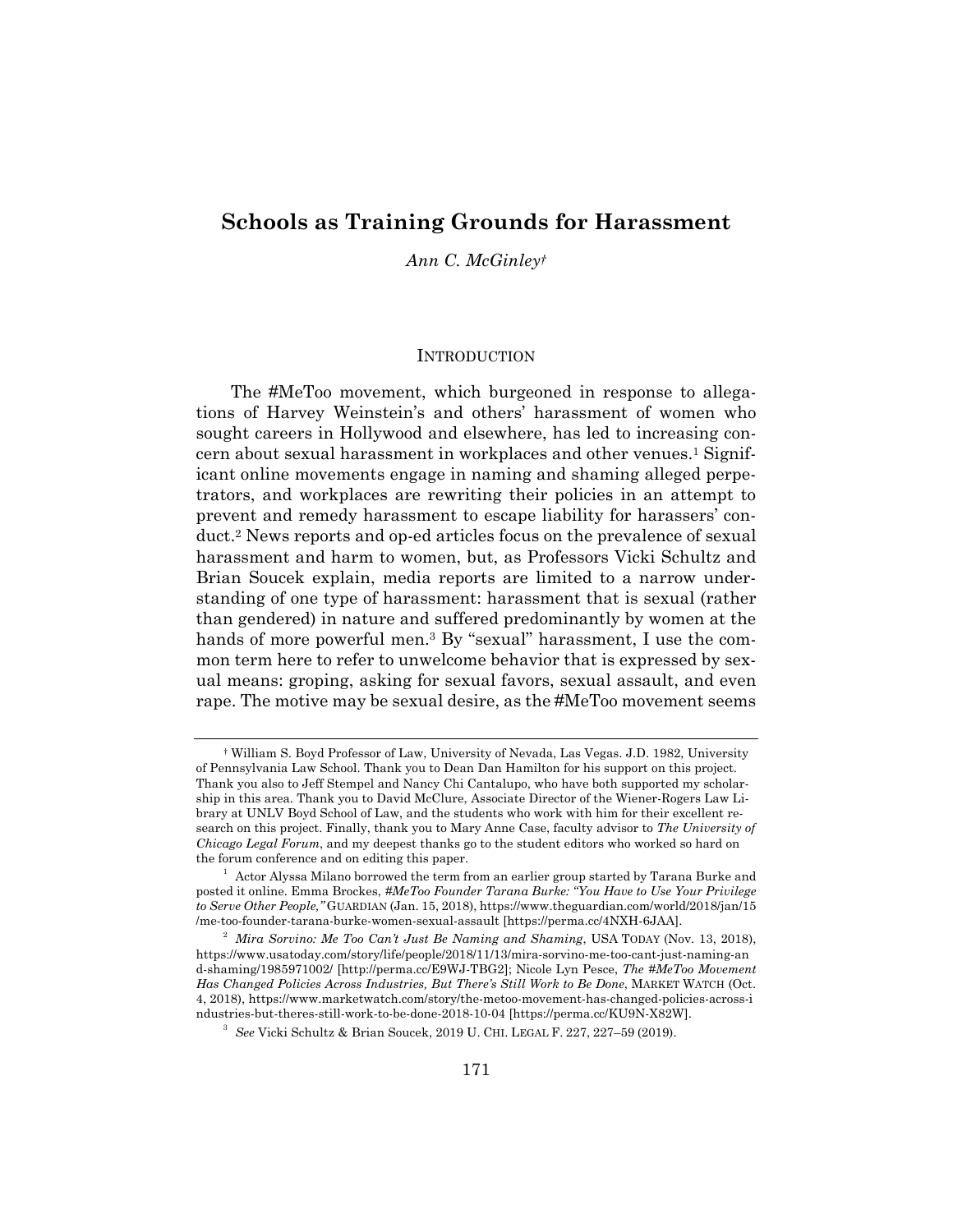to emphasize, but it may also be a desire to police gender expectations of individuals in the workplace. Where there is an employment relationship and a covered employer, this type of harassment is prohibited by Title VII of the 1964 Civil Rights Act,<sup>4</sup> if sufficiently severe or pervasive. It is also prohibited in schools, whether the harassment be perpetrated by other students or teachers, by Title IX of the Education Amendments of 1972.5

A less common but more accurate term that I use throughout this paper is "sex- or gender-based harassment." This term is much broader than "sexual harassment" in that it refers to unwelcome behavior that occurs because of the sex (biological sex) or gender (social stereotypes and expectations that are related to a person of a particular biological sex) of the victim that can be but is not necessarily sexual in nature: derogatory comments or yelling, physically blocking a person's way, severe or pervasive treatment because of the victim's failure to conform to gender stereotypes or with an interest in maintaining the gendered order of the workplace. These latter versions of harassment can be either facially sex- or gender-based or can be neutral in their presentation while still occurring because of the sex or gender of the victim.

As Schultz and Soucek explain, "sexual harassment" that the #Me-Too movement generally targets may merely be the tip of the iceberg. Harassment that is gendered but not necessarily sexual in nature, and harassment, whether sexual or gendered, that is perpetrated by groups of men (and sometimes women) on both male and female victims have been virtually ignored by the movement and the media.<sup>6</sup>

Moreover, the link between sex-segregated workplaces, both horizontally and vertically,<sup>7</sup> and sex- and gender-based harassment is often overlooked.8 In fact, much (if not most) of harassing behavior in workplaces occurs because of gender—the patriarchal structure that promotes the superiority of masculine men over women and gender nonconforming men.9

And, while there is considerable discussion about sexual violence on college campuses (a form of "sexual harassment")—how institutions

<sup>4</sup> 42 U.S.C. § 2000e, *et seq.*

 $5$  Pub. L. No. 92-318 tit. IX, 86 Stat. 235, 373–75 (codified as 20 U.S.C. §§ 1681–88).

<sup>&</sup>lt;sup>6</sup> See Ann C. McGinley, *The Masculinity Motivation*, 71 STAN. L. REV. ONLINE 135 (2018).

Philip Cohen, *The Problem with Mostly Male (and Mostly Female) Workplaces*, THE ATLANTIC (Mar. 20, 2013), https://www.theatlantic.com/sexes/archive/2013/03/the-problem-withmostly-male-and-mostly-female-workplaces/274208/ [http://perma.cc/895U-4RNY]. 8

Schultz & Soucek, *supra* note 3. 9

*See* ANN C. MCGINLEY, MASCULINITY AT WORK: EMPLOYMENT DISCRIMINATION THROUGH A DIFFERENT LENS 58–82 (2016) (offering a number of scenarios in which harassment occurs and demonstrating that, in most of these scenarios, the motivation is gender—both of the victim and of the perpetrators).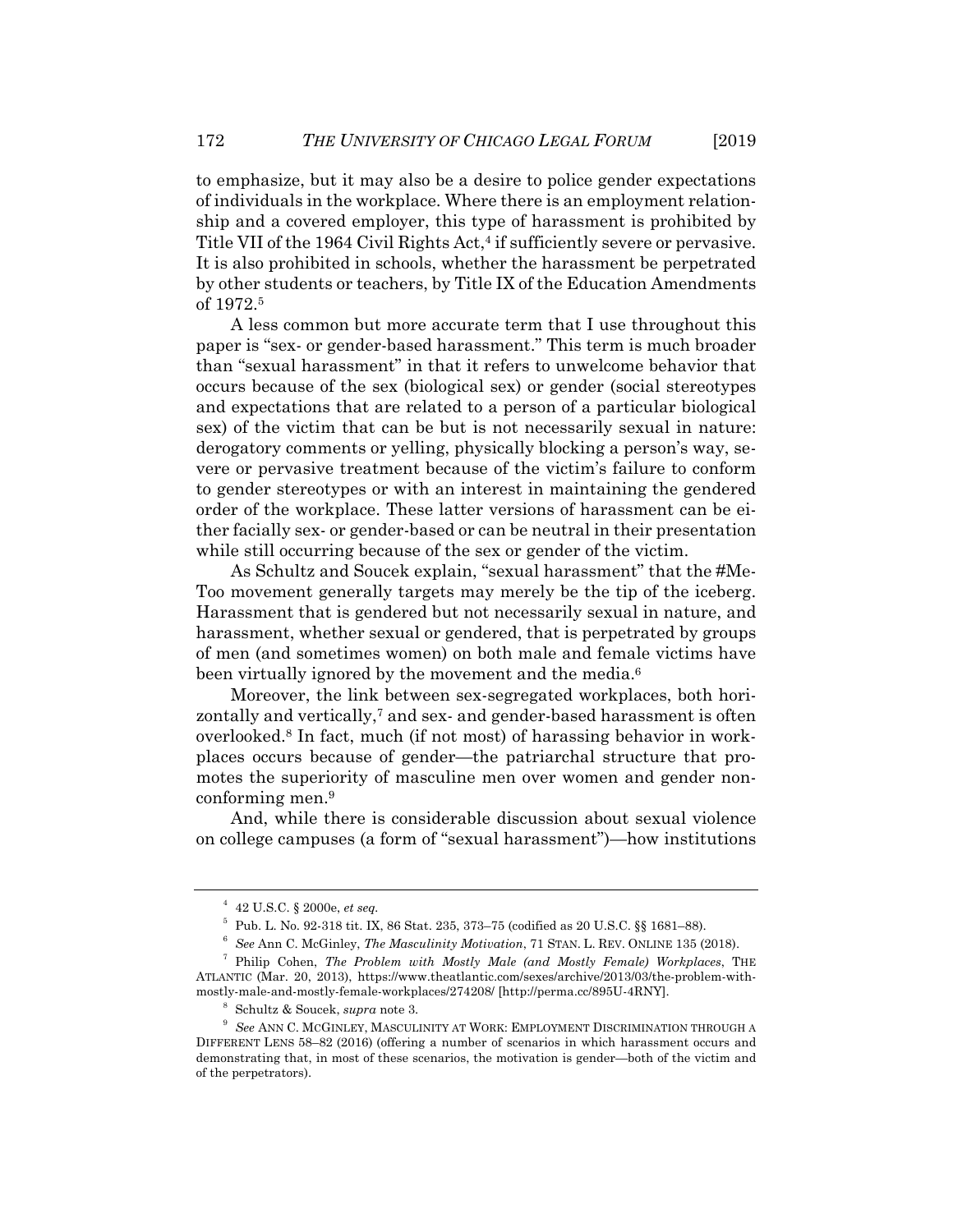should respond, what their investigations and hearings should look like, and how to protect both the accuser and the accused<sup>10</sup>—there is little or no public discussion of sex- and gender-based harassment that occurs in elementary, middle, and high schools.11 The behaviors involved can be sexual, gendered, or neither; the common thread is the motive of the harassers—it is based on the sex or gender of the victim (as well as the harasser).

Even though few discuss the problem of sex-or gender-based harassment in pre-college schools, the reality is that elementary, middle, and high schools serve as training grounds for sex- and gender-based harassment later on in life, and the law is not providing an effective remedy. Title IX of the Education Act Amendments<sup>12</sup> forbids sex- and gender-based harassment at all levels from kindergarten through college, but private causes of action brought under Title IX do little to deter school administrators from tolerating serious peer sex- and genderbased harassment or to compensate victims. This is because the Supreme Court has established extremely difficult proof requirements, and many lower courts have applied these standards strictly.13 While investigations by the Office of Civil Rights of the Department of Education ("OCR") have historically done a better job of punishing schools for permitting peer sex- and gender-based harassment and requiring improved policies and procedures, the OCR may not have the capacity to investigate the vast majority of incidents occurring in schools. Moreover, given the new regulations proposed by the Department of Education under Secretary Betsy DeVos, which adopt the rigid court standards, there is serious concern that useful OCR investigations may not continue.14

<sup>&</sup>lt;sup>10</sup> ADVOCATES FOR YOUTH, 9 THINGS TO KNOW ABOUT BETSY DEVOS' PROPOSED TITLE IX RULE, https://actionnetwork.org/user\_files/user\_files/000/028/107/original/Two\_pager\_on\_proposed\_rule .pdf [http://perma.cc/79GA-TLHV]; Victoria Yuen & Osub Ahmed, *4 Ways Secretary DeVos' Proposed Title IX Rule Will Fail Survivors of Campus Sexual Assault*, CENTER FOR AMERICAN PROGRE-SS (Nov. 16, 2018), https://www.americanprogress.org/issues/education-postsecondary/news/2018/ 11/16/461181/4-ways-secretary-devos-proposed-title-ix-rule-will-fail-survivors-campus-sexual-as-

sault/ [https://perma.cc/SL3T-AX9D].  $11$  Throughout this article, I use the term sex- and gender-based harassment in its broadest sense to mean harassment in workplaces or schools that occurs because of the victim's sex or gender. There is a debate whether we should merely call this "sexual harassment," or "sex harassment," but both seem to be under-inclusive so in the interest of being clear that I am talking about illegal harassment that occurs because of sex or gender and may or may not be sexual or gendered in nature, I use the more comprehensive term. This behavior, if sufficiently severe or pervasive,

 $^{12}$  Pub. L. No. 92-318 tit. IX, 86 Stat. 235, 373–75 (codified as 20 U.S.C. §§ 1681–88).  $^{13}$  See Part III  $infra$ 

<sup>13</sup> *See* Part III *infra*. 14 *See* Part III.B. *infra*.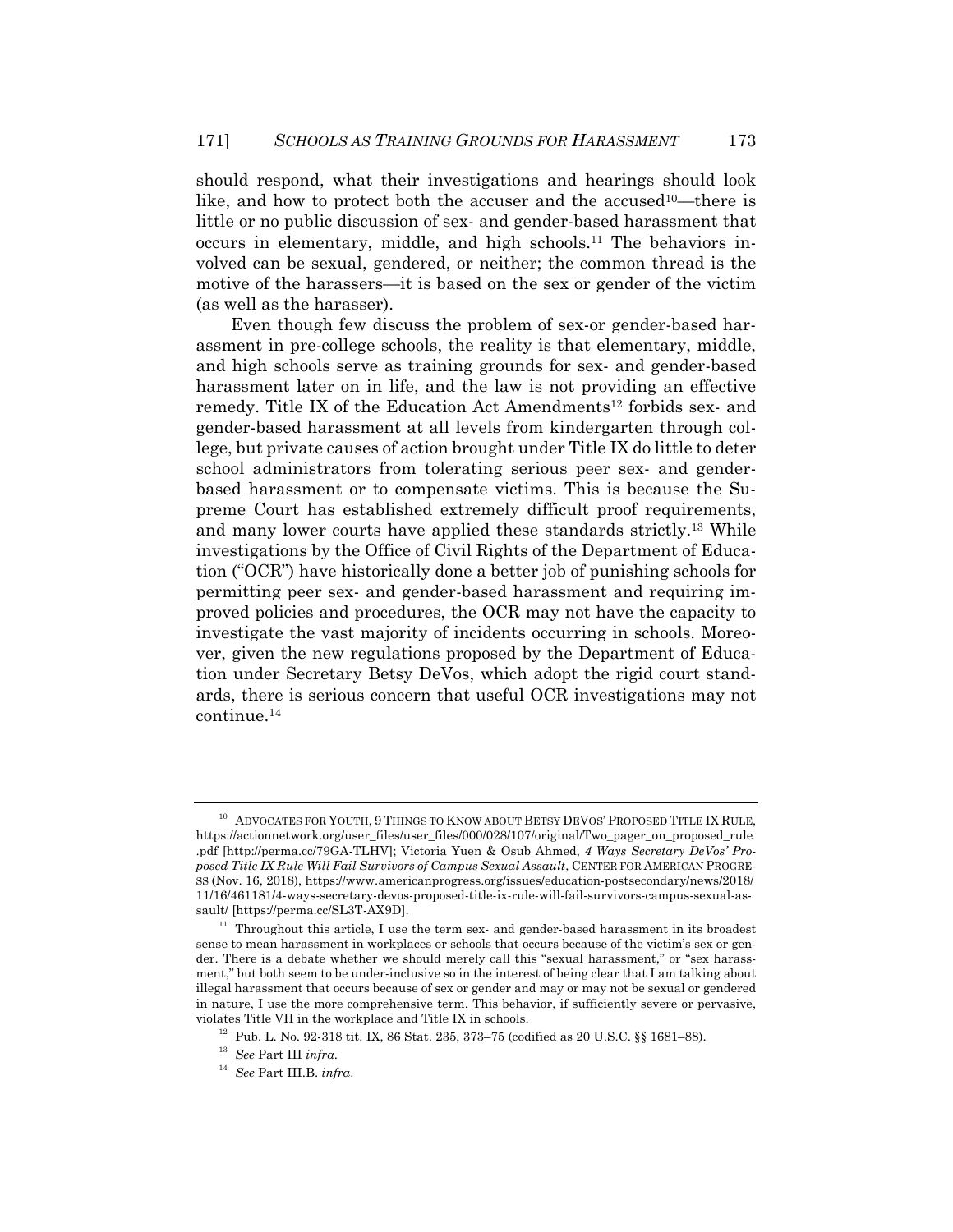The fact is that peer<sup>15</sup> sex- and gender-based harassment of both boys and girls in schools is rampant, and administrators are either unable or unwilling to curb it. One problem is adults' normalization of sexand gender-based harassment by preteens and teens. When girls are victims of harassment by boys, school administrators and teachers interpret the behavior as age-appropriate interest in the "opposite sex." When boys are victims of harassment by other boys, administrators and teachers call it normal "horseplay." In both situations, teachers can exacerbate the problem, often blaming the victims for causing trouble by reporting the behavior to authorities, and thereby incurring the wrath of fellow students.16 Teachers and administrators fail to understand the role toxic masculinity plays in harassment, and they often fan the flames by encouraging sex stereotyping and gender conformity of both boys and girls by both boys and girls. The resulting peer harassment is neither normal courting behavior, nor normal roughhousing.<sup>17</sup>

This article deals with the schools' role in permitting and encouraging peer sex- and gender-based harassment of children and the law's role in failing to hold schools accountable for their negligent and intentional behavior in sanctioning it. Part I discusses the evidence of rampant sex- and gender-based harassment in schools. Part II analyzes the problem through the lens of masculinities theory and explains how cultural notions of masculinity create incentives for boys18 (and some girls) to engage in peer sex- and gender-based harassment.

Part III analyzes court cases and OCR decisions and explains the serious disconnect between the two; it demonstrates the proof difficulties that victims experience when filing suit under Title IX and the resulting lack of incentives for schools to correct the problems. It also shows that, while the OCR has traditionally held schools to more exacting scrutiny than courts, the new Secretary of Education has proposed new regulations that would align its standards with those of the courts. Ironically, if the proposed regulations are promulgated, the result in the era of #MeToo will be to promote even more sex- and gender-based harassment in our schools.

Part IV proposes new legal standards and interpretations of existing standards for the courts that would hold schools more accountable

<sup>&</sup>lt;sup>15</sup> I limit this article to the discussion of illegal harassment by peers of other peers in the school context—in other words, student-on-student harassment that occurs because of sex or gen-

der.<br><sup>16</sup> See, e.g., Patterson v. Hudson Area Schools, 551 F.3d. 438, 440 (6th Cir. 2009).<br><sup>17</sup> I have dubbed this reason for sex harassment as the "masculinity motivation." *See* McGin-<br>ley, *The Masculinity Motivation*,

<sup>&</sup>lt;sup>18</sup> I call this the "masculinity mandate." See Ann C. McGinley, *The Masculinity Mandate:* #Me-*Too, Brett Kavanaugh, and Christine Blasey Ford*, 23 EMPLOYEE RIGHTS AND EMPLOYMENT POL'Y  $J_{\cdot}$  (forthcoming 2019).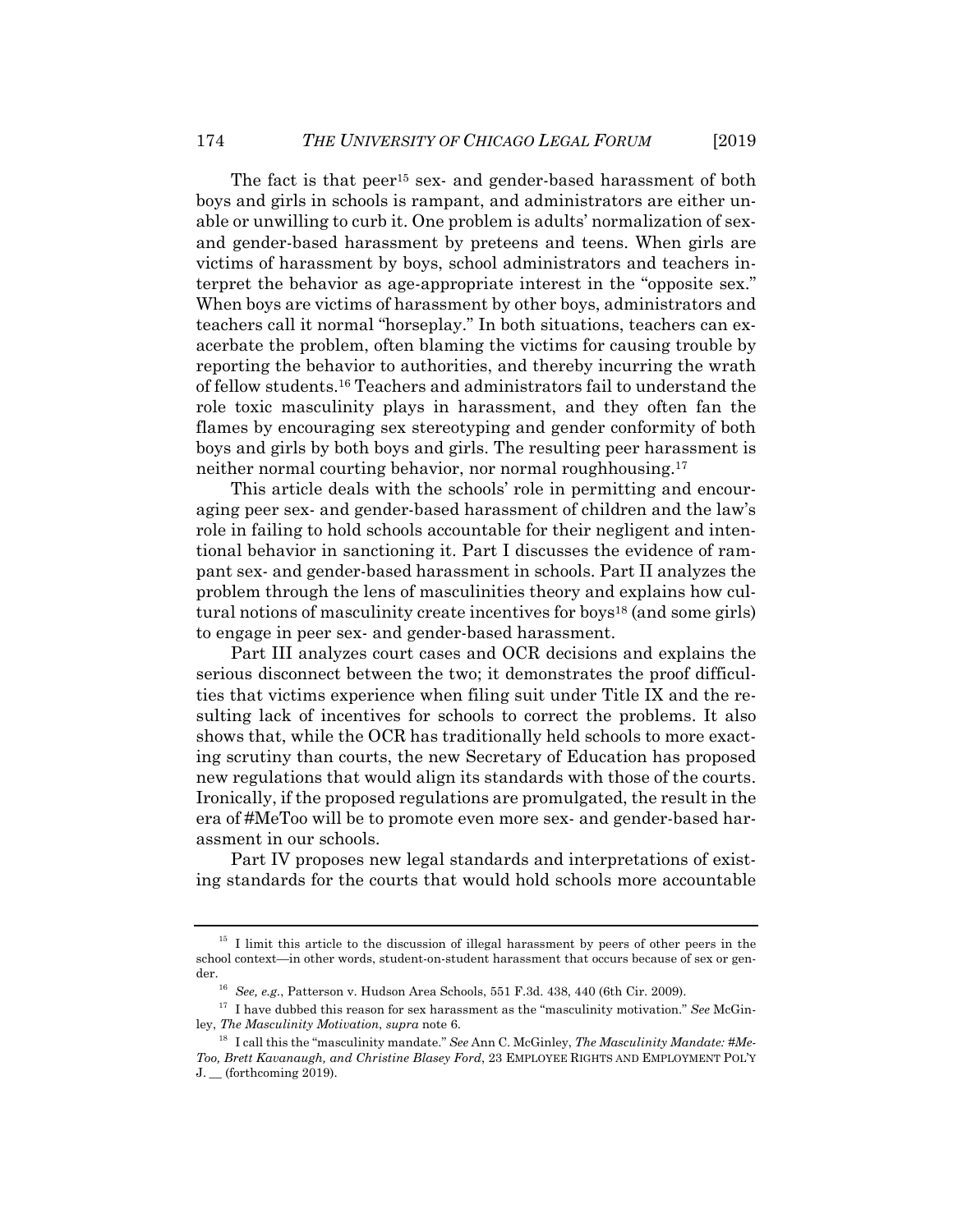for allowing and condoning peer harassment and argues that the courts' standards should be more similar to those applied by those historically applied by the OCR. To accomplish prevention, educators must understand the role that toxic masculinity plays in peer sex- and genderbased harassment while at the same time be aware of the potential unequal application of school rules to children of different races and classes. Finally, this article concludes that the law should create incentives for schools to fulfill their responsibility to educate themselves and their students to prevent and remedy peer sex- and gender-based harassment. When schools ignore their responsibilities in this area, they become important training grounds for future harassers, a role that the #MeToo movement should not tolerate.

## I. EMPIRICAL AND QUALITATIVE EVIDENCE OF PEER SEXUAL HARASSMENT IN SCHOOLS

- A. Empirical and Qualitative Studies on Peer Sexual Harassment
	- 1. Definitions: legal vs. social science terminology

Social science data are crucial to the understanding of sex- and gender-based harassment in the schools. But there is one caveat. Social science studies can be confusing to lawyers and judges because of the different terms social scientists and lawyers use to describe behaviors. Moreover, social scientists and lawyers at times use the same terms but define them differently. Social scientists' definitions consider *behaviors* while the law considers *not only behaviors but also motive or intent*. For example, under Title IX, behavior that is sexual, non-sexual, gendered, or non-gendered in nature that is *motivated by* the victim's sex or gender and is severe, pervasive, and objectively offensive is illegal harassment.19 This legal definition may encompass many different behaviors

<sup>19</sup> *See* Ann C. McGinley, *Creating Masculine Identities: Bullying and Harassment "Because of Sex,"* 79 U. COLO. L. REV. 1151, 1207–32 (2008) (explaining different scenarios that constitute illegal sex- or gender-based harassment).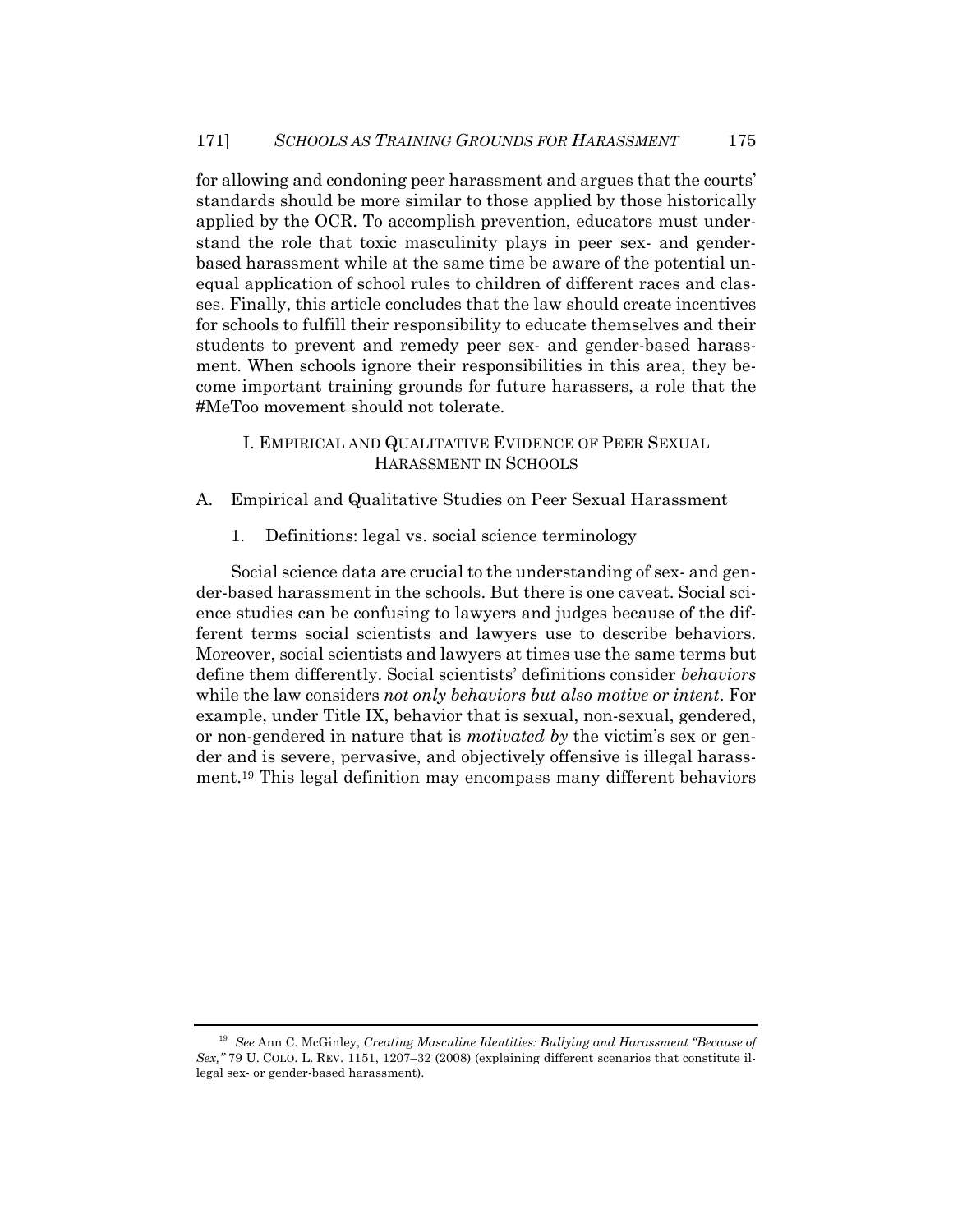identified by social scientists, including bullying,<sup>20</sup> harassment, mobbing, sexual harassment, and physical, verbal, and relational aggression.<sup>21</sup>

When scientific surveys ask children whether they have suffered from sexual harassment, they do not focus on the legal requirement that the behavior be severe or pervasive. They merely ask if the child has suffered a particular type of sex- or gender-based behavior over a particular period of time.22 This means that the survey results can be both over-inclusive and under-inclusive by legal standards: over-inclusive because the behavior may not be sufficiently severe or pervasive to qualify as illegal; under-inclusive because behavior that is not sexual or gendered in nature but whose motive is sex or gender will not be included in the results. Thus, legal scholars, lawyers, and the courts must acknowledge these weaknesses in translation between social science and law when they predict the frequency of sex- and gender-based harassment. With this caveat in mind, however, below is a short summary of some of the social science quantitative and qualitative evidence of sex- and gender-based harassment in the schools as well as a description of facts from court and OCR cases to demonstrate the quality of alleged harassment that occurs.

2. Social science and other evidence of sex- and gender-based harassment

Recent surveys by the American Association of University Women ("AAUW") concerning sexual harassment in schools reveal that nearly half of school children in grades seven through twelve (48%) report having been subject to sexual harassment,<sup>23</sup> and that 87% of those reporting that they suffered harassment also state that they have suffered

 $20$  Traditionally, psychologists defined bullying, harassment, and mobbing as gender-neutral because both victims and perpetrators can be male and female. Given the thin reed supporting the conclusion that these behaviors are sex-neutral, feminists questioned this view and other social scientists followed. Today, social scientists may disagree about the use of the term "bullying," but many agree that gender is often a cause of or motivation for these bullying behaviors. Moreover, while the original psychologists who studied bullying believed it resulted from individual personality traits that disposed perpetrators toward bullying (and perhaps victims toward victimhood), social scientists, feminists, and sociologists see bullying as resulting from systemic gender and other inequalities. *See id.* at 1169–80. 21 "Physical aggression" is physical but not sexual; "verbal aggression" comprises harmful

words and statements that are not physical or sexual; "relational aggression" describes behaviors employed by children such as excluding others and passing rumors that are harmful to the child's

relationship with others.<br><sup>22</sup> *See, e.g.*, AMERICAN ASSOCIATION OF UNIVERSITY WOMEN, QUICK FACTS: SEXUAL HARASSMENT AND SEXUAL VIOLENCE IN SCHOOLS (January 2017).

 $^\mathrm{23}$ AMERICAN ASSOCIATION OF UNIVERSITY WOMEN, CROSSING THE LINE: SEXUAL HARASSMENT AT SCHOOL 11 (2011) [hereinafter "CROSSING THE LINE"]. This survey asks questions about whether the respondent suffered sexual (or gender-based) harassment within the past school year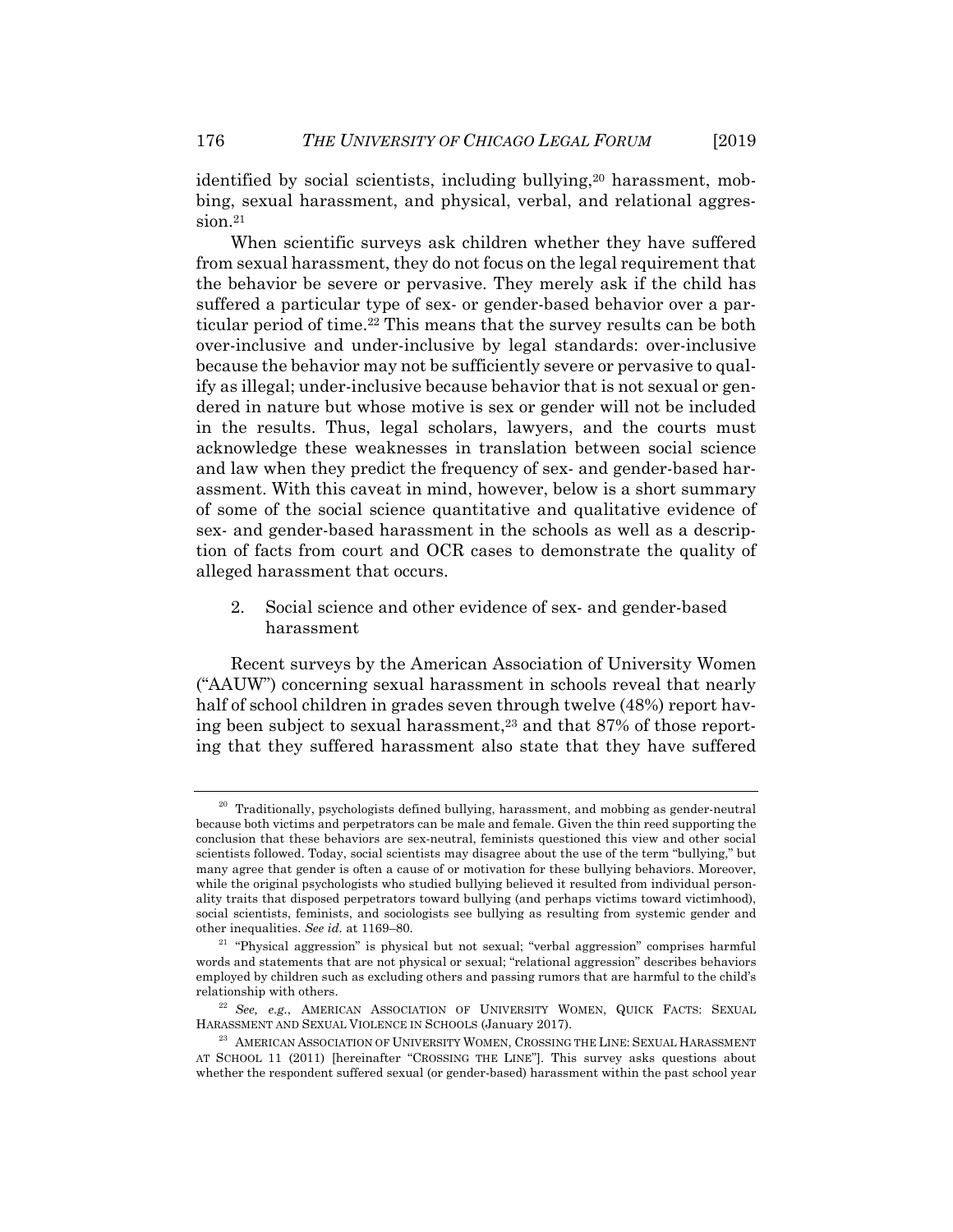harm as a result.<sup>24</sup> While a few students said that it did not bother them, many described emotional, physical, and educational responses not wanting to go to school, feeling sick to their stomach, having trouble sleeping, altering the path they took to school, behavior problems at school, and quitting activities at school.25 Half of those stating they were harassed to the AAUW said that they had not reported the harassment at the time it occurred.26 And, despite this evidence that harassment and assault occur on school campuses, schools are drastically underreporting the incidences of sexual harassment.<sup>27</sup> School information is gleaned from data reported by schools receiving federal financial aid under Title IX (98,000 schools, nearly half of them with students in seventh through twelfth grades), as part of the Civil Rights Data Collection ("CRDC").28 Of schools with grades seven through twelve, for example, 79% reported that they had zero reports of sexual harassment or bullying based on sex during the 2015–16 school year; 99% reported that they had zero reports of rape during the same time frame; and 94% reported that they had zero reports of sexual assault other than rape in school during the same time period.<sup>29</sup>

In some schools, sexual harassment is the norm.<sup>30</sup> Studies demonstrate, moreover, that much sexual harassment (physical and verbal) occurs in the open, with teachers looking on but doing nothing.31 When teachers are not trained about what is sexual harassment and how to

- 
- 
- 

but does not require severity or pervasiveness for the respondent to answer in the affirmative. Neither does it require that the perpetrators be motivated by gender or sex. Nor does it include sex- and gender-based harassment that is not sexual or gendered in nature but that is motivated by sex or gender. Thus, this survey is both over-inclusive and under-inclusive when it comes to the legal definition under Title IX. See notes  $19-22 \, \text{supra}$  & accompanying text.

<sup>&</sup>lt;sup>24</sup> KEVIN MILLER, SCHOOLS ARE STILL UNDERREPORTING SEXUAL HARASSMENT AND ASSAULT (Nov. 2, 2018), https://www.aauw.org/article/schools-still-underreporting-sexual-harassment-and-

<sup>&</sup>lt;sup>25</sup> CROSSING THE LINE, *supra* note 23, at 22. Cases document other serious harms resulting from sex- and gender-based harassment in schools. *See infra* note 94. T.Z. v. City of New York, 634 F. Supp. 2d 263, 267 (E.D.N.Y. 2009) (reporting harms such as inability to go to school, self-cutting,

PTSD, attempted suicide, and, ultimately, in the most severe cases, suicide).<br><sup>26</sup> AMERICAN ASSOCIATION OF UNIVERSITY WOMEN, QUICK FACTS: SEXUAL HARASSMENT AND<br>SEXUAL VIOLENCE IN SCHOOLS (January 2017) [hereinafter "QUICK

<sup>&</sup>lt;sup>27</sup> *Id*; MILLER, *supra* note 24.<br><sup>28</sup> QUICK FACTS, supra note 26.<br><sup>29</sup> MILLER, *supra* note 24.<br><sup>30</sup> See J. Forber Pratt et al., *A Qualitative Investigation of Gang Presence and Sexual Harassment in a Middle School*, 27 J. CHILD & FAM. STUD. 1929, 1935–36 (2018) (concluding that while most of the sexual harassment seemed to be initiated by gang members, it was not all related to gang membership; sexual harassment was the norm, and a failure of adults to respond to open sexual harassment reinforced it as normal). 31 *Id.* The cases confirm this finding. *See, e.g.*, S.K. v. North Allegheny Sch. Dist., 168 F. Supp.

<sup>3</sup>d 786, 796–99 (W.D. Pa. 2016).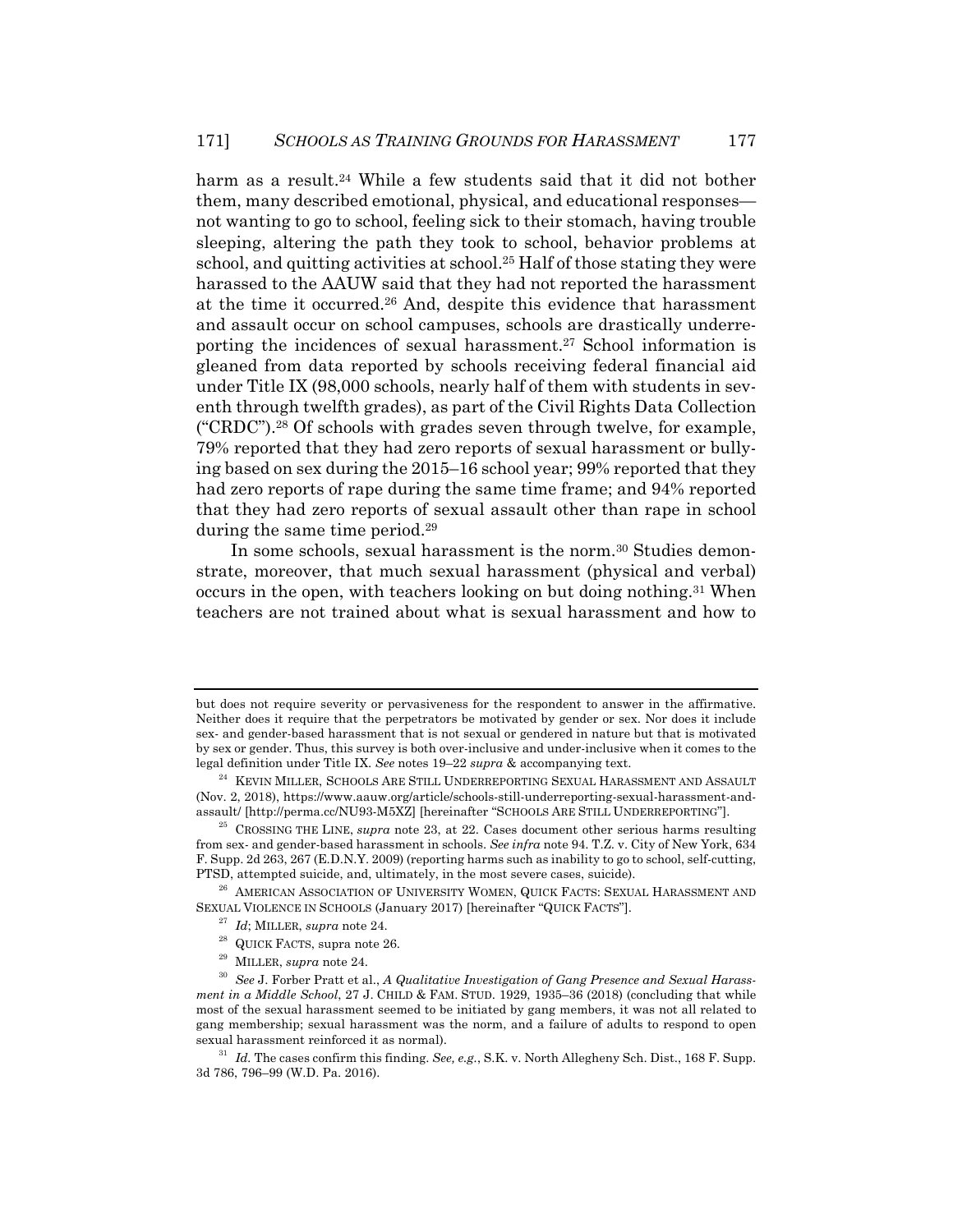respond to it, they may validate the behaviors that constitute sexual harassment as normal.<sup>32</sup>

Studies demonstrate that although girls and women tend to suffer more adverse effects than boys and men from harassment, boys and men do experience emotional damage, especially when sexual harassment is used as a method of performing hegemonic masculinity, harassing someone for the purpose of reinforcing the masculinity of the harassers, ridiculing the gender performance (either too masculine or too feminine of male and female victims), or drawing acceptable boundaries of how victims should perform their gender.33 Especially LGBTQ+ students have "poorer mental and physical health, less engagement with school, and higher suicide rates than their heterosexual peers."34 Straight boys and men also suffer from homophobic slurs, which cause increased anxiety and depression as well as alienation among middle school children, especially boys.<sup>35</sup> One study found that there existed ample evidence of verbal harassment of LGBTQ+ students by both students and educators.36 Approximately 90% of study participants had heard a student verbally harass another because of bias against LGBTQ+ individuals, whereas 44% had heard school staff engaging in the same verbal harassment.<sup>37</sup>

Much harassment occurs in the open with victims and perpetrators who are both boys and girls and with victims of different races. Studies in middle schools confirm, however, that the perpetrators of sex- and gender-based harassment against both girls and boys are most frequently boys.38 One study found that the highest rate of physical sexual assault was of African-American girls, followed by African-American boys.39 And students reporting sexual harassment stated that it occurred most frequently in hallways, followed by classrooms.40

<sup>32</sup> Forber-Pratt, *supra* note 30, at 1936 (citing L. Charmaraman et al., *Is It Bullying or Is It Sexual Harassment? Knowledge, Attitudes and Professional Development Experiences of Middle* 

<sup>&</sup>lt;sup>33</sup> See James Gruber & Susan Fineran, *Sexual Harassment, Bullying, and School Outcomes* for High School Girls and Boys, 22 VIOLENCE AGAINST WOMEN 112, 117 (2016).

<sup>&</sup>lt;sup>34</sup> Id.; see also Tyler Hatchel et al., *Sexual Harassment Victimization, School Belonging, and Depressive Symptoms among LGBTQ Adolescents: Temporal Insights*, 88 AMER. J. ORTHOPSYCH. 422 (2018) (finding that middle and high school LGBTQ+ victims of sexual harassment suffer in-

creased depressive symptoms over a period of time). 35 Gruber & Fineran, *supra* note 33, at 117. 36 Eliza Dragowski et al., *Educators' Reports on Incidence of Harassment and Advocacy Toward LGBTQ Students*, 53 PSYCH. IN THE SCH. 127 (2016). 37 *Id.* at 137. 38 *See* Dorothy L. Espelage et al., *Understanding Types, Locations, & Perpetrators of Peer-Peer* 

*Harassment in U.S. Middle Schools: A Focus on Sex, Racial, and Grade Differences*, 71 CHILDREN & YOUTH SERV. REV. 174, 180 (2016). 39 *Id.*

<sup>40</sup> *Id.* at 181.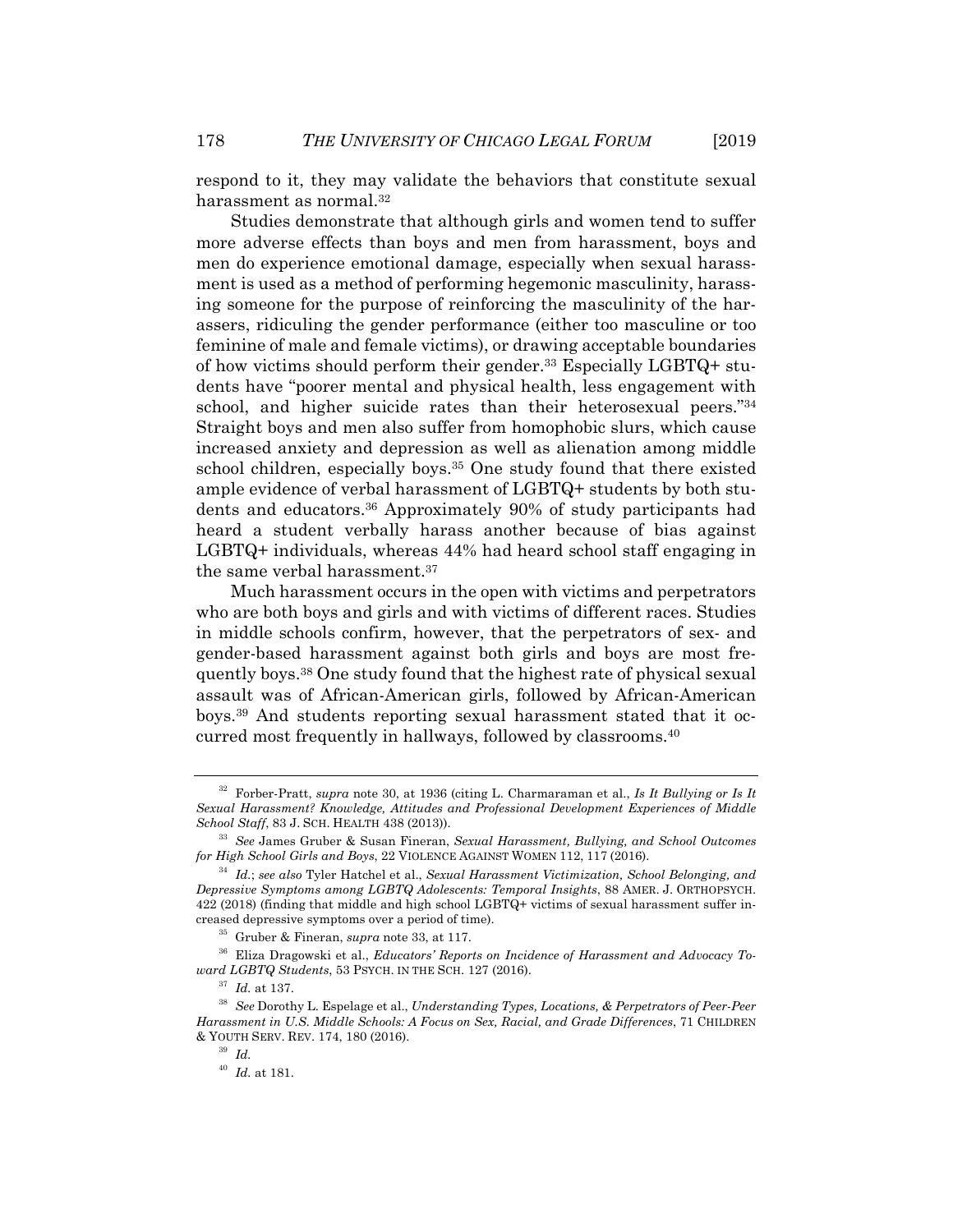Although social scientists traditionally have seen bullying and sexual harassment as two separate phenomena and have thought of bullying as gender-neutral, recently, social scientists have begun to question the bullying paradigm that is both gender-neutral and based on individual personalities rather than systemic causes.41 One problem with the bullying literature is that it defines bullying as neutral and not gender-based and thereby underestimates important injuries caused by gender-based harassment.42 This is particularly important when it comes to the law for two reasons: 1) anti-bullying efforts often ignore gender-based harms, many of which are intentional, and 2) Title IX forbids sex- or gender-based discrimination and not bullying that does not occur because of sex or gender of the victim. Schools do two contradictory things that allow them to escape responsibility: they engage in anti-bullying campaigns and, at other times, hide behind bullying (which does not occur because of sex and is not illegal) in order to defend Title IX claims. Some newer social science research demonstrates that girls suffer from gender-based harms caused by sex-based peer aggression, and this research argues that bullying scholars should recognize the gendered nature of much bullying.43 In fact, at least one study finds that gender-based sexual harassment that employs stereotypes, both sexist and anti-heterosexist, causes greater harm to victims' school outcomes than gender-neutral bullying does.<sup>44</sup> Those harms include erosion of victims' school engagement, alienation of victims from teachers, and decreased academic achievement of victims.45 It is important to understand that much of what some social scientists may label "bullying" by looking at the behaviors alone is actually illegal harassment under federal civil rights laws that occurs because of the victim's sex or gender nonconformity. Thus, although it is not possible to conclude that all bullying behavior has a sex- or gender-based motive, especially in the school context much of it does. Therefore, these behaviors can constitute both bullying in the traditional social science definition and sex- or gender-based harassment in the legal context.46

<sup>41</sup> *Id.*

 $42$  For an explanation of the bullying research and whether it is gender-neutral or genderbased, *see* McGinley, *supra* note 19, at 1191–92 (explaining that many of the behaviors categorized by social scientists as bullying also occur because of the victim's sex, which would make them illegal under Title VII). 43 *See generally* Rosalyn Shute et al., *High School Girls' Experience of Victimization by Boys:* 

*Where Sexual Harassment Meets Aggression*, 25 J. AGGRESSION, MALTREATMENT & TRAUMA 269 (2016); McGinley, *supra* note 19, at 1174–82 (arguing that bullying often does have a gendered aspect to it and collecting feminist literature that agrees with this proposition). 44 James Gruber & Susan Fineran, *Sexual Harassment, Bullying, and School Outcomes for* 

*High School Girls and Boys*, 22 VIOLENCE AGAINST WOMEN 112 (2016). 45 *Id.* at 112–13. 46 See generally *McGinley*, *supra* note 19.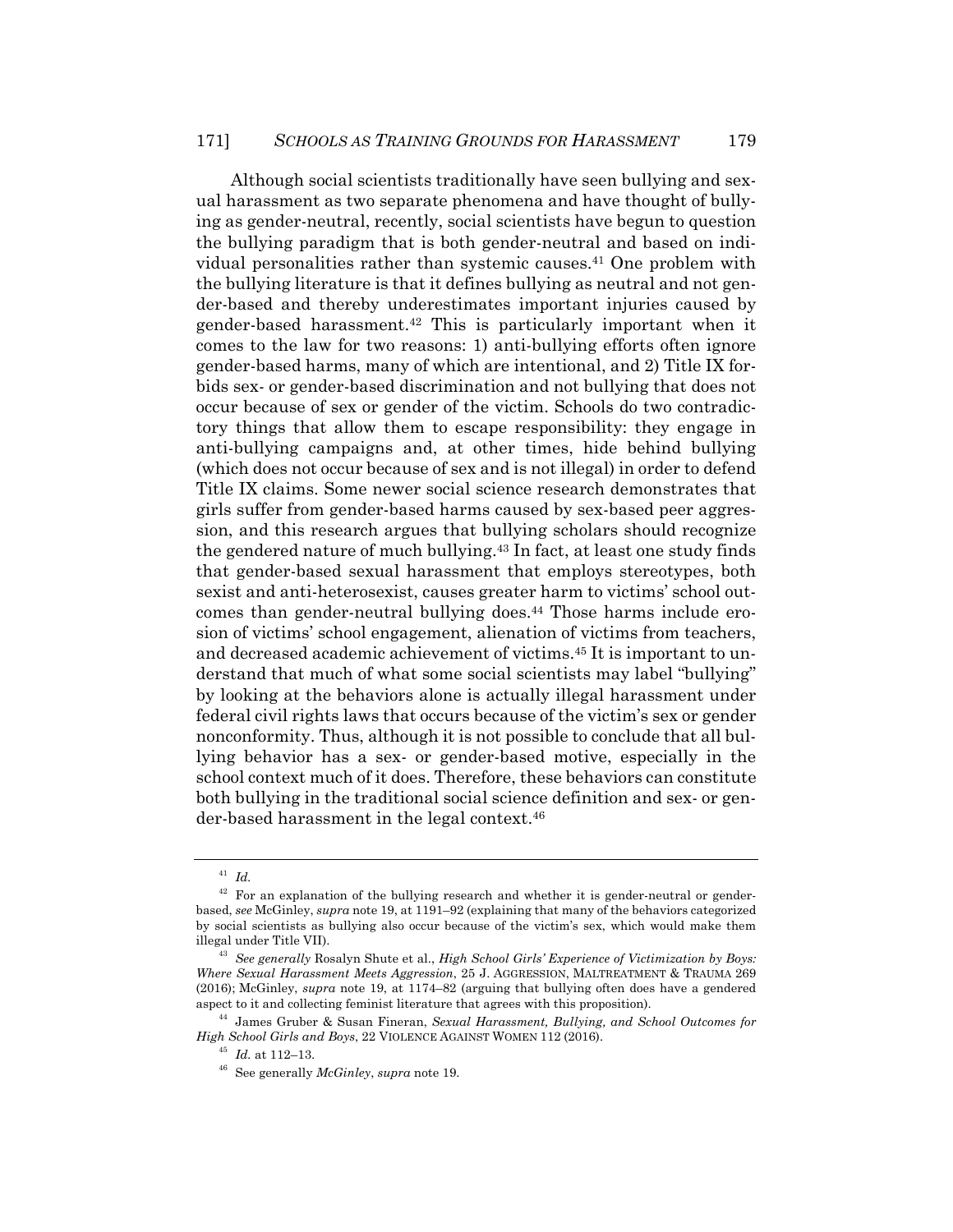Even social scientists are beginning to understand that their original conclusion that bullying is not related to gender is likely erroneous. Studies demonstrate that for boys and girls there is a positive correlation between being perpetrators of bullying behaviors in middle school, such as homophobic name-calling, and engaging in sexual violence later on.47 A recent study found that both boys and girls who reported that they engaged in bullying and homophobic name-calling during middle school were more likely to be perpetrators of sexual violence in high school.48 But the correlation between students who are victims of bullying in middle school and their tendency to commit sexual violence in high schools is gender dependent. Boys who are victims of homophobic name-calling react by engaging in more sexual violence against others, whereas girls who are victims of homophobic name-calling in middle school are not more likely to perpetrate sexual violence in high school.49

Given that homophobic name-calling in middle schools (which seems to be largely ignored by teachers) seems to increase the perpetration of sexual violence in high school, the authors of the study recommended interventions and education of children that would occur before middle school, in the later elementary school years, that would prevent homophobic name-calling.<sup>50</sup> Prevention of homophobic name-calling seems to be important not only to reduce the stress of children but also to reduce increased sexual violence in high school. The authors pointed to social emotional learning ("SEL"), a system that enhances communication and empathy of middle school children that has proven successful in reducing homophobic name-calling and sexual violence.<sup>51</sup>

<sup>47</sup> *See generally* Dorothy L. Espelage, et. al, *Longitudinal Examination of the Bullying-Sexual Violence Pathway across Early to Late Adolescence: Implicating Homophobic Name-Calling*, 47 J. YOUTH & ADOLESCENCE 1880 (2018). 48 *Id.* at 1880–81, 1888. According to the authors of the study, bullying is engaging in recur-

rent aggressive acts that are physical, verbal, or relational; homophobic name-calling is genderbased harassment using derogatory terms that indicate that the object is a member of a sexual minority, but it is often directed at members of sexual majorities as well; sexual violence comprises nonconsensual physical sexual acts as well as verbal harassment. The authors include both sexual harassment in the legal sense and physical and verbal harassment in the definition of sexual violence. Of course, under Title IX, homophobic name calling itself could be a form of gender-based harassment if it is severe, pervasive, and objectively offensive and denies the victim equal access to educational opportunities. 49 *Id.* at 1889–90. 50 *Id.* at 1889. 51 *Id.* at 1890.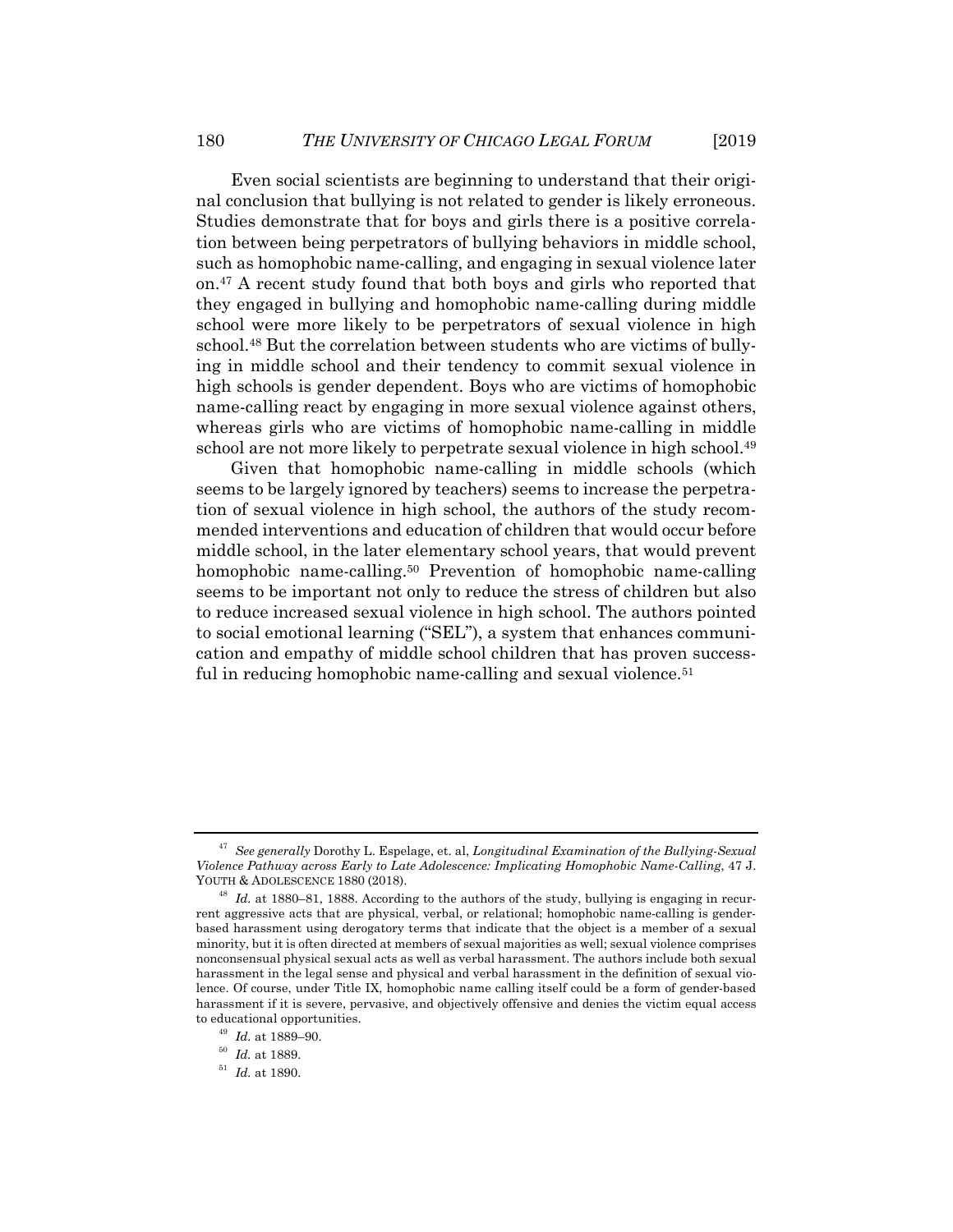#### B. Case Studies of Sex-Based Harassment

Fact patterns alleged in cases and OCR complaints under Title IX provide a qualitative view of the type of sex- and gender-based harassment that occurs in schools.52 Court cases reveal allegations of egregious harassment against girls and boys perpetrated by individuals and groups of boys and girls. School officials react by neglecting the behavior and even by hostile actions toward the victim. One case that demonstrates the destructive behavior and the school's failure to protect the victims is *Wells v. Hense*<sup>53</sup> where the plaintiffs alleged<sup>54</sup> that two tenthgrade boys sexually assaulted two tenth-grade girls in a math classroom with the shades drawn and the doors locked while other students looked on.55 Afterwards, other students gossiped and harassed the victims verbally. The plaintiffs alleged that the school assured them that they would investigate and take prompt remedial action but that the school did not do either. As a result, the girls were forced to leave school and finish out the school year by studying at home.<sup>56</sup>

Severe sex- and gender-based harassment occurred in *Thomas v. Town of Chelmsford*<sup>57</sup> where a ninth-grade boy was harassed repeatedly and ultimately raped with a broomstick by fellow players at football camp.58 The next day, the coach told the victim, Matthew, "This is part of growing up."59 As a result of the school district's failure to take the victim's report seriously, male athletes began to bully and harass Matthew, calling him "Broomstick," making derogatory sexual comments about him in school and social media postings, and threatening violence against him.60 Teachers singled Matthew out in front of other children in class, ridiculing him, and accusing him of being an "instigator."61 One teacher failed to discipline a student who hit Matthew with a shoe in class; another did not comply with Matthew's Individual Education

 $52$  Depending on the procedural posture of the cases described in this subsection, the facts in court cases are as alleged or taken in the light most favorable to the plaintiff; the facts in OCR investigation reports have been found by a preponderance of the evidence to support a finding of a school's liability. 53 235 F. Supp. 3d 1 (D.D.C. 2017).

<sup>54</sup> *Id.* at 6 (the allegations in this case are taken as true because the court is deciding the defendant's motion to dismiss under Rule 12(b)(6)). 55 *Id.* at 5.

<sup>56</sup> *Id.* at 8–9. The court properly refused to grant the motion to dismiss because the complaint plausibly alleged deliberate indifference when it alleged that the school did not do an adequate investigation or punish the boys who were allegedly responsible for the sexual assaults, thus making it impossible for the victims to continue in the school. 57 267 F. Supp. 3d 279 (D. Mass. 2017).

 $\begin{array}{c} 58 \text{ } \text{ } Id. \text{ at } 290. \end{array}$ <br>  $\begin{array}{c} 59 \text{ } \text{ } Id. \end{array}$ <br>  $\begin{array}{c} 60 \text{ } \text{ } Id. \text{ at } 290 - 91. \end{array}$ 

<sup>&</sup>lt;sup>61</sup> *Id.* at 292–93.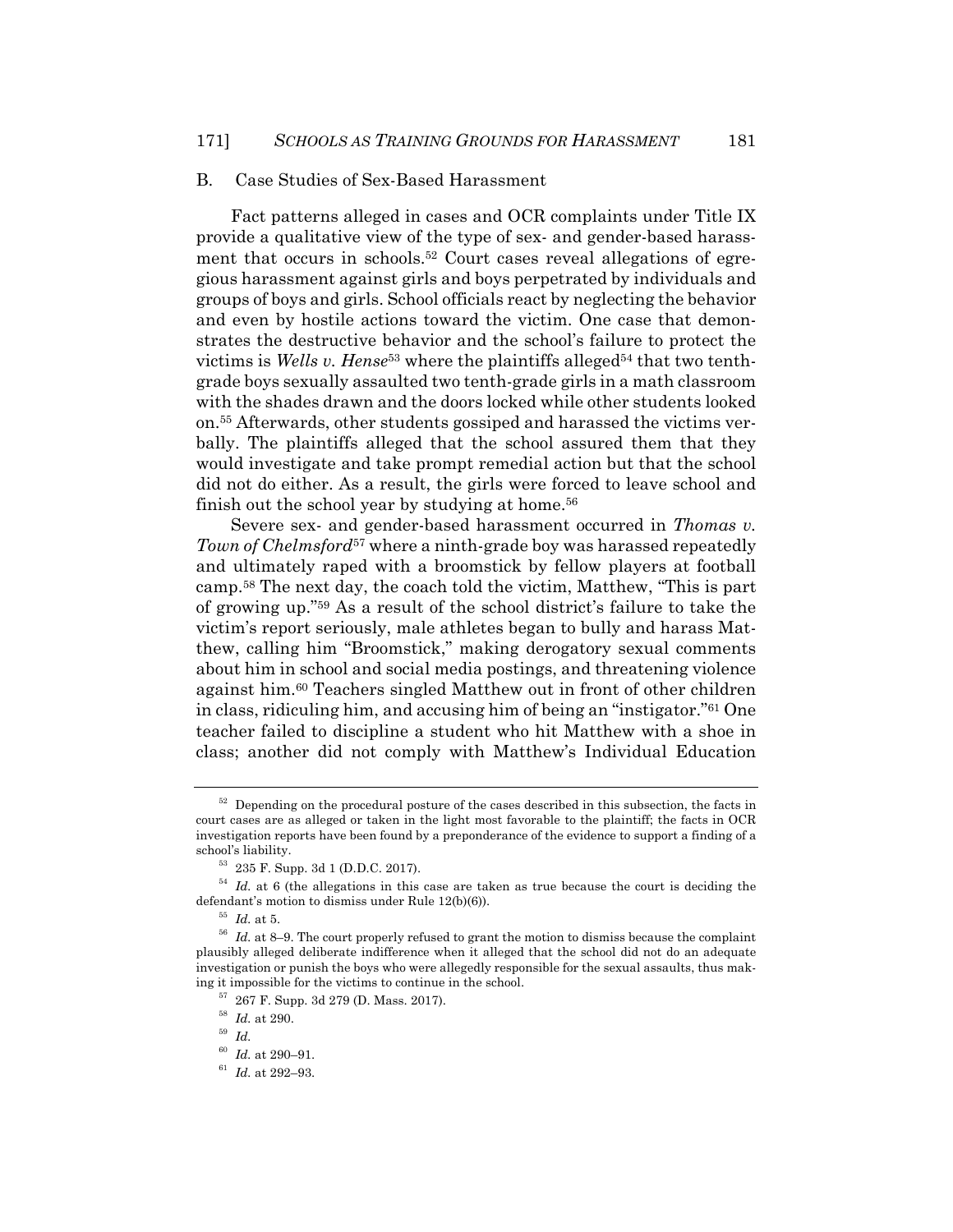Plan ("IEP");<sup>62</sup> another told the class, "[C]hildren who report something are snitches and are the worst type of person."63 The athletic director swore at Matthew and told Matthew's parents that the school had found no wrongdoing by the alleged rapists.<sup>64</sup> The harassment escalated for months, lasting for the entire school year, with mocking and ridicule at lacrosse tryouts, sexually explicit threats by one of the alleged rapists toward Matthew, and a dean's instruction to Matthew to "man up," because the behavior was "boys just being boys."65 The captain of the lacrosse team yanked Matthew's facemask and yelled in his face that he "was going to  $f \dots$  ing kill" Matthew if he did not quit the team.<sup>66</sup> Graffiti appeared on the bathroom walls that stated, "Matt Thomas likes it in the ass."67 Ultimately, Matthew and his family reported twenty-four incidents to the school during the school year.<sup>68</sup>

A female student entering the ninth grade alleged egregious harassment in *S.K. v. North Allegheny School District*.69 Even before the school year began, the plaintiff received a text message from a tenthgrade girl stating, "You f . . . ing bitch, I'm going to cut your f . . . ing face."70 After the plaintiff told her sister, the plaintiff received another text message from a second girl stating, "You just dug your grave deeper."71 Many harassing posts on the plaintiff's Facebook page followed. This was just the beginning.

Continuous harassment included texts and oral threats from girls such as "I am going to slit your (and your friend's) throats, that's a promise, not a threat;"72 daily verbal insults in the school halls that the plaintiff was a "slut" and a "c . . . t;" the altering of a photograph to show the plaintiff with a banana in her mouth;73 football players throwing bananas at her and proclaiming loudly that the plaintiff had herpes; pushing, shoving, and touching by male students; football players pinning the plaintiff against the lockers and groping her sexually; and escalating abuse during lunch period so that the plaintiff ultimately had

 $62$  Id. at 293 (the Individuals with Disabilities Education Act requires schools to create IEPs for students with disabilities who are covered by the Act. Pub. L. 101-476; 20 U.S.C. 1414). <sup>63</sup> *Id.* at 294. <sup>64</sup> *Id.* at 294. <sup>65</sup> *Id.* at 294.

 $\frac{67}{68}$  *Id.* at 295.<br> $\frac{68}{Id}$ .

 $69$  168 F. Supp. 3d 786, 796 (W.D. Pa. 2016) (describing egregious harassment of a ninth-grade girl by boys and girls at her school). 70 *Id.*

<sup>71</sup> *Id.*

<sup>72</sup> *Id.*

<sup>73</sup> *Id.*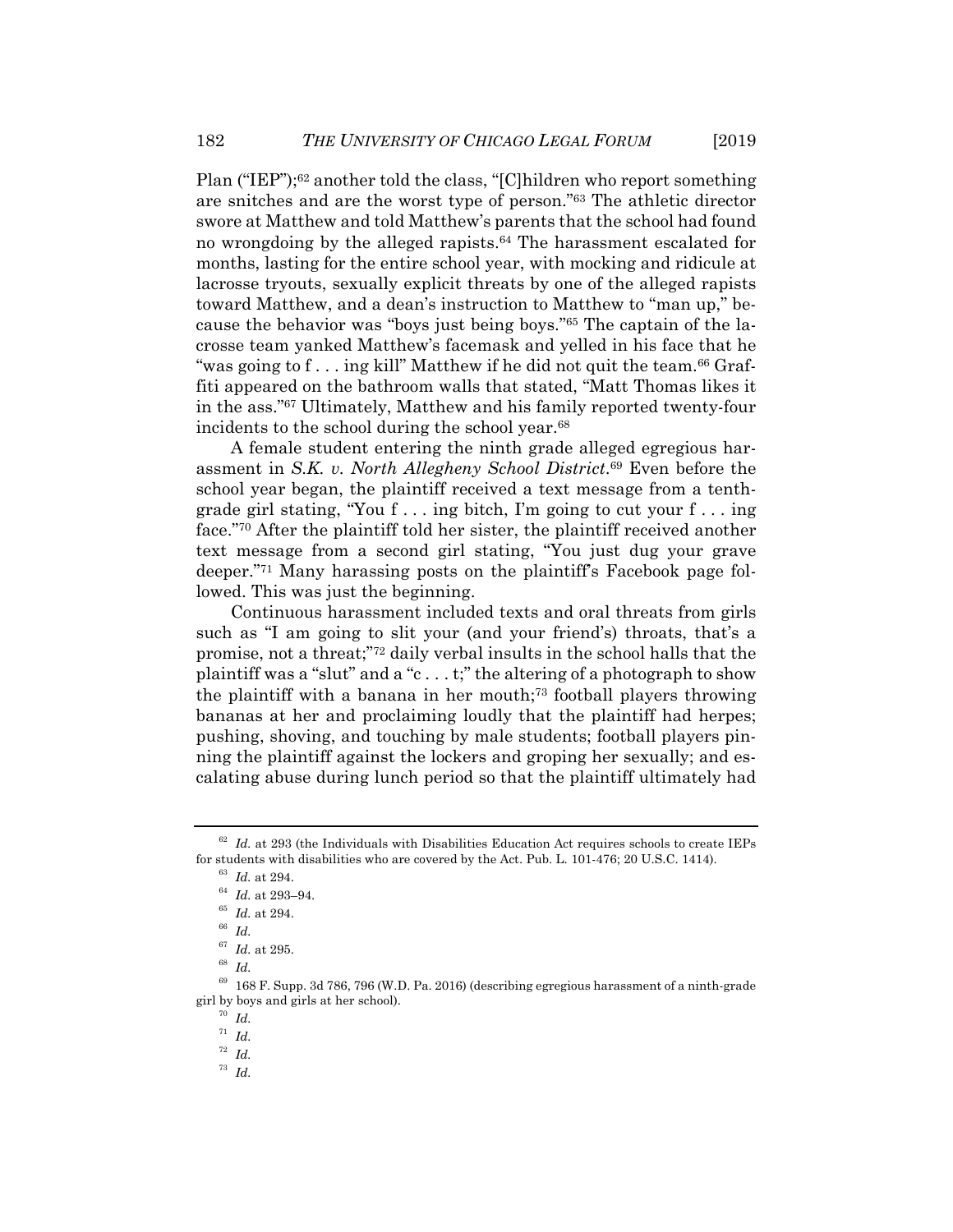to eat lunch alone in a classroom. Things got so bad that the harassment spilled into the plaintiff's employment, and her employer became alarmed and warned the principal.74

The plaintiff repeatedly reported these events to the principal. Her parents filed a police report against a female student who had threatened her.75 In response, the student escalated the harassment, physically assaulting the plaintiff on many occasions. Despite the relentless harassment that the plaintiff reported, much of which was witnessed by faculty members, male athletes who were perpetrators were never punished. Female harassers and other male harassers were merely talked to, but school authorities did nothing even remotely effective to stop the harassment.76 In fact, the plaintiff tried to commit suicide after more than six months of continuous harassment, but even that act led to increased harassment.77 The school officials literally gave up; they told the plaintiff that they could not stop the harassment and encouraged her to attend another school. Ultimately, the plaintiff transferred for the rest of the school year, but she returned to the school the following year, and the harassment continued so that the plaintiff was forced to leave a second time.78

In *Haines v. Metropolitan Government of Davidson County*,79 an eleven-year-old girl was subjected to more than twenty sexual assaults at school by two eleven-year-old boys.<sup>80</sup> The complaint alleged that the boys threw the girl, Jessica, to the ground, laid on top of her in a sexual manner, fondled her buttocks, breasts, and genitals, and verbally assaulted her. They told her that they were going to have sex with her, and they asked her if she was a virgin and if she had been raped before.81 When Jessica tried to send a note to her teacher to tell her of the abuse, her teacher tore up the note and told Jessica not to be a "tattle tale."82 Jessica also told the principal, and school authorities did virtually nothing to stop the harassment. The boys finally admitted to the harassment, and they were given only one-day in-school suspensions.<sup>83</sup>

<sup>74</sup> *Id.* at 797. 75 *Id.*

 $\frac{76}{77}$  *Id.* at 799.

<sup>&</sup>lt;sup>78</sup> Id. at 798. Fortunately, the court denied the defendant's motion to dismiss the Title IX claim, which was supposedly based on an argument that there were insufficient allegations of facts constituting deliberate indifference. It is difficult to imagine that a court would ever dismiss a case with these facts.<br><sup>79</sup> Haines v. Metro. Govern. Of Davidson Cty., 32 F. Supp. 2d 991 (M.D. Tenn. 1998).<br><sup>80</sup> *Id.* at 995.<br><sup>81</sup> *Id.* 

<sup>82</sup> *Id.* 

<sup>83</sup> *Id.* at 996.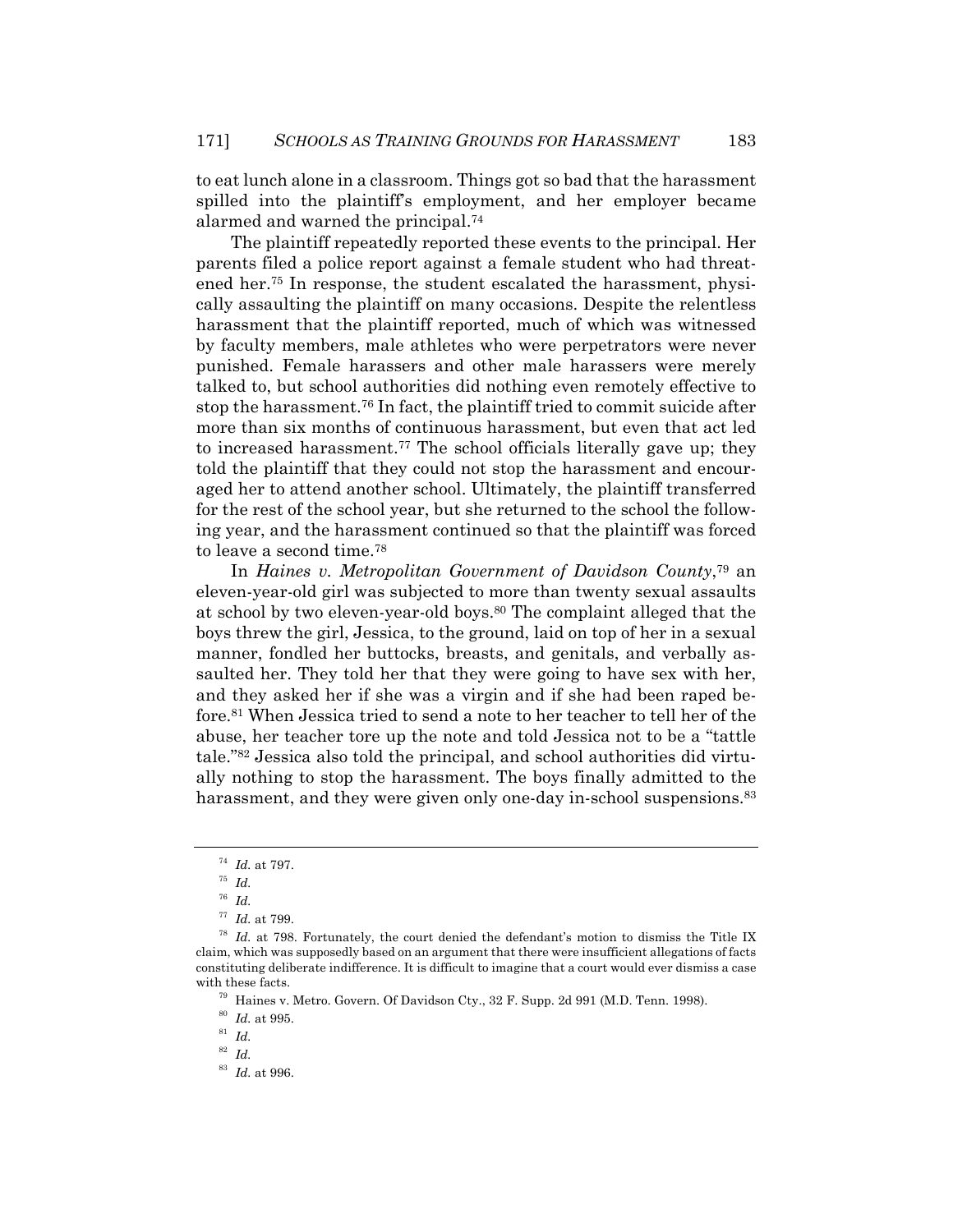The assaults continued even though Jessica's psychiatrist warned the principal about the serious effect of the assaults.84

Besides the cases decided by the courts, OCR case resolutions also document severe harassment that occurs in schools. One OCR case resolution85 revealed that the complaining student had received a series of private electronic messages attempting to extort nude photos of her, and the school told her to report it to the police but took no further action.<sup>86</sup>

In the West Contra Costal Unified School District, a spate of harassing and criminal behaviors was documented by the OCR. The resolution described severe sexually harassing behavior that permeated the education environments at school sites.87 The OCR found that a female student was raped in a high school classroom by two male students in 2008.88 A year later, several men raped another female high school student on school property; some of the perpetrators were current or former students in the district. A male girls' basketball coach in the district was accused the same year of watching female students change clothes and inappropriate touching and sexual comments in the locker room in the presence of the entire team.<sup>89</sup> The OCR described frequent nonconsensual sexual touching among students between classes and during lunch periods. The behavior included groping, grabbing, forced kisses and hugs, and "grinding."90 A health center employee admitted to counseling female students in the West Contra Coastal District every year because they complained about forced oral sex, being grabbed and held against their will, and being groped. While most of this behavior was initiated by male students on female students, sometimes female students initiated the behavior on male students or the behavior occurred between students of the same sex. Female students sometimes submitted to unwanted touching because they feared that if they resisted, the behavior would escalate.<sup>91</sup> Students often called each other

<sup>84</sup> *Id.*

<sup>&</sup>lt;sup>85</sup> The OCR provides access through its website to case resolution letters and agreements that were reached after October 1, 2013. These OCR case resolutions are particularly helpful in furthering our understanding of how the OCR interprets the law and applies it to facts on the ground. *See* U.S. DEP'T OF JUSTICE, https://www.ed.gov/ocr-search-resolutions-letters-and-agreements (last visited Feb. 5, 2019) [https://perma.cc/379J-LDBZ]. 86 *See* Perris Union High Sch. Dist., U.S. DEP'T OF EDUC., OCR No. 09-15-1263, <sup>10</sup> (Apr. 21,

 $^{87}$  West Contra Costal Unified Sch. Dist., U.S. DEPT OF EDUC., OCR No. 09-10-5002, 7 (Nov.  $\,$ 

<sup>6, 2013) (</sup>this description gives only some of the facts concerning harassment in this district because harassment was so pervasive).<br><sup>88</sup> *Id.* at 6.<br><sup>89</sup> *Id.* at 7.<br><sup>90</sup> *Id.* 

<sup>91</sup> *Id.*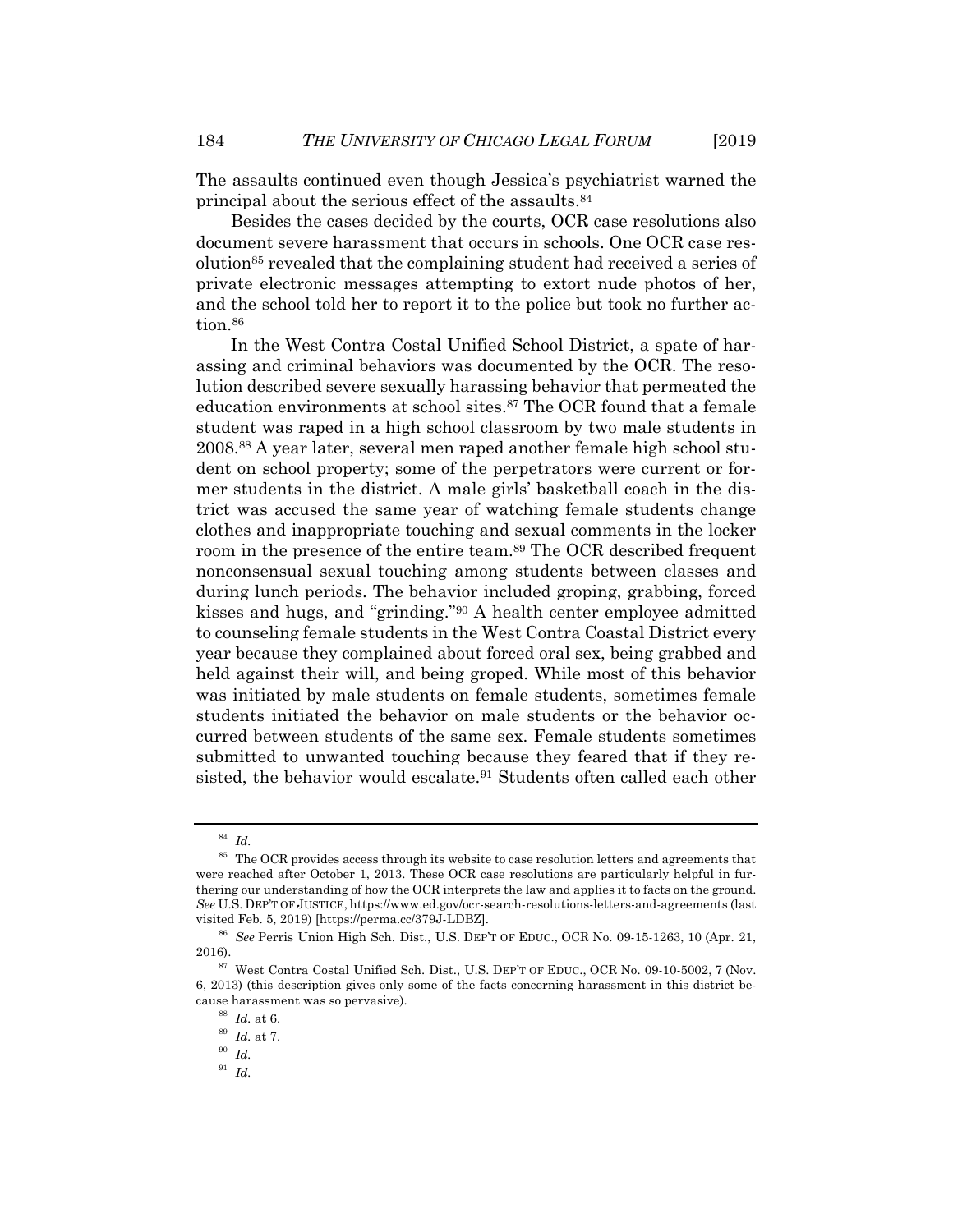sexually derogatory names, and slang about female anatomy was frequent. Rumors circulated concerning female students' sexual reputations.

Similar behaviors occurred in the middle and elementary schools in the same school district, including a female middle school student who was sexually assaulted by another girl in the restroom.<sup>92</sup> There was pervasive graffiti throughout the district; male students who appeared feminine were labeled "faggot[s]."93 These student victims were, according to a middle school principal, not necessarily gay but were perceived as such because they did not participate in sports or had mostly female friends.94

Many of these behaviors that took place in the West Contra Coastal Unified School District were criminal in nature, and criminal authorities should have investigated and prosecuted where necessary. But because criminal sanctions take place after the fact, it is crucial for school authorities who are often present and aware of much of the behavior to control the behavior before it reaches the criminal level. School administrators and teachers need to be taught how to recognize and deal with these situations so they can prevent physical, emotional, and educational harm to students. Only risk of significant liability or OCR penalties will be sufficient to create the proper incentives to train educators to take action before the behavior gets out of control.

\*\*\*

The empirical and qualitative studies and the cases alleging Title IX violations demonstrate that sex- and gender-based harassment is common and that it has severe effects. Children's responses to peer harassment, as is obvious from the cases, include crying, inability to go to school, self-cutting, PTSD, attempted suicide, and ultimately, in the most severe cases, suicide.95

Cases and OCR complaints and investigation victims seem to be disproportionately children with disabilities, even if there is no allegation of disability-based discrimination. This finding is consistent with the studies that demonstrate that children with disabilities are more vulnerable to harassment than children who do not have disabilities.<sup>96</sup>

<sup>92</sup> *Id.* at 10. 93 *Id.*

<sup>94</sup> *Id.*

<sup>95</sup> *See, e.g.*, T.Z. v. City of New York, 634 F. Supp. 2d 263, 267 (E.D.N.Y. 2009) (cutting, difficulty sleeping, PTSD). 96 *See* Jesse Krohn, *Sexual Harassment, Sexual Assault, and Students with Special Needs:* 

*Crafting an Effective Response for Schools*, 17 U. PENN. J. L. & SOC. CHANGE 29, 31–33 (2014).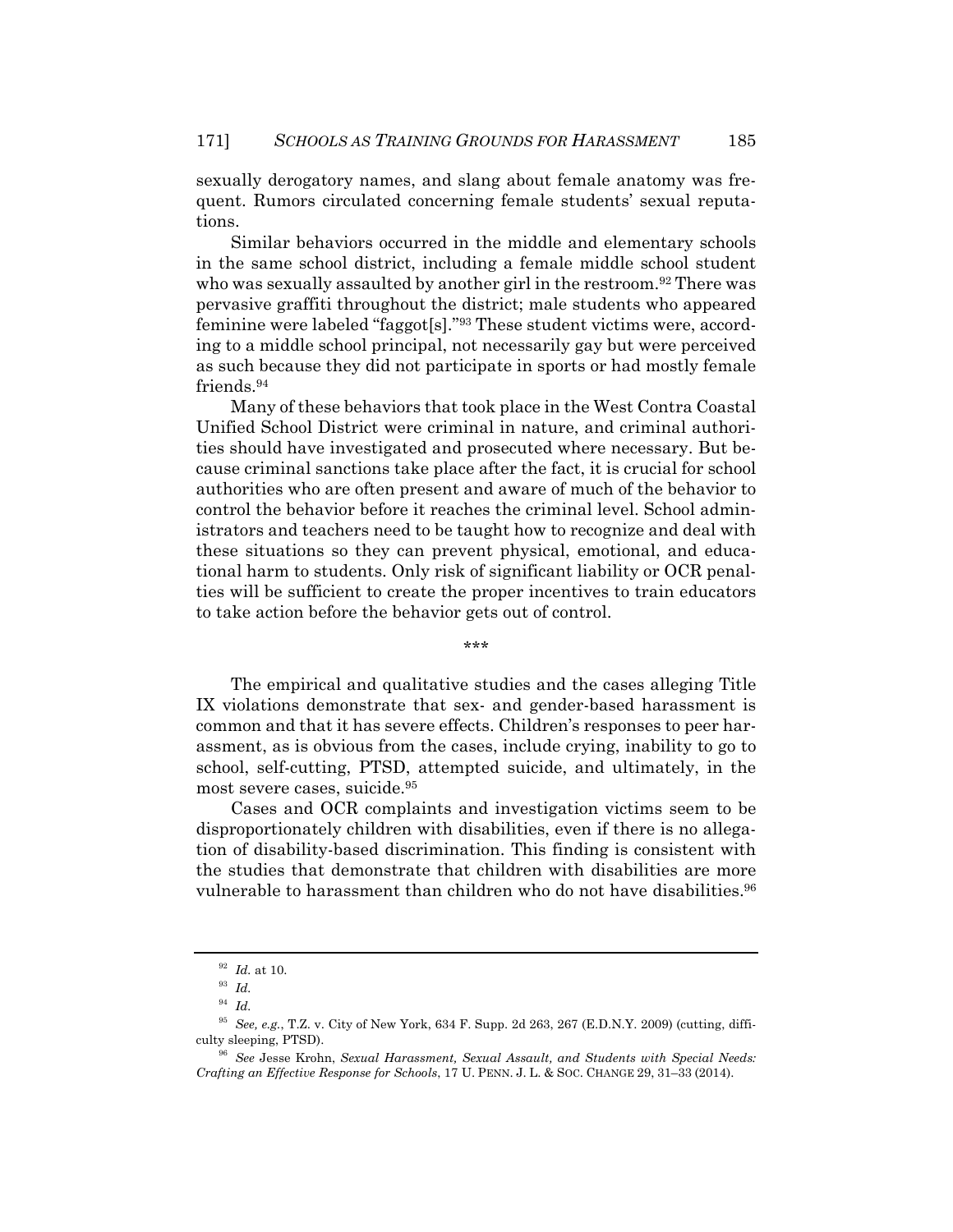Moreover, many complainants in the OCR process allege race or national origin (as well as disability) and sex- or gender-based harassment. Studies show that girls of color are more often victims of sex- or gender-based harassment.97 A number of cases also arise in the setting of very young children. Children as young as five years old are telling their parents about sexual harassment and their parents are filing complaints.98

One specific concern that arises in the complaints is the possibility of racial motives for the complaints. While most of the cases do not discuss race unless the complainant files a race-based claim, race is often erased from the picture. A proper response to the problem of sex- and gender-based harassment in school should avoid creating additional problems by listening to victims or disciplining perpetrators unequally depending on their racial identities. All schools and OCR officials must be aware: differential treatment of children based not only on their gender but also on their race must be avoided.<sup>99</sup>

### II. MASCULINITIES, MEAN GIRLS, AND PEER SEX HARASSMENT

As noted above, most peer sex- and gender-based harassment in schools is perpetrated by boys (often in groups), some of it on boys and some of it on girls. Peer sex- and gender-based harassment stems from a desire for status by performing masculinity in prescribed ways, and it often not only solidifies the perpetrator's place in the group, but also adds to the group's status. This article explains that masculinity is a powerful motivation for sex- and gender-based harassment. While masculinities theory may not completely explain all different types of harassment and bullying that occur in school, many cases, when examined through the lens of masculinities theory, reveal that societal notions of masculinity underlie a very large percentage of the harassment that occurs.

Masculinities theory explains that masculinity is not a biological imperative, but instead is a performance that is socially constructed.

<sup>97</sup> *See* Espelage et al., *Understanding*, *supra* note 38.

<sup>98</sup> *See* Amy B. Cyphert, *Objectively Offensive: The Problem of Applying Title IX to Very Young Children*, 51 FAM. L. QUART. 325 (2017) (discussing cases of very small children accused of sexual harassment); Hunter v. Barnstable Sch. Comm*.,* 456 F. Supp. 2d 255 (D. Mass. 2006) (alleging that kindergartner was coerced by a third-grade male student into lifting up her dress, pulling down her underwear, and spreading her legs every time she wore a dress on the school bus).<br><sup>99</sup> At the time I was writing this, a woman who was a high school and middle school principal

informed me that in the middle school in which she worked, a school of lower income families, parents of white girls would frequently complain that black boys were harassing the girls. The difficulties associated with these types of reports, given the historical context in the U.S. are obvious, and OCR workers and educators must be trained to handle these types of cases with sensitivity.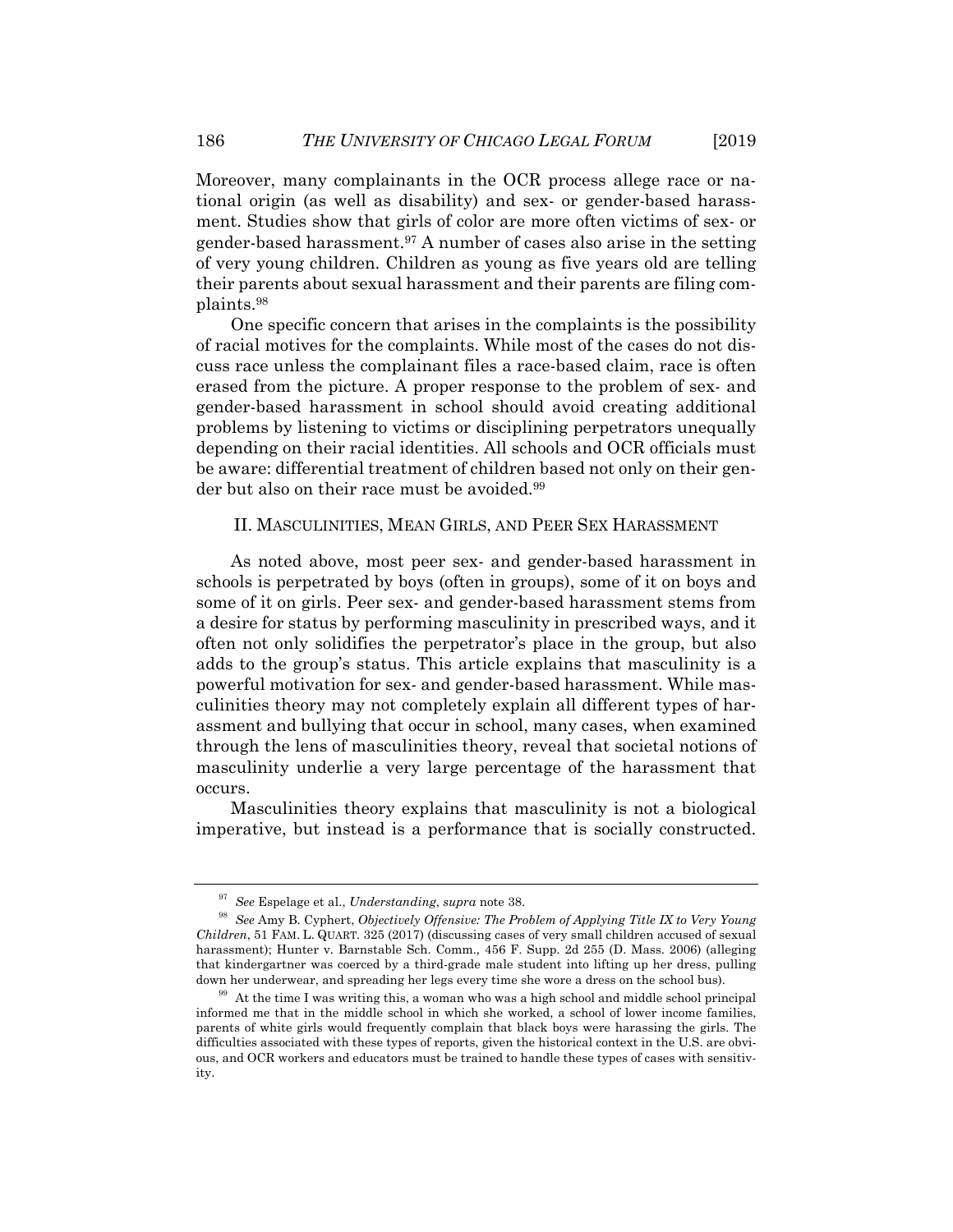Boys are encouraged to perform a particular type of masculinity. Masculinity is defined by what one is not, not by what one is. That is, masculine boys must constantly prove that they are not girls (or effeminate) and not gay.100 Boys should be tough, not weak. A showing of emotion especially crying or tenderness—makes a boy weak. Boys are particularly vulnerable to these messages and bullying from a failure to comply with the masculinity code in their pre-teen years. As a result, as they approach puberty, it is not uncommon for boys to engage in masculinityenhancing performances, including sex- and gender-based harassment and violence against boys and girls in order to prove their masculinity to themselves and to the boys surrounding them.101

Depending on the individual's intersectional identities, there are numerous ways to perform masculinity.102 Boys of different social classes and races tend to perform masculinity in different ways. Among adults, the most powerful masculinity is that of the hegemonic masculinity—the type of masculinity associated with upper-middle class white men who are wealthy professionals. But, even in the adult world, different groups in society approve of different types of performances,

<sup>100</sup> *See* NANCY E. DOWD, THE MAN QUESTION: MALE SUBORDINATION AND PRIVILEGE 36 (2010). There is a strong current among progressive young adults that resists the binary classification of sex as male and female. I recognize and applaud this movement and understand that not all persons fit into the binary that society has established. Clearly, persons are born intersex as well as male and female; moreover, trans and other non-cisgender persons may live on a gender spectrum and perform their genders in different ways depending on their preferences or needs. *See, e.g.*, Amanda Montañez, *Visualizing Sex as a Spectrum*, SCIENTIFIC AMERICAN (Aug. 29, 2017), https:// blogs.scientificamerican.com/sa-visual/visualizing-sex-as-a-spectrum/ [http://perma.cc/46LQ-57Q P]; Ritch C. Savin-Williams, *What Everyone Should Know About Genderqueer and Nonbinary*, PSYCHOLOGY TODAY (July 29, 2018), https://www.psychologytoday.com/us/blog/sex-sexuality-andromance/201807/what-everyone-should-know-about-genderqueer-and-non-binary [https://perma.c  $c/3$  $YT6-KTUY$ ]. The gender regime that I describe—an imposition of masculinity on boys – is particularly harmful to those individuals who do not wish to, or who cannot, alter their bodies or genders to perform as society expects. It is difficult to explain gender theory given that much of it—at least the language used—relies in large part on the binary that has previously been accepted, but I hope to avoid essentialism in my analysis. The binary itself is essentialist, and to some extent, so is much of masculinities theory. But this theory is receptive to all persons, whether cisgender or not, and should be supportive if we can find a language that works to describe the reality that is society's pressure on persons who are perceived to be men and boys to perform masculinity in particular ways given their particular identities (racial, age-based, sexual orientation, etc.) in certain contexts. I will leave for another day the effort to create a language that is more

inclusive should this essay fail to be so. 101 *See* McGinley, *supra* note 6; Beth A. Quinn, *Sexual Harassment and Masculinity*: The Power and Meaning of "Girl Watching," 16 GENDER & SOC'Y 386 (2002). 102 *See* MCGINLEY, *supra* note 9.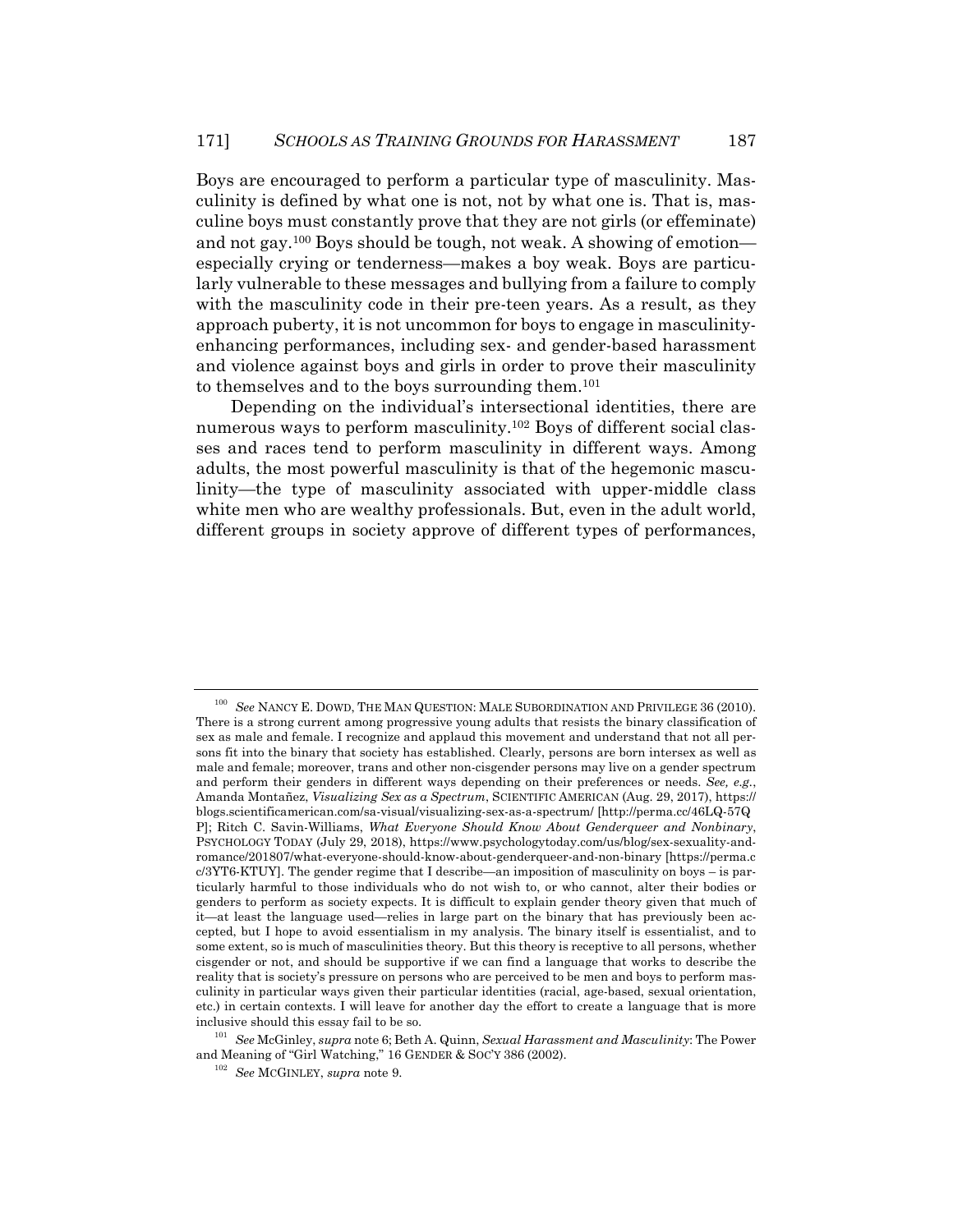and individuals tend to perform the masculine identities that are favored by the groups to which they belong.103 These performances, too, often take a toll on the individual.104

While different socio-economic groups express preferred masculinity in different ways,105 common among all socio-economic groups is the use of sex- and gender-based harassment of women and men (girls and boys) as a means of proving their masculinity to themselves and others.106 The victims are male and female, straight, gay, and trans. Workplaces are key locations for proving masculinity because men's sense of identity often derives from the work they do.<sup>107</sup> But these behaviors appear much sooner in boys' lives. Gender norms are ubiquitous in our culture, and young children are aware of gendered expectations long before they attend school. Once in school, boys from all social and racial backgrounds feel pressure to prove their masculinity. Boys are admonished not to be a "girl," in other words, not to be weak.<sup>108</sup> In schools, sexand gender-based harassment is rampant, both at the college and university levels and from kindergarten through high school.109

In schools, boys are encouraged to demonstrate their masculinity and to hide their feminine characteristics. One way of doing this at the middle and high school levels is through sex- and gender-based harassment.110 Groups of boys join to harass both girls and other boys. The goal of harassing boys and girls is to elevate the masculinity of the harassers and to set group gender rules. Harassing both boys and girls establishes the superiority of masculinity over femininity.111 Boys who do not conform their gender performances to accepted forms of masculinity

"emotional, crying, sensitive, weak, feminine, and moody/dramatic—and implicitly unbecoming."). 109 *See supra* Part I, at 4–7. RAINN, CAMPUS SEXUAL VIOLENCE: STATISTICS (2019), https://www.rainn.org/statistics/campus-sexual-violence [https://perma.cc/BV9J-9DUK]. 110 *See generally*, McGinley, *supra* note 6. 111 *Id.* at 104.

<sup>103</sup> *See* Ann C. McGinley, *Policing and the Clash of Masculinities*, 59 HOW. L. REV. 221, 242– 47, 256–59 (2015) (examining the different forms of masculinity performed by male police officers and young black men living in neighborhoods targeted by the police).<br>  $^{104}$  See DOWD, supra note 100, at 58–60.<br>  $^{105}$  See MCGINLEY, supra note 9, at 24–25; McGinley, Policing, supra note 103 (explaining that

men are responsible for more than 90% of violence internationally, compared to their female counterparts who commit only about 10% of violent acts; that engaging in crime is a masculine performance; that a large percentage of young men of all classes commit crimes, but the types of crimes men commit vary depending on their class status, and middle and upper class young men tend to "age out" of crime sooner because of the availability of paid work).<br><sup>106</sup> See McGinley, *The Masculinity Motivation*, *supra* note 6.<br><sup>107</sup> MCGINLEY, *supra* note 9, at 29–32.<br><sup>108</sup> See PLAN INTERNATIONAL. THE STATE OF GE

<sup>(2018) (</sup>finding in a 2018 survey of 1,000 children ages 10–19 that 82% of boys surveyed had heard someone tell a boy that he was acting like a girl, which they interpret to mean that the boy is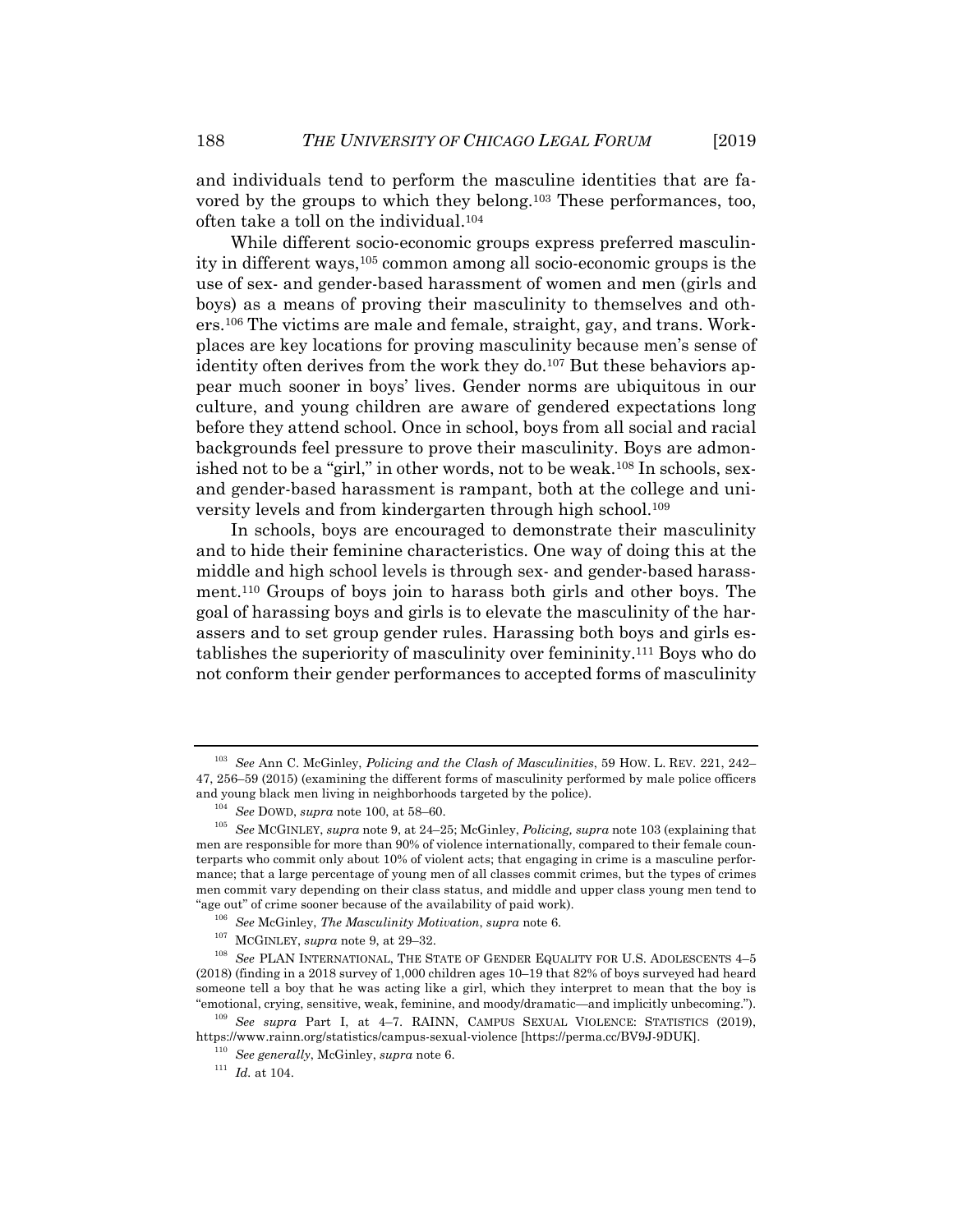are frequently the victims of this harassment. Moreover, boys, especially in segregated spaces such as sports teams, tend to harass other boys who are new to the program in order to assure understanding of and compliance with the rules of masculinity.112 In schools, some of the cases reveal, coaches either join in or look the other way when this boyon-boy harassment is occurring.113

When girls join groups of boys to harass boys, they may do so in large part in order to "fit in" with the most powerful group of boys who perform their masculinity in a socially acceptable manner.114 At the middle school level this type of harassment increases substantially,<sup>115</sup> at a time when children are encountering their own gender and sexual identities. The harassment serves to establish and preserve the society's gender hierarchy. Girls, as well as boys, police the gender performances of boys by, for example, homophobic name-calling.<sup>116</sup> This behavior is directed not only at boys who are gay but also at boys who identify as straight.117 Thus, although the language used often refers to the supposed sexual orientations of the victims, the behavior is used not only to punish outsiders because of their sexual orientations but also because their gender identities do not conform to the expected roles. One purpose of the harassment is to assure the power of the binary gender roles that the boys and girls play. The harassment not only confirms the power of the masculine boys and feminine girls but also denigrates the victims for their failure to perform their masculinity in socially acceptable ways.118

We often hear of "mean girls,"<sup>119</sup> popular girls who engage in competitive mistreatment of other girls, especially during middle and high

<sup>112</sup> *Id.* at 106. 113 *See* Perris Union High Sch. Dist., U.S. DEP'T OF EDUC., OCR No. 09-15-1263, <sup>10</sup> (Apr. 21, 2016).  $114$  There is some emerging research that shows that at least some girls use forms of relational

aggressive behavior as well as physical and verbal aggression toward boys as well. *See, e.g.*, Siobhan Dytham, *The Role of Popular Girls in Bullying and Intimidating Boys and Other Popular Girls in Secondary School*, 44 BRIT. EDUC. RES. J. 212 (2018) (describing aggression of popular girls

<sup>&</sup>lt;sup>115</sup> See, e.g., S.K. North Allegheny Sch. Dist., 168 F. Supp. 3d 786 (W.D. Pa. 2016) (sexually, physically and verbally harassing behaviors against a ninth-grade girl).<br><sup>116</sup> *See* Espelage, *supra* note 47, at 1880–81.<br><sup>117</sup> *Id.*<br><sup>118</sup> *See*, McGinley, *The Masculinity Motivation, supra* note 6.

<sup>&</sup>lt;sup>119</sup> "Mean Girls" was a movie starring Lindsey Lohan produced by Paramount Pictures in 2004. The plot focuses on a clique of popular high school girls, known as "the Plastics" who mistreat other girls in the school. *See* MEAN GIRLS (Paramount Pictures 2004). "Mean Girls" is also currently a Broadway musical. Both the movie and the play were inspired by *Queen Bees and Wannabes* by Rosalind Wiseman. *See* ROSALINE WISEMAN, QUEEN BEES AND WANNABES: HELPING YOUR DAUGHTER SURVIVE CLIQUES, GOSSIP, BOYS, AND THE NEW REALITIES OF GIRL WORLD (2002). *See* Esther Zuckerman, *Revisiting 'Mean Girls' with Rosalind Wiseman* (Apr. 28, 2014), https://ww w.theatlantic.com/entertainment/archive/2014/04/revisiting-mean-girls-with-rosalind-wiseman/3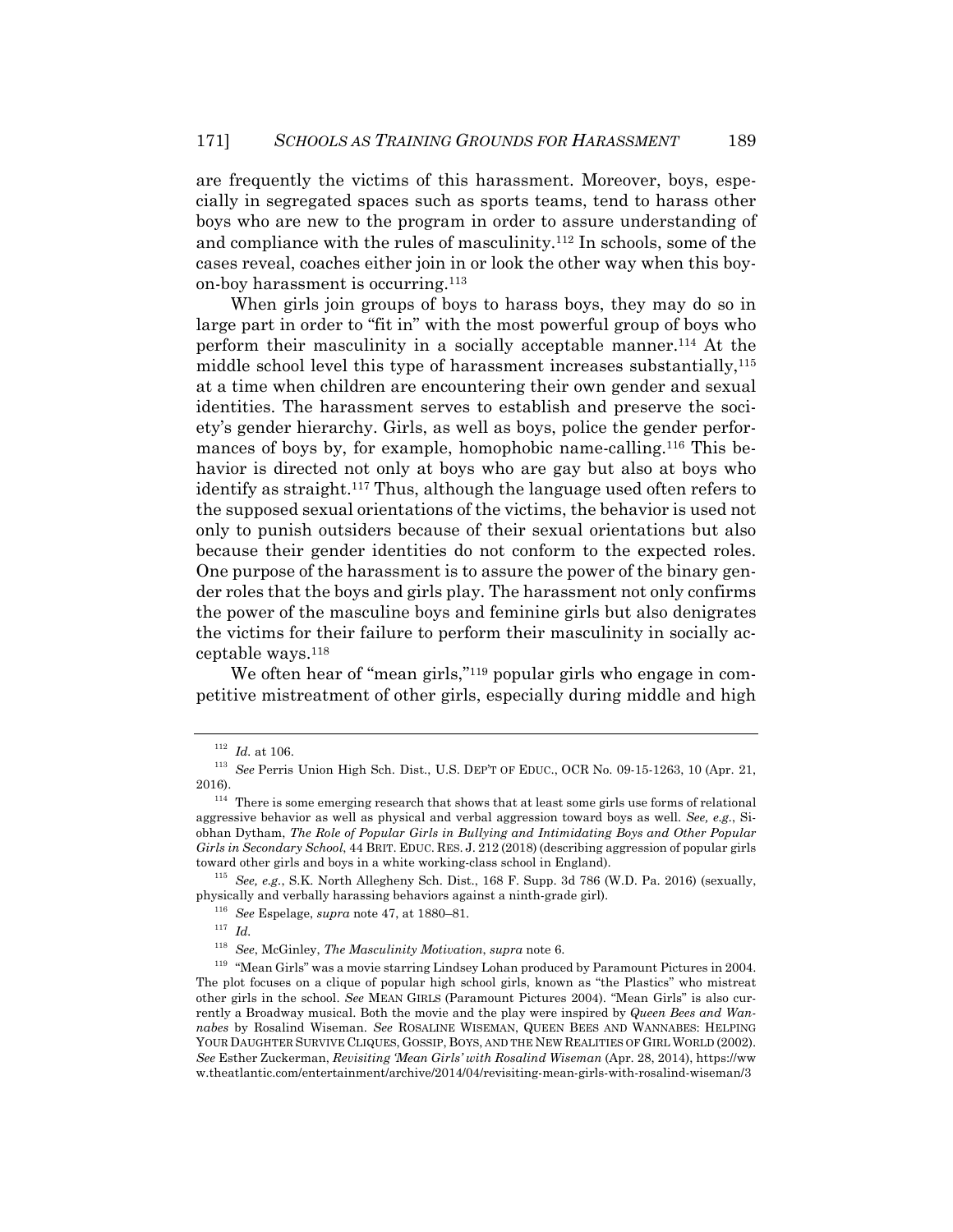school years.120 Many of these behaviors, too, are likely attributable to maintaining gender hierarchies in schools. The "mean girls" are aligned with the popular boys who perform the most powerful form of masculinity, and, generally, the girls' power comes from their relationship with these boys. Girls may use harassment of other girls to maintain their competitive edge with the most powerful boys—the masculine boys—and to assure that the hierarchy of the masculine over the feminine continues to thrive.121 The relationships between gender dynamics and bullying and harassment in schools are very complicated, but there is no question that gender is involved.

Gendered behaviors are difficult to recognize because gender is often invisible. That is, because gender is embedded in our society, we interpret learned gender behaviors as biological imperatives, and we see the behavior as normal. But much learned behavior that is destructive of children, both boys and girls, does not result from biology but from societal pressures to conform to certain gender norms. The cases discussed below give a glimpse into the types of behaviors that children are perpetrating on other children and the failure of adults to recognize the seriousness of the behaviors and to respond to them appropriately. The cases demonstrate that some teachers and administrators stand by as sex- and gender-based harassment occurs between peers without disciplining the perpetrators. Even worse, other teachers, coaches, and administrators join in verbal sex- or gender-based harassment of victims, in essence demonstrating by their actions that this behavior is acceptable and even condoned. As a result, schools have become training grounds for sex- and gender-based harassment in the workplace and other locations in society.122 But the research shows that it is not only

<sup>61283/ [</sup>http://perma.cc/R6HT-KPRA]. 120 For a real-life example, *see* North Allegheny Sch. Dist., 168 F. Supp. 3d at 796–99 (describing harassment inflicted by groups of girls and boys and by individual boys and girls). 121 Feminist writers have criticized the "mean girls" trope. *See, e.g.*, Jennifer Bethune and

Marnina Gonick, *Schooling the Mean Girl: A Critical Discourse Analysis of Teacher Resource Materials*, 29 GENDER AND EDUCATION 389 (2017). Feminist writers consider the "mean girls" literature to be anti-girl and responsible for creating and maintaining social stereotypes about girls and boys and the gender-binary. *Id.* at 389–91. "Mean girls" texts also focus on individual behavior and choice as a response but ignore systemic inequality of girls in our society while perceiving girls' aggressive behavior as aberrant, but biological, and boys' aggressive behaviors as normal. *Id.* at 392. Moreover, critics of the "mean girls" literature point out that it is class-based in that it sees upper middle-class white girls as performing relational aggression and working-class girls who are white or of other races as more physically and verbally aggressive. While a complete analysis of girls and the "mean girls" phenomenon is beyond the scope of this article, it is important not to accept the "mean girls" literature as merely a description of reality and to recognize that it may be a discourse that is responsible for creating gender differences and expectations. *Id.* at 393.<br><sup>122</sup> I am not taking the position that schools are the only training grounds for this type of har-

assment. Harassment is pervasive both in the family and throughout society as well, but schools have a unique role in their ability to take a stand to influence children's views about sex and gender, and they participate in the harassment by either standing by or outwardly condoning it.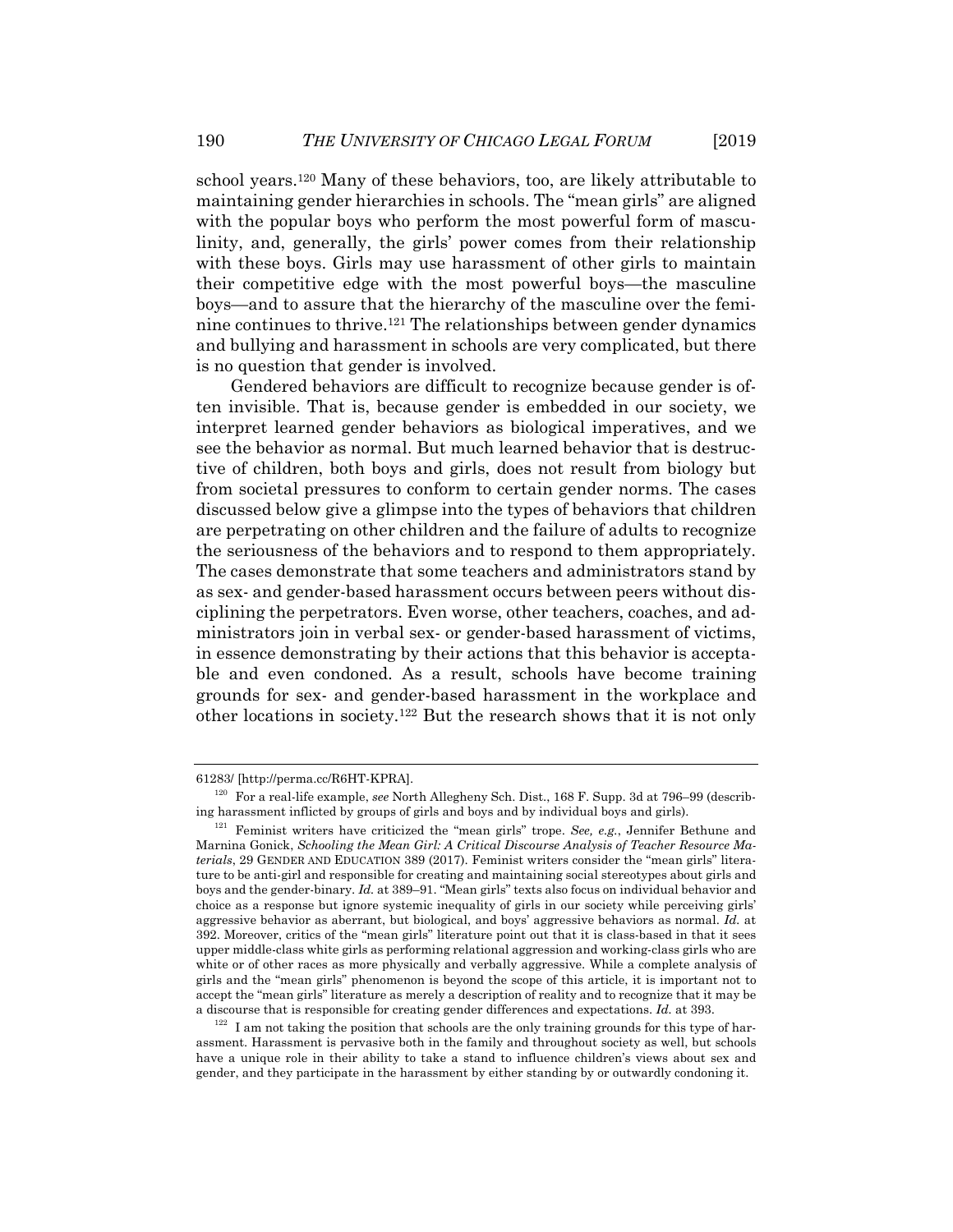the schools where children are educated. Gender messages are ubiquitous in our families and other institutions, but a reversal of the damaging effects of gender in schools will only come once administrators and teachers are educated about gender, educate their students and their parents, and refuse to allow sex- and gender-based harassment to continue in the schools. Exposing schools to legal liability and penalties imposed by the OCR should create the proper incentives for administrators and teachers to take this education seriously.

## III. THE LAW'S RESPONSE TO PEER SEX- AND GENDER-BASED HARASSMENT IN SCHOOLS

A. The Courts' Extreme Deference to School Authorities

1. The Supreme Court

Title IX of the Education Amendments of 1972 prohibits a student from being excluded from participation in, denied the benefits of, or subjected to discrimination under any educational program or activity that receives federal financial assistance.<sup>123</sup> The Act authorizes an administrative enforcement scheme for Title IX; federal agencies with authority to provide financial assistance may promulgate rules, regulations, and orders that enforce Title IX's objectives of assuring equal access to educational opportunities for all students, no matter their sex or gender.124 Although the Act does not explicitly grant a private right of action for damages against school boards, the Supreme Court has implied a cause of action for damages where there is teacher-on-student harassment, $125$ or student-on-student harassment.126

Although the statute does not state standards for holding a school authority liable for damages, the Supreme Court adopted stringent standards for liability when it implied a cause of action for damages.<sup>127</sup> These standards have made it extremely difficult for plaintiffs to prevail in cases against school districts. Additionally, although the standards set forth in *Davis v. Monroe County Board of Education*<sup>128</sup> for peer harassment are very exacting, many lower courts, when applying the Supreme Court standards to the facts before them, have interpreted these standards to be even more difficult to meet than the original Su-

<sup>&</sup>lt;sup>123</sup> 20 U.S.C. § 1681(a).<br><sup>124</sup> 20 U.S.C. § 1682.<br><sup>125</sup> Gebser v. Lago Vista Indep. Sch. Dist., 524 U.S. 274 (1998).<br><sup>126</sup> Davis v. Monroe Cty. Bd. of Educ., 526 U.S. 635 (1999).<br><sup>127</sup> Id.; Gebser v. Lago Vista Indep. Sc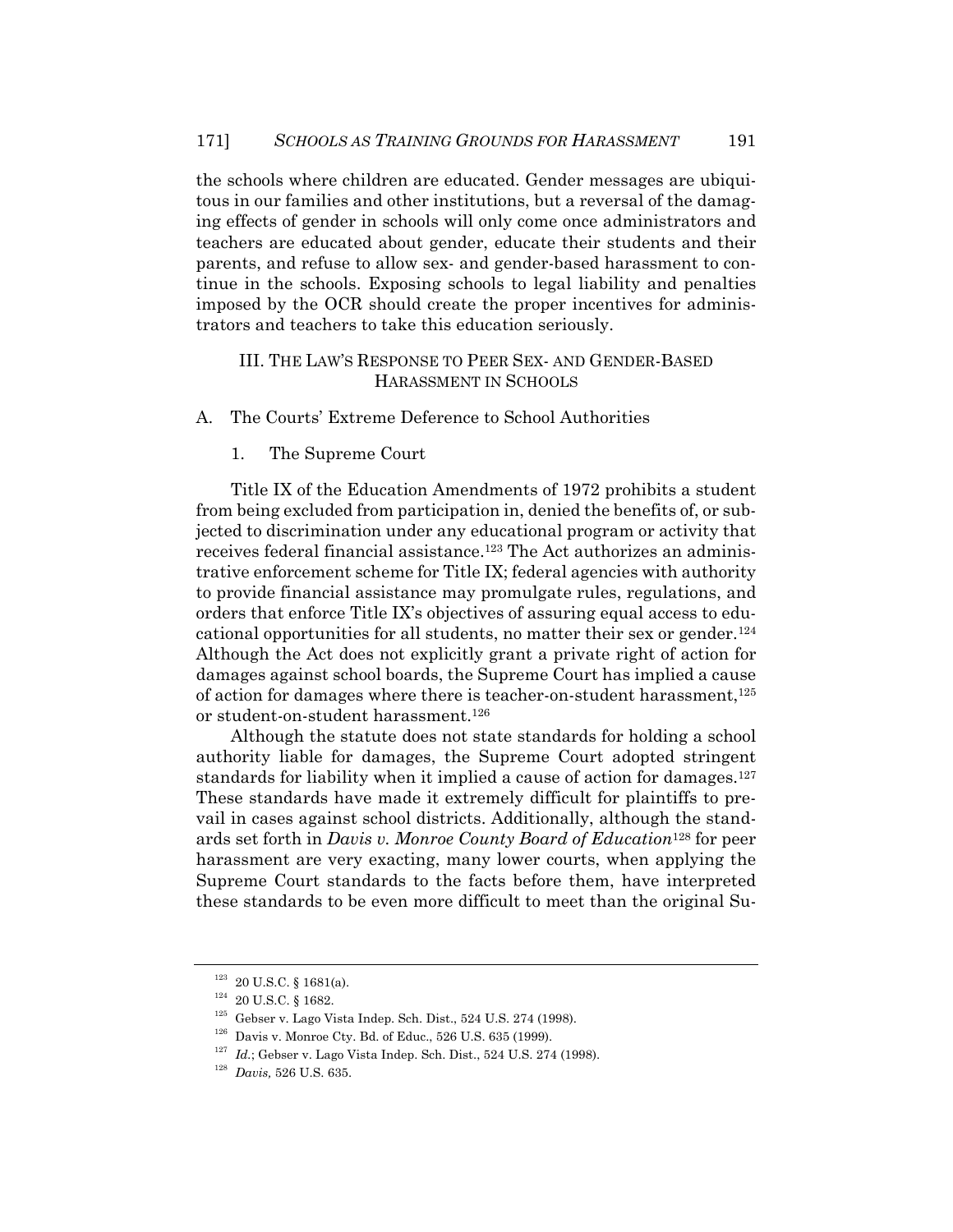preme Court case appears to require. Thus, very few cases brought under Title IX for sex- or gender-based harassment survive motions to dismiss or for summary judgment.

In *Gebser v. Lago Vista Independent School District*,129 which was decided the year before *Davis,* the Court had authorized liability of a school district for a teacher's sexual harassment of a student only if "an official of the school district who at a minimum has authority to institute corrective measures on the district's behalf has actual notice of, and is deliberately indifferent to the teacher's misconduct."130

A year later, in *Davis*, the Court held that a school board may face liability for third-party harassment of its students only where it has "substantial control" over both the harasser and the context in which the harassment occurs.131 A school board will be liable for peer sex- and gender-based harassment if the plaintiff proves that: 1) the school administration had actual knowledge of the behavior; 2) exhibited deliberate indifference to the harassment; and 3) the harassment was so severe, pervasive, and objectively offensive that it denied the victim equal access to educational opportunities.132 A plaintiff need not show physical exclusion from the educational opportunity in order to prove a denial of equal access.133 Rather, a plaintiff must establish that the harassment undermined and detracted from the victim's educational experience so that she or he was effectively denied equal access to the institution's resources and opportunities.134 In determining whether the behavior itself is sufficiently severe and pervasive,135 *Davis* cited an employment discrimination case brought under Title VII of the 1964 Civil Rights Act, concluding that context matters. The "constellation of surrounding circumstances, expectations and relationships" including, but not limited, to the ages of the harasser and the victim and the number of individuals involved must be considered.136

Moreover, the Supreme Court counseled that schools are different from workplaces in that children regularly interact in ways that would

<sup>&</sup>lt;sup>129</sup> 524 U.S. 274.<br>
<sup>130</sup> *Id.* at 277.<br>
<sup>131</sup> *Davis*, 526 U.S. at 645.<br>
<sup>132</sup> *Id.* at 651-52.<br>
<sup>133</sup> *Id.* at 651.<br>
<sup>134</sup> *Id.* at 651.<br>
<sup>134</sup> *Id.* at 651.<br>
<sup>134</sup> *Id.* at 651. vasive, which appears to be a lower standard than that applied in Title IX, which requires a showing that the behavior is severe *and* pervasive. By the same token, as mentioned above, the Court cited to a Title VII case, Oncale v. Sundowner Offshore Service, Inc.*,* 523 U.S. 75, 82 (1998) when it analyzed the standard. 136 *Davis*, 523 U.S. at 651, citing *Oncale*, 523 U.S. at 82.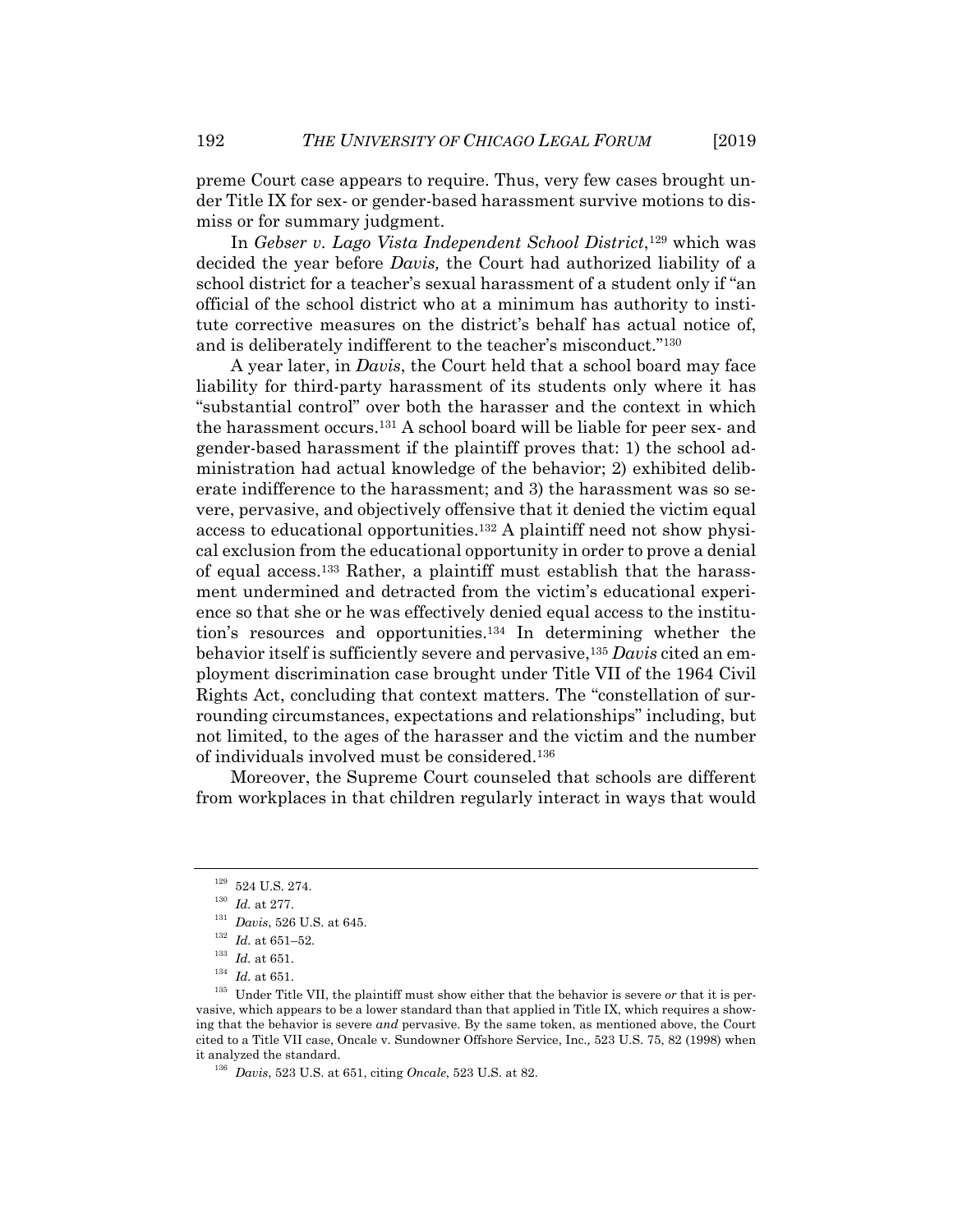be unacceptable for adults.137 Thus, school students engage in "insults, banter, teasing, shoving, pushing, and gender-specific conduct that is upsetting to the students subjected to it."138 Damages are not available to victims of "simple acts of teasing and name calling among school children" even if the comments are gendered.139 The Court also noted that it is possible but unlikely that a single incident of harassment would deny equal access to educational opportunities, and that damages should be limited to situations where the harassing behavior and the school's indifference to it have a systemic effect on educational programs or activities.140 Finally, the Court explained that it should be easier to recover damages against a school board based on teacher-on-student harassment than peer harassment among students.<sup>141</sup>

Despite these rigid standards, the Court refused to affirm the lower court's dismissal of the plaintiff's case. The complaint alleged that La-Shonda Davis, a fifth-grade girl, suffered repeated sex-based physical and verbal harassment over a five month period by a boy in her class who ultimately pleaded guilty to sexual battery for his conduct.<sup>142</sup> Both LaShonda and her mother told a number of teachers of the incidents, and one teacher told her mother that the principal had been informed.143 The complaint also alleged that a group of girls (along with LaShonda) who were sexually harassed by the same boy attempted to speak to the principal, but a teacher told them that the principal would call them if he wanted to speak to them.144 No call was made to the girls.145 La Shonda's mother, however, finally spoke to the principal who never took disciplinary action against the boy.146 The complaint also alleged that LaShonda's grades dropped because she could not concentrate, and, ultimately, she wrote a suicide note.147 Finally, the complaint alleged that the Board of Education had not established a policy on peer sexual harassment or instructed its personnel on how to respond to student-on-student harassment.<sup>148</sup>

<sup>137</sup> *Id.*

- <sup>139</sup> *Id.* at 652.<br><sup>140</sup> *Id.*<br><sup>141</sup> *Id.* at 653.
- 
- 
- 
- <sup>141</sup> *Id.* at 653. 142 *Id.* at 633. 143 Id. at 633–34. 144 *Id.* at 635. 145 *Id.*
- 
- 
- <sup>146</sup> *Id.*
- <sup>147</sup> *Id.* at 634. 148 *Id.*
- 

<sup>138</sup> *Id.*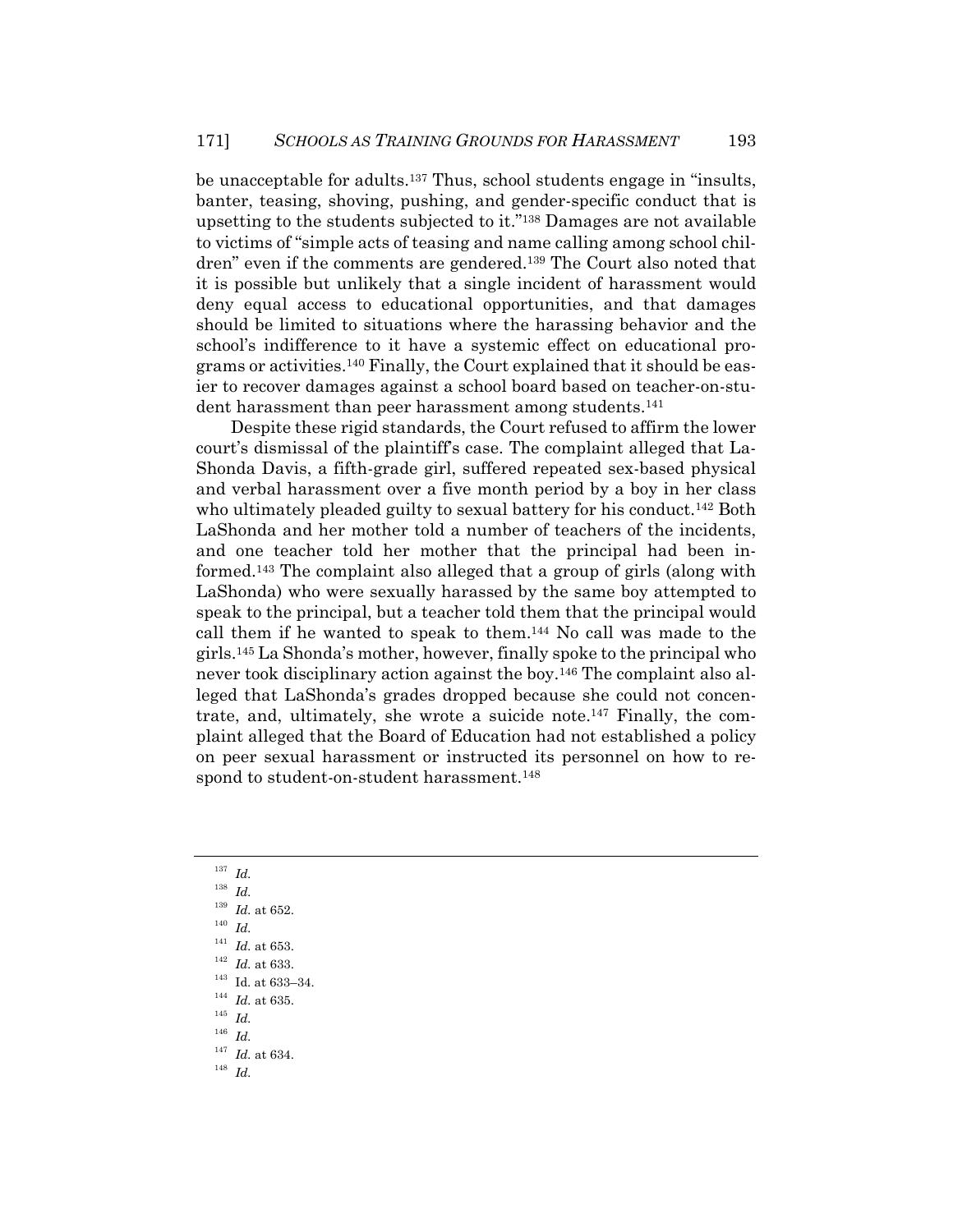A majority of the Supreme Court concluded that the allegations were sufficient to state a cause of action under Title IX because La-Shonda was a victim of repeated verbal and physical acts of sexual harassment over a five-month period, and the alleged behavior was severe, pervasive, and objectively offensive.149 The allegations suggest that the harassment had a concrete negative effect on LaShonda, and that the Board had actual knowledge and responded with deliberate indifference when it made no effort to investigate or correct the harassment.<sup>150</sup>

#### 2. The lower courts' response to *Davis*

Many of the lower courts have interpreted *Gebser* and *Davis* in the strictest fashion, concluding in subsequent cases with egregious facts that the plaintiff did not, *as a matter of law*, meet the Supreme Court's standards. But a few other courts have taken a more measured approach to these standards. The following section analyzes cases with reference to individual requirements of the Supreme Court's standard, and also as a whole.

## *a. Actual notice*

*Davis* requires that school authorities have actual notice of the harassment before the school has a responsibility to correct the situation. There are a number of questions concerning what this requirement means in the peer harassment cases. First, it is unclear, because of conflicting and insufficient caselaw, whether notice to a supervising teacher is sufficient to give the district actual notice. Second, it has not been resolved whether notice of a perpetrator's prior harassment of the individual in question or of others is sufficient notice to constitute actual knowledge that would trigger the school's responsibility to act to prevent more harassment. Third, where the victims are very vulnerable because of young age or intellectual disabilities, and therefore unable to communicate to school authorities in a sex-specific way, it is unclear what type of communication is sufficient to satisfy the actual knowledge requirement.

i. Sufficiency of notice to supervising teacher

There remains a question as to who should have actual notice in the peer harassment cases. *Gebser* states that actual notice exists only if an official who has the authority to take corrective action has notice

<sup>149</sup> *Id.* at 653–54. 150 *Id.*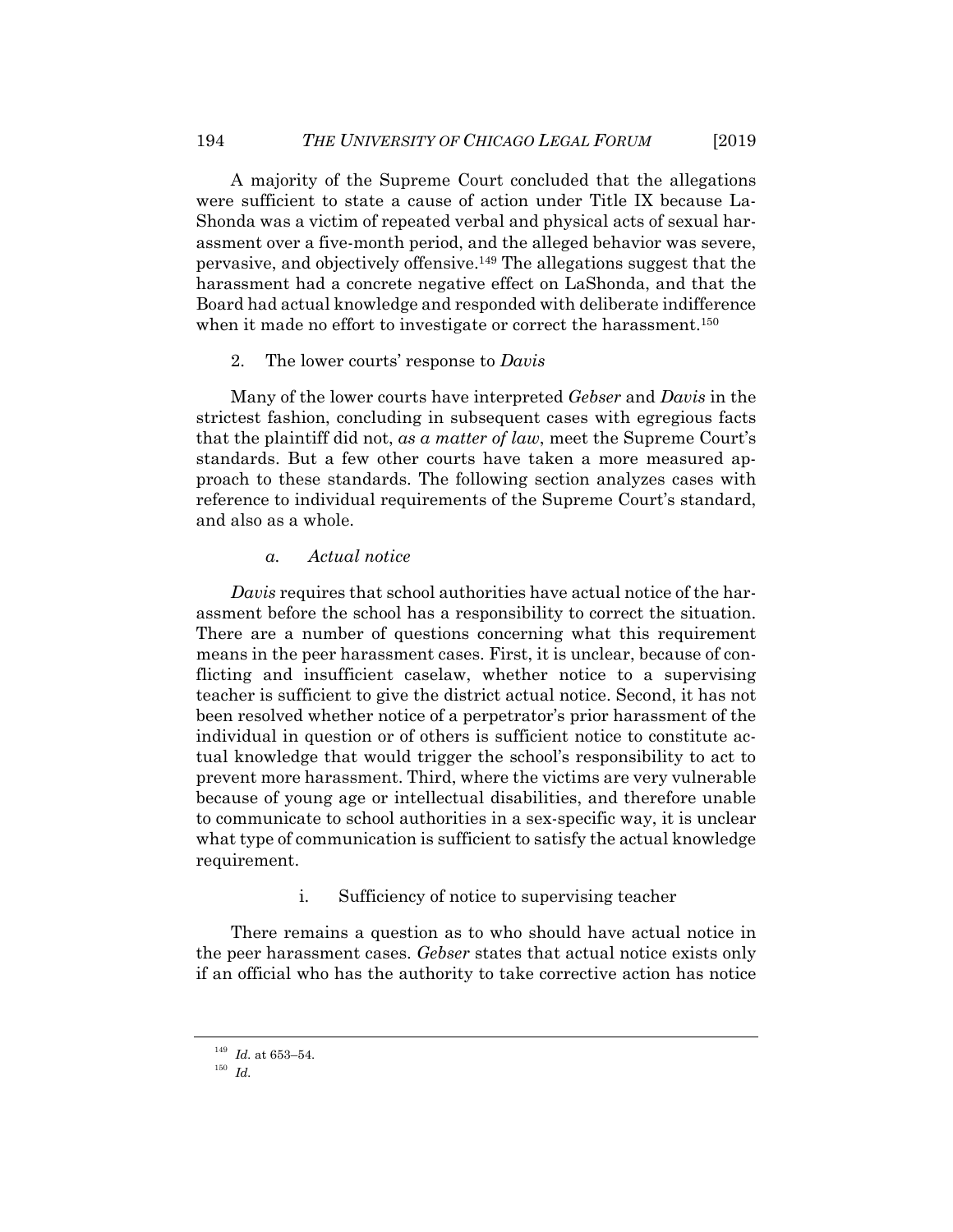of the harassment in the teacher-on-student cases.151 Given that in teacher-instituted harassment an administrator may be the lowest level person with authority to take corrective action, a number of courts of appeals have held that knowledge of a fellow teacher or guidance counselor of ongoing sexual harassment of a student by a teacher is insufficient to constitute actual notice for purposes of a school district's Title IX liability.152 *Davis* does not discuss this issue with reference to peer harassment, but there is a non-trivial argument that notice to a teacher who supervises both the perpetrator and the victim would be sufficient to satisfy the actual notice requirement.<sup>153</sup>

Nevertheless, the Eleventh Circuit declined to decide this question, stating that it would be necessary to study how Florida organizes its public schools and grants authority and responsibility by state law to administrators and teachers, the school district's discrimination policies and procedures, and the facts of the particular case.154 Other courts have not yet decided the issue.

### ii. Notice of perpetrator's prior harassment

A second issue is whether school authorities' knowledge of past harassment by the perpetrator is sufficient to fulfill the actual notice requirement of Title IX regarding a new harassing event. The question is whether a victim of a perpetrator's harassment can point to school authorities' knowledge that the perpetrator had harassed this same victim or a different victim in the past sufficient to constitute actual knowledge. If so, the question would arise as to whether school authorities were under a duty to remedy the past harassment and to prevent future harassment.

Courts in a number of circuits conclude that notice of prior sexual harassment in a teacher-on-student harassment Title IX case is sufficient to constitute actual notice in a subsequent case with the same teacher and a finding of deliberate indifference follows if the prior harassment is not distant in time or type from the current harassment.155

<sup>151</sup> Gebser v. Lago Vista Indep. Sch. Dist., 524 U.S. 274, 277 (1998). 152 *See, e.g.*, Canutillo Indep. Sch. Dist. v. Leija, 101 F.3d 393 (5th Cir. 1996), *cert*. *denied*, 520 U.S. 1265 (1997). 153 The regulations proposed by the Department of Education actually conclude that knowledge

of a teacher in elementary and secondary school is sufficient to constitute actual knowledge of the school. This is because the teacher has a duty to report and correct harassing behavior. *See* 83 Fed. Reg. 61462 (proposed Nov. 29, 2018) (to be codified at 34 C.F.R. pt.106).<br><sup>154</sup> Hawkins v. Sarasota Cty. Sch. Bd., 322 F.3d 1279, 1286–87 (11th Cir. 2003).<br><sup>155</sup> *See, e.g., J.M.* ex rel. Morris v. Hilldale Indep. Sch. Dis

WL 3516730 (10th Cir. Sept. 10, 2010) (upholding a jury verdict holding school district liable and finding actual knowledge and deliberate indifference toward an inappropriate sexual relationship between a student and teacher where another student reported to the school principal that he saw the student lying on the teacher's bed in a hotel room with the door closed on a band trip); *see also*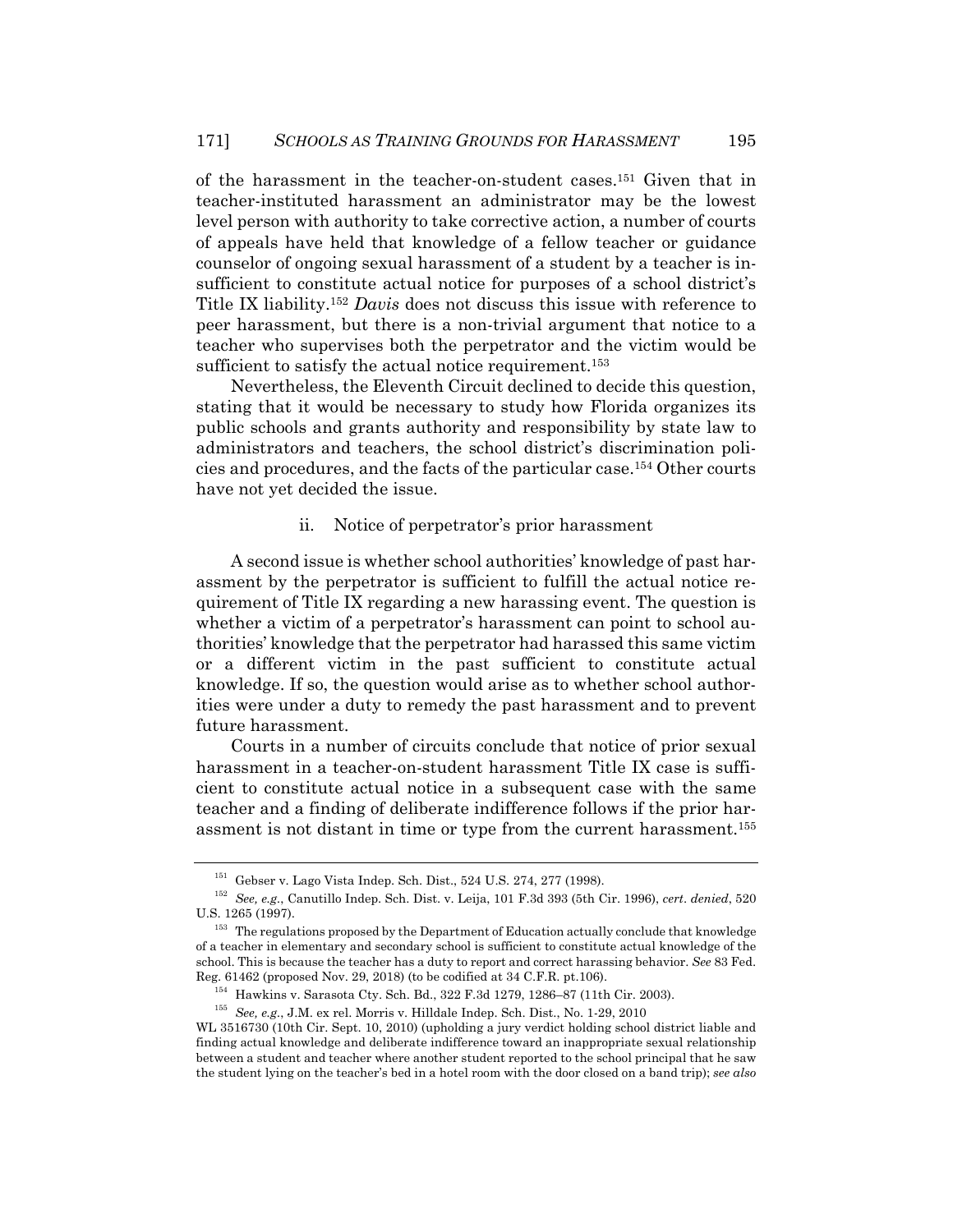These courts state that knowledge of prior acts of harassment is sufficient to constitute actual notice to the school administration that a teacher is a substantial risk to the students.156 But prior notice of a university administration of a professor's relationships with two older nontraditional students, ten year-old accusations of inappropriate comments, and one touching incident were not sufficiently similar or close in time to the repeated groping and touching alleged in the later case before the court to constitute actual notice that would trigger the university's responsibility to prevent injury to the current plaintiff.157

A lower court in the Second Circuit has concluded that, "In the context of deliberate indifference, the actual notice standard may be satisfied by knowledge of a 'substantial risk of serious harm' where there have been multiple prior allegations of the same or similar conduct that is at issue."158 And some courts hold that there is actual knowledge when there is a substantial risk created by a person whom the authorities know has engaged in abuse of other students.159 This reading of actual knowledge is more consistent with the goals of Title IX to prevent unequal access based on gender or sex than requiring a showing that school authorities had actual knowledge of the abuser's behavior in the particular case. Permitting schools to wait until the harm occurs before they react gives schools near immunity from damages.

> iii. Actual notice when vulnerable victim unable to communicate in sex-specific terms

A third related question arises as to the specificity necessary of the student complaint to school authorities, especially when the student victim is particularly vulnerable because of young age or intellectual disability and is unable to communicate in sex-specific terms. In a number of cases, young students and those with intellectual disabilities have reported to school officials in general terms that they were being

Escue v. N. Okla. College, 450 F.3d 1146 (10th Cir. 2006) (holding that even under the more liberal reading of Title IX that would permit a finding of actual knowledge based on prior incidents, two consensual relationships with non-traditional students and a ten-year old report of repeated inappropriate comments and one touching were not sufficiently close-in-time or similar to the type of non-consensual groping alleged by the plaintiff and therefore were insufficient to provide actual notice to the university administration); Doe A. v. Green, 298 F. Supp. 2d 1025 (D. Nev. 2004) (holding that reports to a principal that a fourteen year old girl was uncomfortable with attention from a coach, and subsequent partial admission and denials by the girl were sufficient to trigger a more rigorous investigation and to demonstrate actual notice by the school of the inappropriate

relationship). 156 *See, e.g.*, *Green*, 298 F. Supp. 2d at 1033–34. 157 *Escue*, 450 F.3d at 1153. 158 Carabello v. New York City Dept. of Educ., 928 F. Supp. 2d 627, 638 (E.D.N.Y. 2013) (quoting Zamora v. N. Salem Cent. Sch. Dist., 414 F. Supp. 2d 418, 424 (S.D.N.Y. 2006)). 159 *Id.*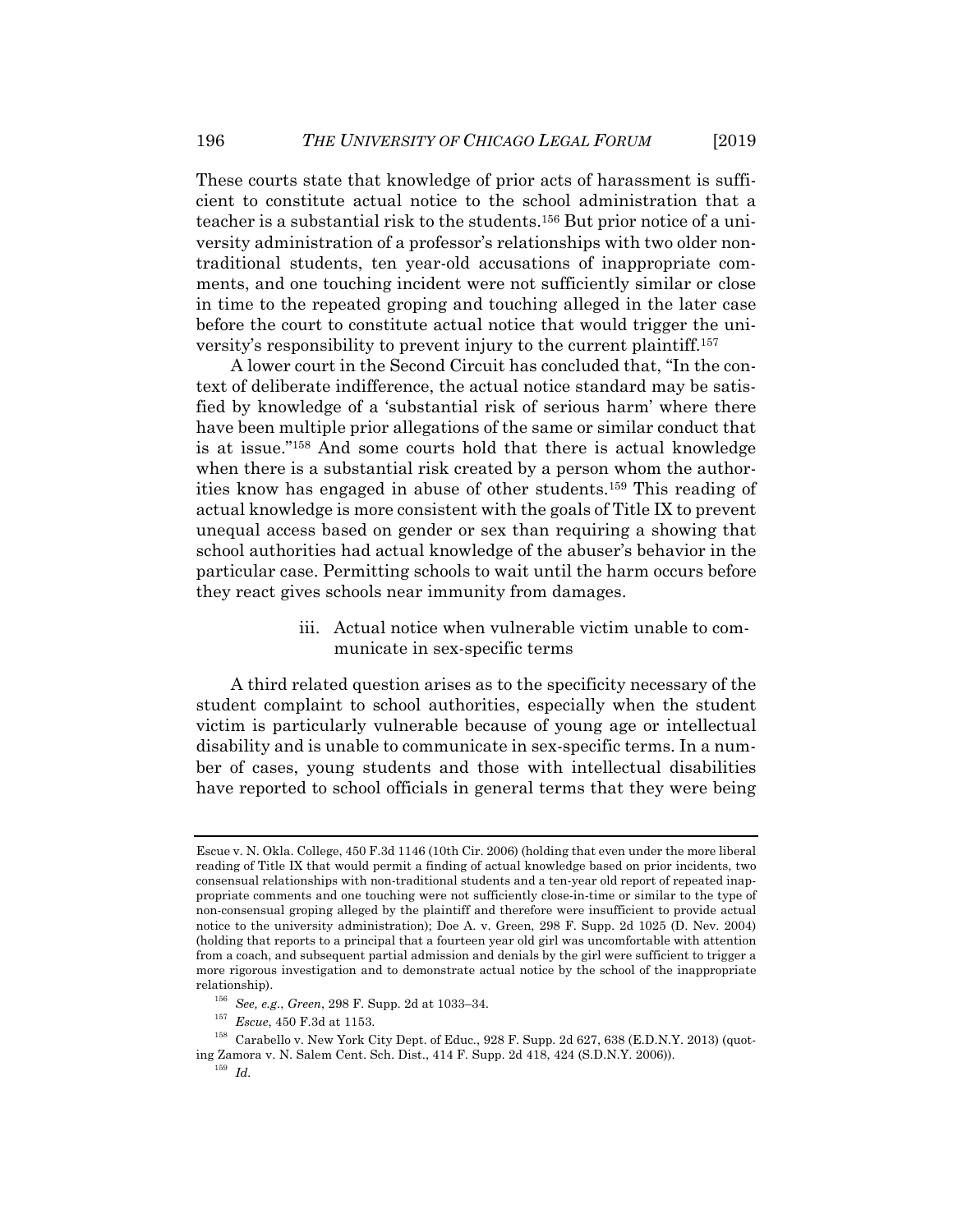bothered or that their perpetrators were acting "nasty."160 Courts have generally held that under these circumstances there is no actual notice even if the victims are very young or intellectually disabled.161

For example, in *Rost ex rel. K.C. v. Steamboat Springs Re-2 Sch. Dist.*,162 a seventh-grade female student who was intellectually disabled was repeatedly coerced into performing sexual acts on a number of boys for a number of years. A few years into the coercive behavior, the victim's mother asked the school psychologist to find out why the victim did not wish to go to school. The victim testified in her deposition that she told the school counselor that the boys were "bothering" her, but that she did not know the word "assault" at that time.163 Her personal therapist testified that the victim told him that she had told the counselor at school about the coerced sexual behavior with the boys.164 The court concluded, however, that the information given to the counselor was insufficient to give the school actual notice that the child was being harassed and assaulted.<sup>165</sup> And, the knowledge the school did have created no responsibility to investigate further.166

Similarly, in *Hawkins v. Sarasota County School Board*,<sup>167</sup> three eight-year-old girls (Jane Does I, II, and III) were allegedly harassed repeatedly over several months by an eight-year-old boy in their class in a series of gestures; obscene comments, such as telling them he wanted to "suck" their breasts, he wanted them to "suck the juice from his penis," and he wanted them to "have sex with him;" and actions such as chasing them and touching them on their breasts and groin, attempting to kiss them, grabbing one of them and looking up her skirt, and rubbing his body on hers.168 The girls cried frequently, were anxious about going to school, and at least two of them pretended that they were sick on four or five occasions so they would not have to go to school.<sup>169</sup> Both boys and girls in the class had complained to the teacher that this boy was bothering them, was disruptive, and that he had pushed children on the playground.170 At one point, Jane Doe II and two other girls told the teacher that he was being "disgusting." The teacher testified,

<sup>166</sup> *Id.* 

<sup>160</sup> *See* Rost ex rel. K.C. v. Steamboat Springs Re-2 Sch. Dist., 511 F.3d 1114, 1119 (10th Cir. 2008). 161 *Id.* at 1119. 162 *Id.* 

<sup>163</sup> *Id.* at 1119–20.

<sup>164</sup> *Id.* at 1120.

<sup>165</sup> *Id.*

<sup>167 322</sup> F.3d 1279 (11th Cir. 2003). 168 *Id.* at 1281. 169 *Id.* at 1281–82. 170 *Id.* at 1282.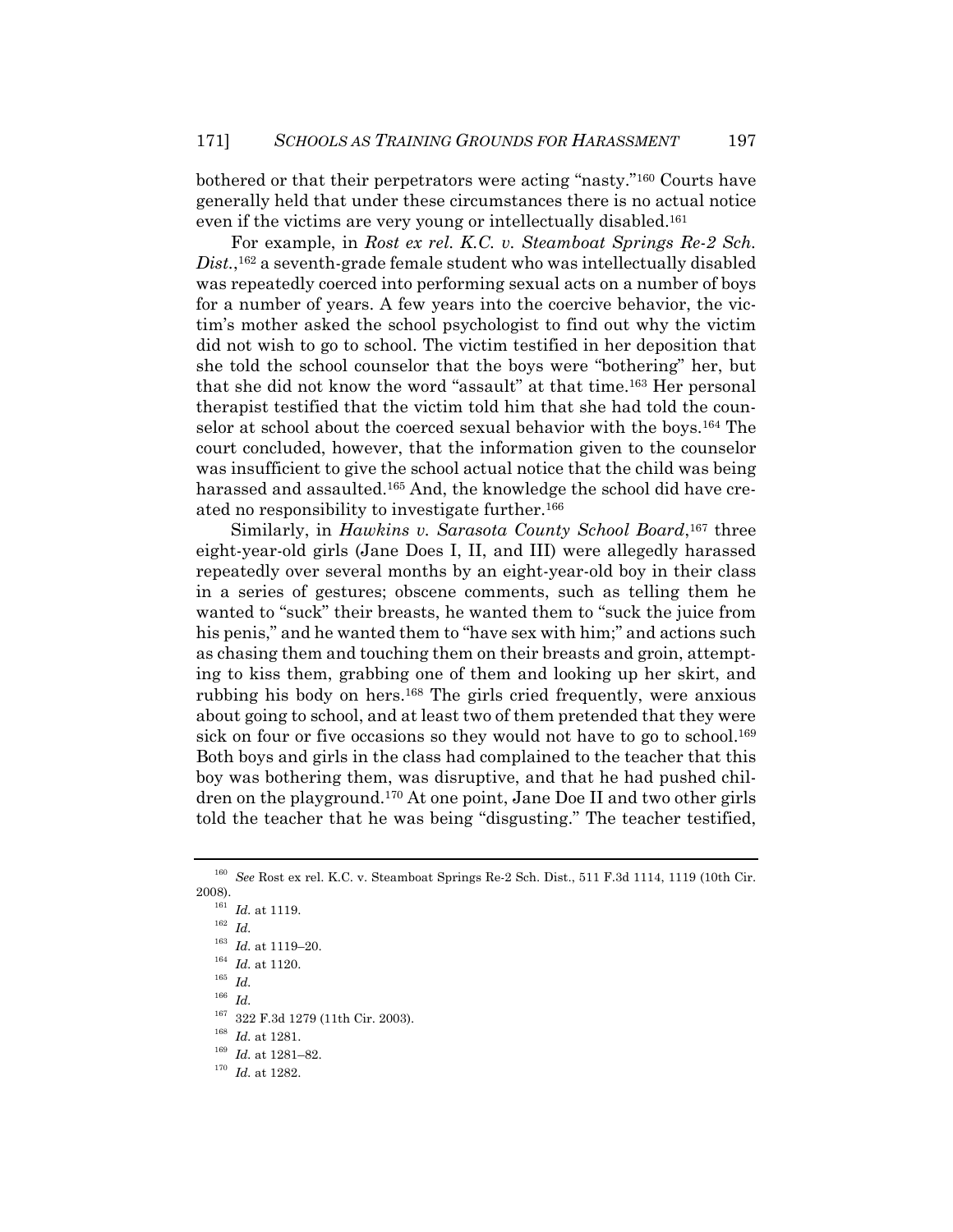however, that it was not until she spoke with Jane Doe III's mother a number of months later that she heard of the explicit things John Doe had said and done.<sup>171</sup> The girls testified, however, that they had repeatedly and persistently described his behavior to the teacher, and the teacher had ignored their complaints.172

These persistent complaints of three eight-year-old girls to their teacher should be sufficient to create a responsibility on the teacher's part to investigate the issue further. Had she investigated (or even listened to Jane Doe III), she would have found out the explicit facts of the boy's behavior toward the girls. This is particularly troubling in this situation, as in *Rost*, because these victims were vulnerable due to their youth and may have been unable to describe the boy's behavior explicitly without prompting. Clearly, these holdings protect school districts from liability, but they do not encourage schools to act proactively when they have sufficient information that should lead to a duty to investigate more thoroughly general complaints from young or intellectually disabled children who may be incapable of explaining the assaults or harassment.

## *b. Deliberate indifference*

In Title IX cases, the issue of deliberate indifference is linked to actual knowledge.<sup>173</sup> If there is no knowledge, it is impossible to show deliberate indifference. Assuming that there is actual knowledge, however, the courts have applied the deliberate indifference standard very strictly. Courts require that the school administration's response to known harassment be clearly unreasonable. Given this standard, some courts have found almost any response short of ignoring the harassment sufficient. At least some courts conclude that the school does not have to stop the harassment, nor is it clearly unreasonable if it institutes a remedy but does not meet again to decide whether to continue with the remedy.<sup>174</sup> Other courts hold that if the school authorities learn that their remedy has been ineffective in that the remedy did not stop the harassment, the school can be deliberately indifferent.175

<sup>171</sup> *Id.*

<sup>&</sup>lt;sup>172</sup> Id. (the court ducked the issue of whether notice to the teacher alone would be sufficient under Title IX, concluding that even if there was actual notice and deliberate indifference, the girls had not been denied access to an education opportunity as a matter of law because the behavior was not sufficiently severe, pervasive, and objectively offensive and because the girls' grades in

school did not suffer); see also id. at 1288.<br>
<sup>173</sup> See, e.g., Gant ex. rel. Gant v. Wallingford Bd. of Educ., 195 F.3d. 134, 141 (2d. Cir. 1999).<br>
<sup>174</sup> See, e.g., Pahssen v. Merrill Community Sch. Dist., 668 F.3d 356 ( Mass. 2006) (stating that there is a split in the circuits as to this issue); Wills v. Brown University, 184, F.3d 20, 26 (1st Cir. 1999) (stating that once school authorities find out that their remedy—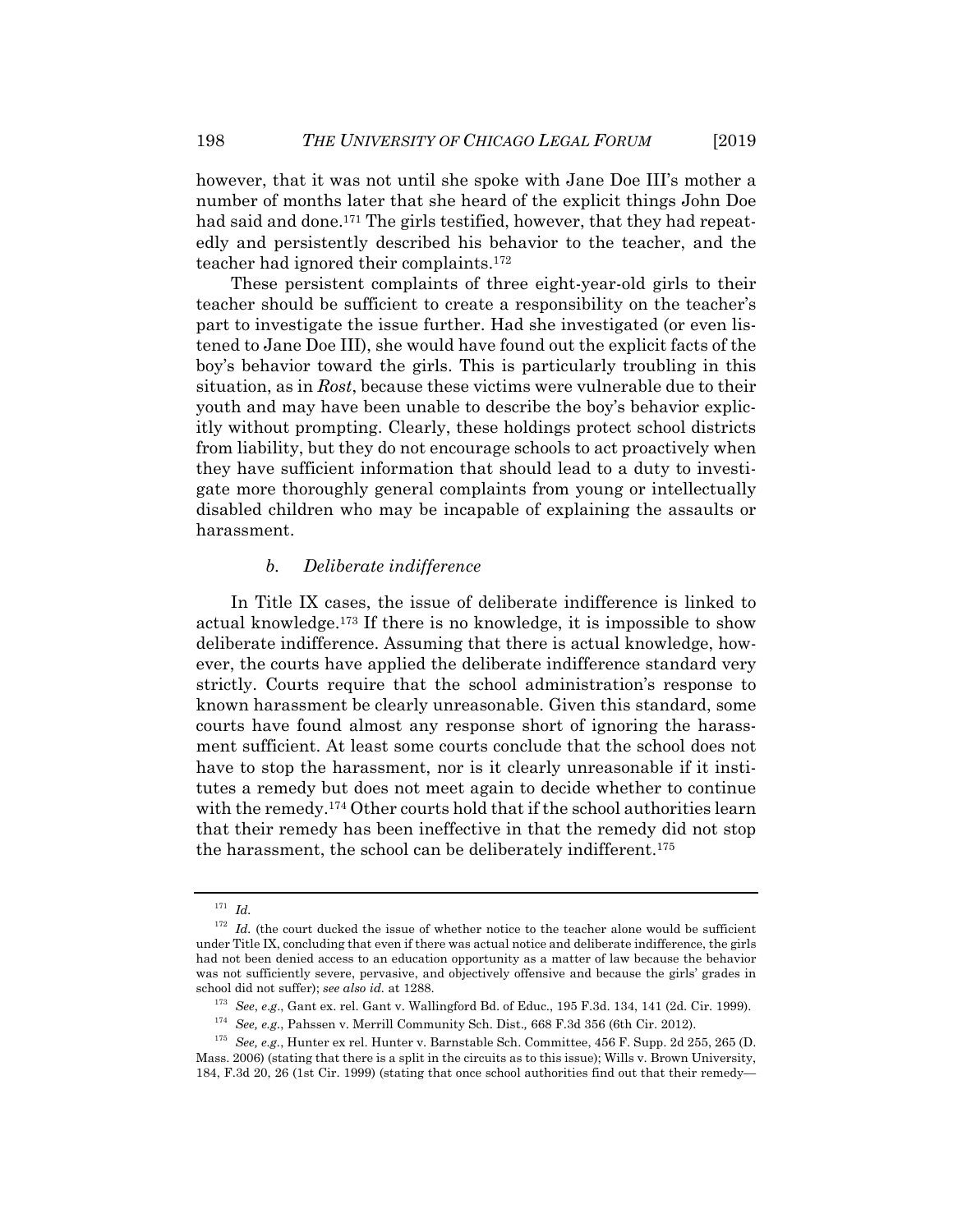A good example of the former is *Pahssen v. Merrill Community School District*.176 In *Pahssen,* John Doe, a ninth grader, committed three fairly serious acts of sexual harassment against Jane Doe, an eighth-grade girl, and ultimately raped her at school.177 When notified of the three incidents (before the rape), school officials met to discuss an Individual Education Plan (IEP) for John, who was in special education, to determine what to do about the boy's aggressiveness.178 The team decided to place John under constant adult supervision for thirty days, but the team never met again to decide whether to lift the supervision; it was automatically lifted at the expiration of thirty days.179 Less than two months later, the boy raped the girl at school.<sup>180</sup> Although both the Justice Department, which joined as an *amicus*, and the girls' father argued in briefs that the school had shown deliberate indifference when it failed to continue to supervise the boy after thirty days elapsed, the Sixth Circuit upheld the lower court's grant of summary judgment of the Title IX claim, holding that the school did not demonstrate deliberate indifference.<sup>181</sup>

In this case and others, courts repeatedly emphasize that courts should defer to school administrators, that schools have limited resources, and that children are often cruel to each other in determining that the school did not act in a clearly unreasonable manner and therefore did not display deliberate indifference.<sup>182</sup> The courts require that the harassing behavior against a particular individual reach the level of severe, pervasive, and objectively offensive and that the school know about it before a responsibility to react is triggered.183 But as the cases demonstrate, harassing behavior escalates.184 It starts as bothersome pushing and name calling, but soon it moves to punching and shoving, obscene comments and gestures, demands for oral sex, and sexual assault. A school district should not escape liability for the ultimate severe behavior when it knows in advance that some of these behaviors are occurring and does nothing about it.

<sup>181</sup> *Id.* at 363. 182 *Id.* at 363, 365. 183 *See, e.g.*, *Pahssen*, 668 F.3d 356. 184 *See, e.g.*, Patterson v. Hudson Area Schools, 551 F.3d at 439–42 (describing homophobic name-calling, pushing, shoving, destruction of property, and ultimately sexual assault).

in a professor-on-student harassment case—has not worked "it may be required to take further steps to avoid new liability.").<br><sup>176</sup> 668 F.3d 356 (6th Cir. 2012).<br><sup>177</sup> *Id.* at 360.<br>*I*<sup>8</sup> *Id.* 

 $^{179}\,$   $Id.$ 

 $\begin{array}{ll} 180 & Id. \\ 181 & Id. \text{ at } 363. \end{array}$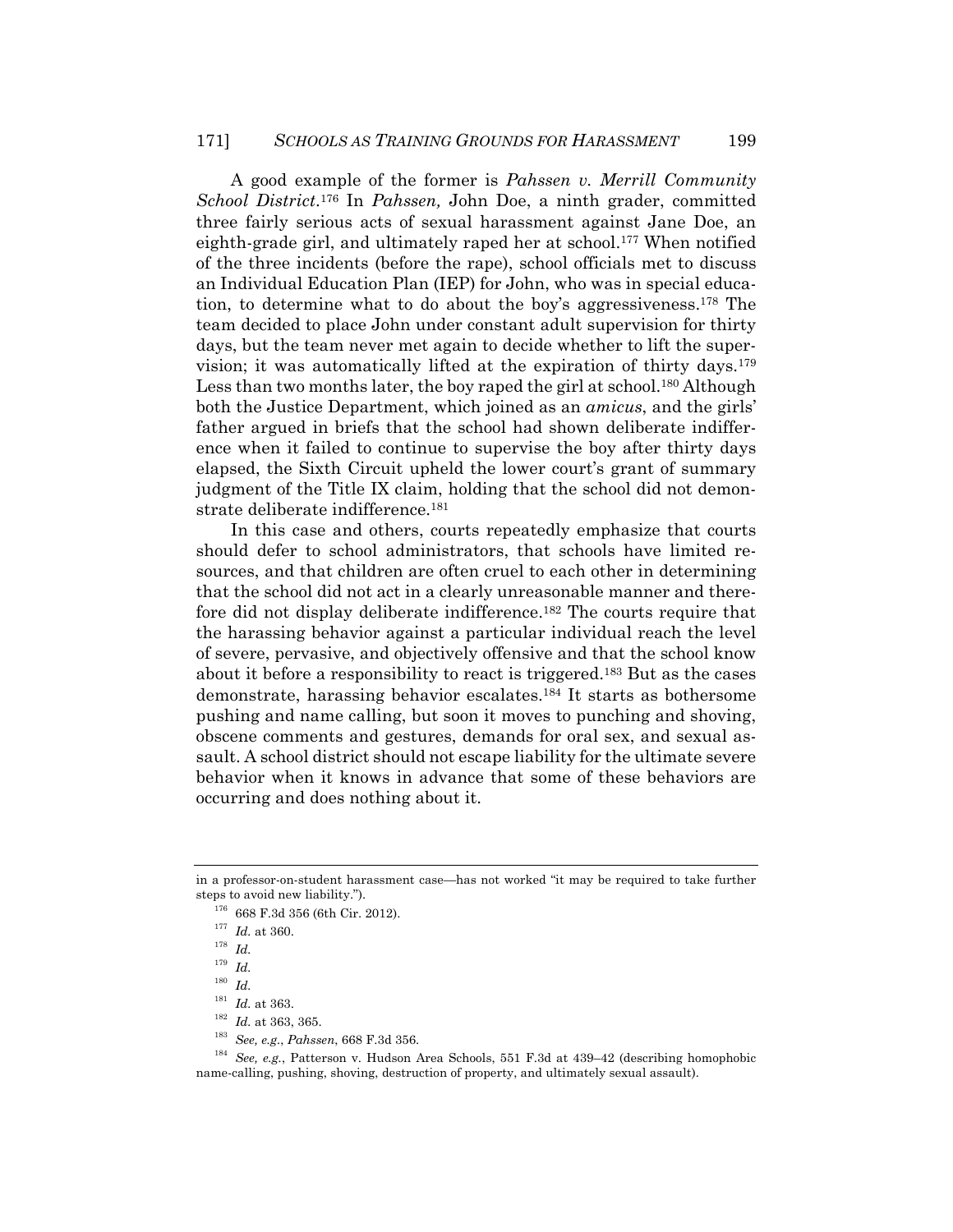In *Stiles ex rel. D.S. v. Grainger County*,185 a boy who weighed less than eighty pounds in the seventh grade was continuously harassed, bullied, and battered; he was punched in the face and in the stomach, thrown to the floor, and kicked while he was on the floor.186 On at least two occasions, D.S. was pushed, and he fell and hit his head.187 On another, D.S. had his face slammed into a locker and had gum put in his hair.<sup>188</sup> As he was physically assaulted, D.S. was frequently called "faggot," "pussy," "pedophile," and other insulting slurs regarding his gender, sexual orientation and proclivities.189 Affidavits by third parties stated that a friend of D.S. witnessed students ramming D.S.'s head into a locker, another student threatened to kill D.S., and a third student told D.S. to kill himself.190 This behavior occurred continuously for two school years, and D.S. and his mother complained after many of the assaults and batteries occurred.191 Despite that D.S.'s mother complained repeatedly to the principal and the principal met with them a number of times, the situation was never cured. D.S. testified that the disciplinary supervisor for the county schools, Coombs, stated that he could not keep D.S. safe, but Coombs denied making this statement.192 A number of investigations took place, and the instigators were punished, but to no avail.193

The court held that as a matter of law the school district did not show deliberate indifference because it engaged in a number of investigations, gave in-school suspensions to some of the harassers, and changed class scheduling to separate D.S. from his harassers.194 The Sixth Circuit had held earlier in *Vance v. Spencer County*195 that there was a jury question of deliberate indifference when school officials had actual knowledge that its efforts to cure the problem did not work and continued to use those same efforts unsuccessfully.196 However, in *Stiles*, it distinguished *Vance*, stating that the school had made many

<sup>&</sup>lt;sup>185</sup> 819 F.3d 834 (6th Cir. 2016).<br><sup>186</sup> *Id.* at 834–46.<br><sup>187</sup> *Id.* at 842.<br><sup>188</sup> *Id.* at 846.<br><sup>188</sup> *Id.* at 846.<br><sup>189</sup> *Id.* at 846.<br><sup>189</sup> *Id.* at 846.<br><sup>189</sup> *Id.* at 846.<br><sup>189</sup> *Id.* at 846. sider them on the motion for summary judgment. *But see* Celotex Corp. v. Catrett, 477 U.S. 317, 324 (1986) (evidence creating issue of fact for nonmoving party need not be in admissible form).<br><sup>191</sup> *Stiles*, 819 F.3d at 834–46.<br><sup>192</sup> *Id.* at 845.<br><sup>193</sup> *Id.* at 850.<br><sup>194</sup> *Id.*<br>231 F.3d 253 (6th Cir. 2000).

<sup>&</sup>lt;sup>196</sup> See Stiles, 819 F.3d at 849–50, citing *Vance*, 231 F.3d at 261.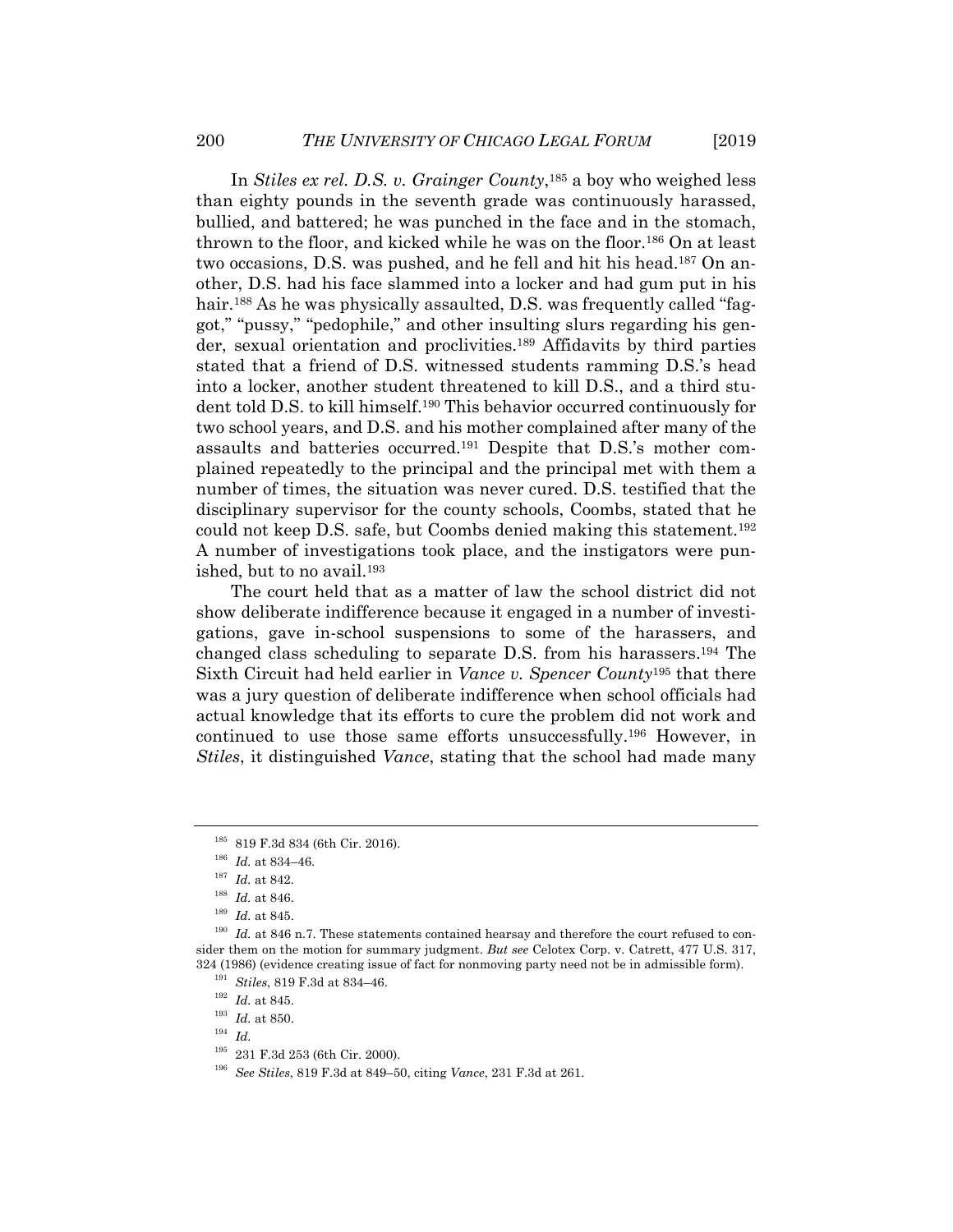efforts and there were almost no repeat offenders in the *Stiles* case, unlike in *Vance*.197

The court in *Stiles* also distinguished *Patterson v. Hudson Area Schools*198 largely because school officials had reason to believe in *Stiles* that D.S. was "at least an occasional instigator" of some of the physical confrontations.199 The court's adoption of this "defense" to a possible finding of deliberate indifference appears to add an "unwelcomeness" requirement into Title IX's already stringent standards.200 This is an inappropriate standard to graft onto the situation of a middle school boy who suffers serious physical and verbal harassment, much of which, if reported to the police, would constitute crimes against him. Grafting an unwelcomeness requirement in this situation only serves to reward the true perpetrators and to let the school off the hook for its failures to control the situation.

Clearly, these are very complicated situations, and there was some attempt by school officials in *Stiles* to remedy the situation, but a reasonable jury could conclude that at some point during the two-year period of harassment it became obvious that the school's efforts to stop the harassment were not working. At that point, a jury could conclude that the school operated with deliberate indifference when it did not report the abusers to the police and did not suspend or expel the abusers or engage in any other disciplinary measure designed to stop the harassment. This case demonstrates the difficulty of meeting the deliberate indifference standard. While this standard was intentionally set by the Supreme Court so as not to permit undue interference with the educational prerogatives of school officials, this case demonstrates that, at least as it was interpreted in this case, it does not serve to protect school children from gender-based discrimination. Even given allegations of grossly dangerous harassment and bullying that rises to the level of encouraging suicide, criminal batteries, and other severe behaviors, the court concluded as a matter of law that the school's knowing ineffective response was not deliberate indifference.

<sup>&</sup>lt;sup>197</sup> Id. at 850.<br><sup>198</sup> 551 F.3d. 438 (6th Cir. 2009).<br><sup>199</sup> *Stiles*, 819 F.3d at 851.<br><sup>200</sup> In Title VII sexual harassment cases, the plaintiff must prove that the harassing behavior was unwelcome. Meritor Savings Bank v. Vinson, 477 U.S. 57 (1986). The original reason for this requirement was related to the question of consent in a sexual harassment case of a supervisor who imposed himself sexually on a subordinate. Although the Court made clear in *Meritor Savings Bank* that the unwelcomeness requirement does not mean that the plaintiff must show that she did not consent to the behavior because of the differential power between a supervisor and subordinate, the plaintiff still had to demonstrate that she did not wish to engage in the behavior. *Id.* at 68.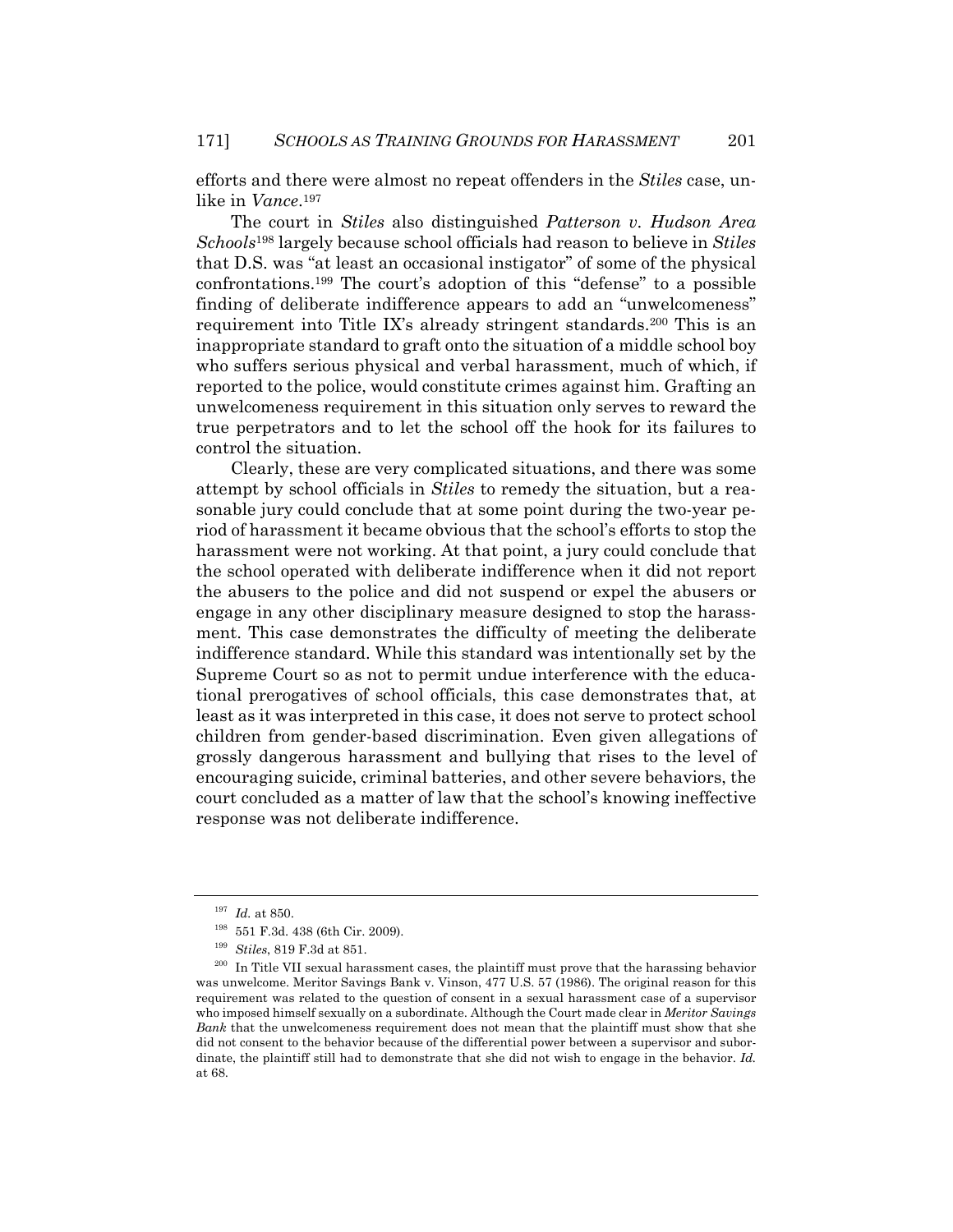## *c. Severe, pervasive, and objectively offensive sufficient to deny equal access to educational opportunities*

The severe, pervasive, and objectively offensive standard is linked to whether the behavior is serious enough to deny equal access to school opportunities because of the individual's sex or gender. In determining whether illegal harassment occurred, it would make sense, then, to take into account the ages of victims and the victims' subjective reaction to the harassment as well as to its objective severity, but courts do not always do so. In *Hawkins v. Sarasota County School Board,*201 for example, the court concluded that the behavior was "not *so* severe, pervasive, and objectively offensive that it had the systemic effect of denying the [three eight-year-old girl victims] equal access to education."202 The court stated that the effect must be systemic, which means that a single instance of one-on-one peer harassment would be insufficient, and "the effects of the harassment [must] touch the whole or entirety of an educational program or activity."203 This standard is incorrect. Other courts have held that one single incident, if sufficiently severe, can deprive an individual victim of access to equal educational opportunities.204

Moreover, in *Hawkins*, the victims alleged ongoing, repeated verbal and physical harassment of a sexual nature. But the court noted that the girls did not suffer sufficiently. The court stated:

None of the girls suffered a decline in grades and none of their teachers observed any change in their demeanor in classroom participation. The girls simply testify that they were upset about the harassment, although not enough to tell their parents until months after it began. Two of the girls say they faked being sick four or five times in order not to go to school. This falls short of demonstrating a systemic effect of denying equal access to an educational program or activity.205

How should a victim prove that there has been a systemic effect on the entire educational program? It seems odd that a statute that was intended to protect women and girls from unequal educations would require them to suffer in the extreme in order to get their education. As Justice O'Connor stated for the Court in the Title VII context in *Harris v. Forklift Systems*: 206

<sup>&</sup>lt;sup>201</sup> 322 F.3d 1279 (11th Cir. 2003).<br><sup>202</sup> *Id.* at 1288 (emphasis added).<br><sup>203</sup> *Id.* at 1289.<br><sup>203</sup> *See, e.g.*, T.Z. v. City of New York, 634 F. Supp. 2d 263, 271 (E.D.N.Y. 2009).<br><sup>205</sup> *Hawkins*, 332 F.3d at 1289.<br><sup>2</sup>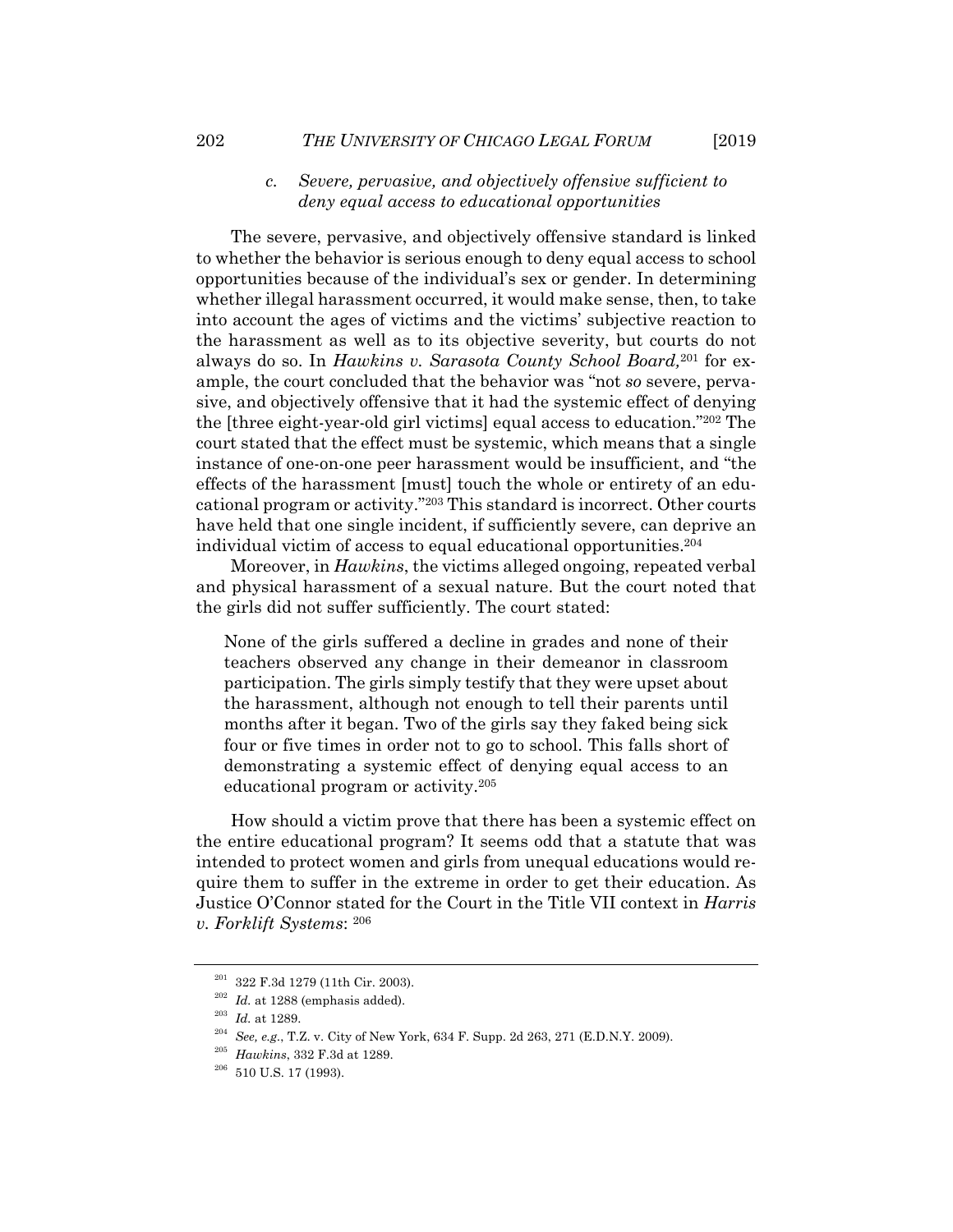But Title VII comes into play before the harassing conduct leads to a nervous breakdown. A discriminatorily abusive work environment, even one that does not seriously affect employees' psychological well-being, can and often will detract from employees' job performance, discourage employees from remaining on the job, or keep them from advancing in their careers. Moreover, even without regard to these tangible effects, the very fact that the discriminatory conduct was so severe or pervasive that it created a work environment abusive to employees because of their race, gender, religion, or national origin offends Title VII's broad rule of workplace equality.207

The behavior in question in *Hawkins* certainly created an unequal educational environment for the girls who were harassed. It would make little sense to assume that denial of equal access depends merely on the subjective emotional strength or weakness of the victim or on the systemic effect of the harassment. As in Title VII coverage, Title IX should protect victims before they have psychological breakdowns.<sup>208</sup>

A number of other courts have concluded that harassing behavior is not sufficiently severe, pervasive, and objectively offensive as a matter of law. For example, in *Pahssen*, the court concluded that three acts of harassment by a ninth-grade boy—smashing the eighth-grade female victim up against her locker, telling her that if she did not perform oral sex on the perpetrator that he would no longer hang out with her, and making obscene gestures at the victim as she was playing basketball in a public arena at school—were insufficient to create a genuine issue of fact as to severity, pervasiveness, and objective offensiveness sufficient to trigger the school's responsibility to protect the victim who was later raped by the same boy.209

In contrast, *T.Z. v. City of New York*210 concluded that one serious episode of sexual harassment was sufficiently severe that it may have had the effect of denying a student's access to equal educational benefits. Even though the language uses the terms "severe and pervasive," the court concluded that the "severe and pervasive and objectively offensive" standard's purpose was to predict whether the plaintiff would

<sup>207</sup> *Id.* at 22. 208 Judge Illana Rovner would likely agree. *See* Gabrielle M. v. Park Forrest-Chicago Heights, Illinois Sch. Dist. 163, 315 F.3d 817, 827–28 (7th Cir. 2003) (Rovner, J., concurring) (concluding that a female five year-old kindergartener can suffer even if the perpetrator, also a kindergartener, may not be able to form the intent to harass; it is the *school's* intent and response, not that of the young perpetrator, that matters; Gabrielle's sleepless nights, bed wetting, loss of appetite, and emotional distress were sufficient to find unequal access to educational opportunities).<br><sup>209</sup> Pahssen v. Merrill Community Sch. Dist., 668 F.3d 356, 365 (6th Cir. 2012).<br><sup>210</sup> 634 F. Supp. 2d 263, 271 (E.D.N.Y. 2009).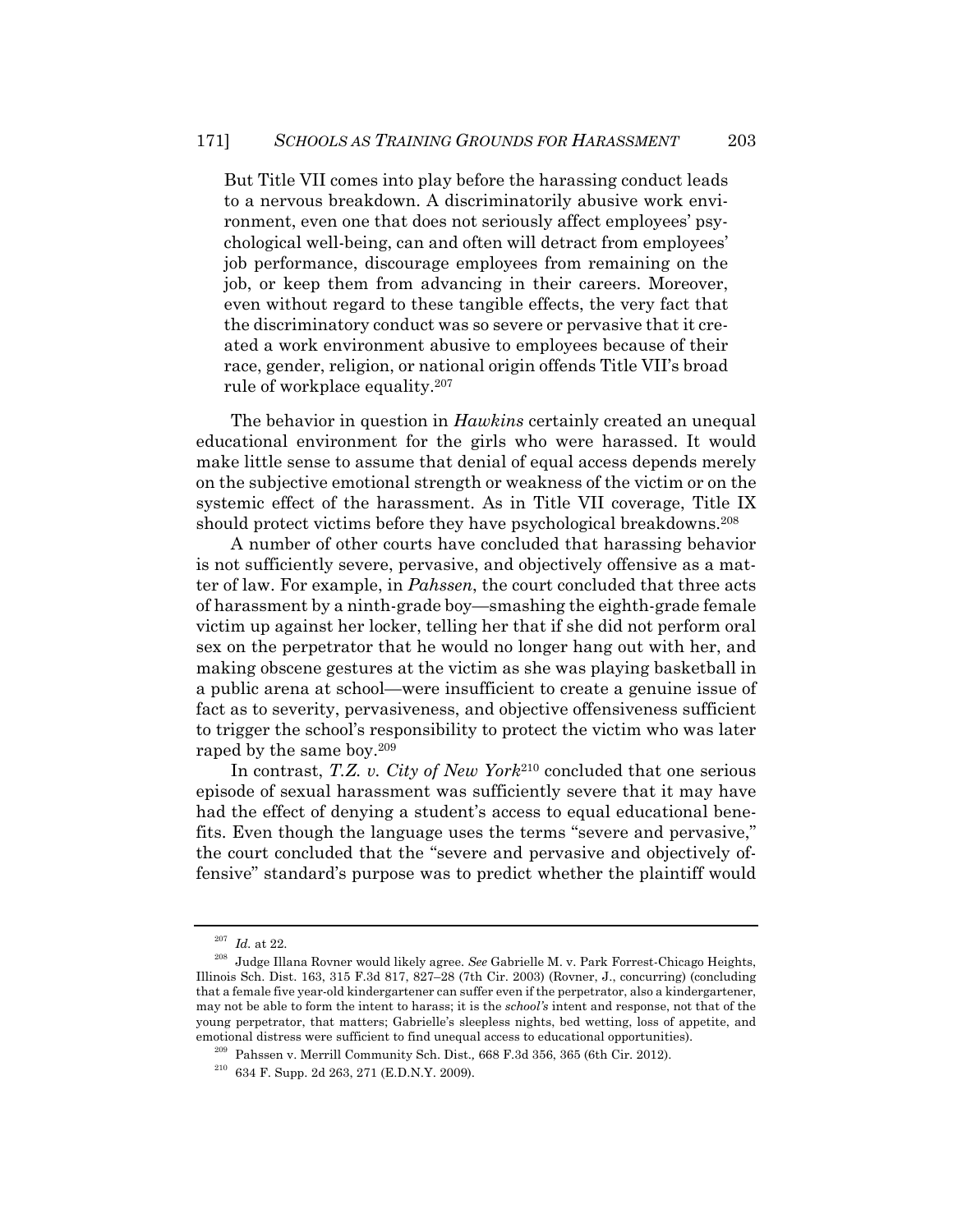suffer unequal access.<sup>211</sup> Given the serious sexual assaults that the plaintiff suffered in a classroom with the teacher present, and the serious effects on the plaintiff's mental health that included sleeplessness, panic attacks, PTSD, and self-cutting, the court held that this single instance of sexual assault (perpetrated by a number of boys) was sufficient to rise to the level of "pervasiveness;" therefore, there was a question for the jury.212 Unlike many of the other cases decided above, I submit, this case was correctly decided.

### *d. Because of sex*

Under Title IX in schools and Title VII in workplaces, sex- or gender-based harassment is illegal only if it occurs because of the victim's sex.213 Many courts deciding Title VII cases have trouble recognizing that harassment occurs because of sex in the same-sex environment.<sup>214</sup> This problem occurs most frequently under two circumstances. First, although same-sex harassment is illegal under Title VII,215 up until very recently all federal courts had held that discrimination based on sexual orientation was not prohibited sex discrimination.<sup>216</sup> Thus, these courts concluded that as a matter of law, based on language used in the workplace, the discrimination occurred because of the victim's sexual orientation, not his sex, and was therefore not illegal.217 Fortunately, the Equal Employment Opportunity Commission and a number of courts of appeals have recently concluded that discrimination based on sexual orientation is discrimination based on sex.<sup>218</sup> But there is a serious question whether the U.S. Supreme Court, considering its current composition, will agree with these decisions, and a number of cases dealing with this issue are currently before the Supreme Court.<sup>219</sup>

<sup>&</sup>lt;sup>211</sup> *Id.* at 269.<br><sup>212</sup> *Id.* at 271.<br><sup>213</sup> Of course, Title VII also forbids discrimination in workplaces that occur because of race, color, national origin, or religion. See 42 U.S.C. § 2000e-2.<br><sup>214</sup> See MCGINLEY, *supra* note 9, at 46–48.<br><sup>215</sup> Oncale v. Sundowner Offshore Services, Inc., 523 U.S. 75 (1998).<br><sup>216</sup> See Ann C. McGinley. *Erasing Boundar* 

ment Discrimination, 43 U. MICH. J. L. REFORM 713, 714 n.3, 732 (2010).<br><sup>217</sup> This distinction would be very difficult to make. *See id.* at 738–44.<br><sup>218</sup> *See, e.g.*, Hively v. Ivy Tech Community College, 853 F.3d 339 (7

<sup>(</sup>cause of action exists under Title VII for sex discrimination); Baldwin, 2012-24738-FAA-03 (2015) (concluding that sexual orientation discrimination prohibited by Title VII); *compare*, Macy v. Dep't of Justice*,* No. 0120120821, 2012 WL 1435995 (E.E.O.C. Apr. 20, 2012) (concluding that

 $t^{219}$  Bostock v. Clayton Cty, Georgia, 723 Fed. App'x. 964 (11th Cir. 2018) (sexual orientation is not covered by Title VII); *cert. granted*, 139 S. Ct. 1599, 203 L. Ed. 2d 754 (April 22, 2019) (No. 17- 1618); Zarda v. Altitude Express, 883 F.3d 100 (2d Cir. 2018) (en banc) (a cause of action exists under Title VII for sexual orientation discrimination), *cert. granted*, 139 S. Ct. 1599, 203 L. Ed. 2d 754 (April 22, 2019) (No. 17-1623). *Compare*, Equal Employment Opportunity Commission v. R.G.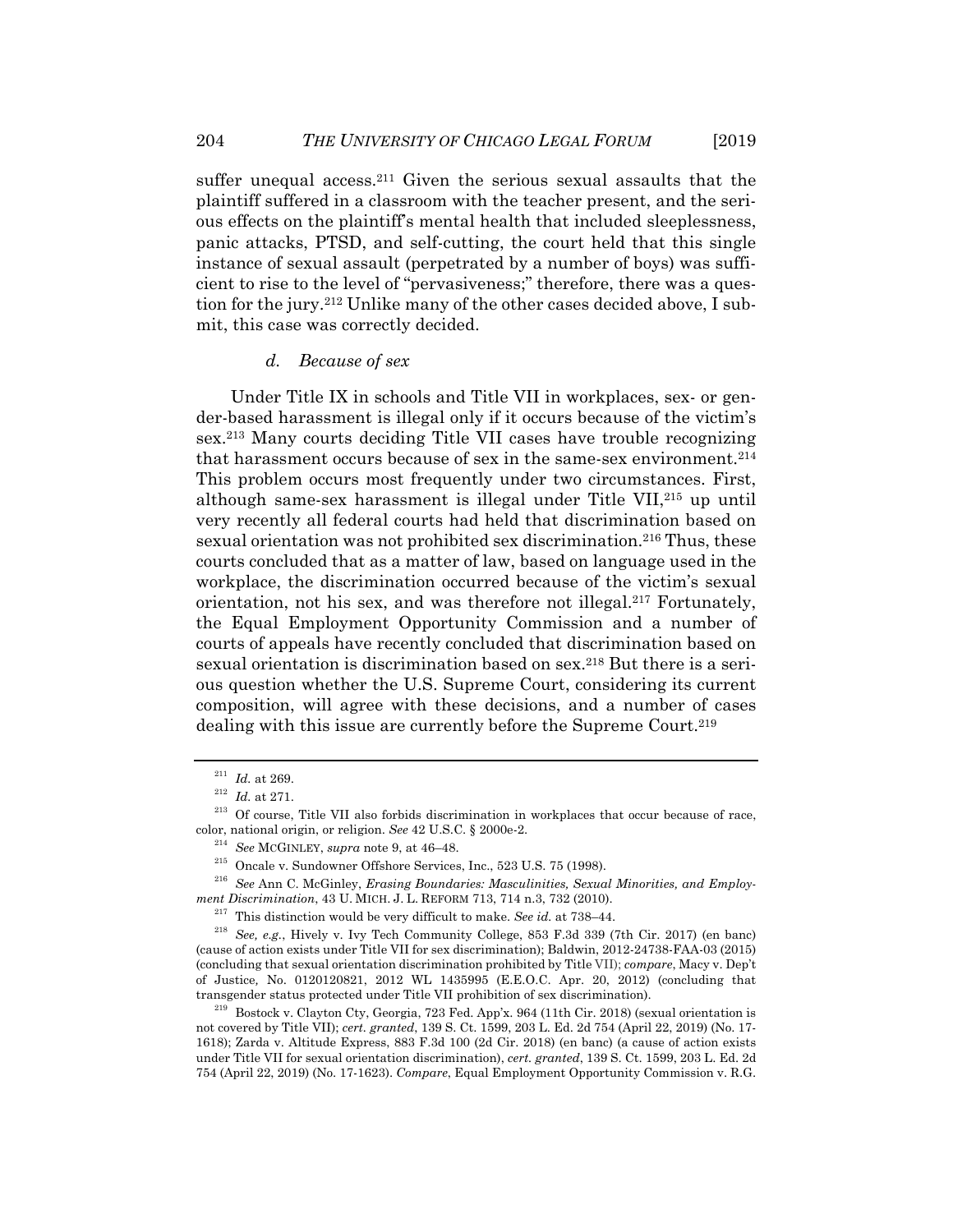The second issue that arises in Title VII cases regarding "because of sex" results from *Price Waterhouse v. Hopkins*'s220 holding that the statute prohibits discrimination based on an individual's failure to conform (or hyper-conformity)  $^{221}$  to gender stereotypes. In other words, discrimination "because of sex" also includes discrimination because of gender. Even if the Supreme Court holds that sexual orientation discrimination is not prohibited by Title VII, the sex stereotyping doctrine allows causes of action for harassment that results from an individual's failure to conform (or hyper-conformity) to gender stereotypes, whether the plaintiff is LGBTQ+ or straight.

Even in cases brought under *Oncale v. Sundowner Offshore Services, Inc.*222 and the sex stereotyping theory of *Price Waterhouse*, however, some lower courts have had trouble concluding, especially when men harass other men, that the behavior occurred because of sex. They conclude, instead, that the behavior is merely normal "roughhousing" or "hazing."223 This error results from a misreading of *Oncale*. The Court mentions in *Oncale* that there is no Title VII cause of action for roughhousing or hazing that is not sufficiently severe or pervasive. But the *Oncale* court never held that roughhousing behavior that is severe and/or pervasive is not actionable. Lower courts, without focusing closely on *Oncale*, use this statement to hold that the behavior is roughhousing, and, therefore, it did not occur because of sex. These decisions are wrong because they distort *Oncale*'s language and meaning.

Masculinities theory also proves them to be wrong. Masculinities theory explains that severe or pervasive harassment of men by men often occurs because of sex because the harassers are motivated by the victim's failure to conform to gender stereotypes and/or they harass the victim in order to enhance their own masculinity, to buttress the masculinity of their group, and to police the masculine norms of the workplace.224

<sup>&</sup>amp; G.R. Harris Funeral Homes, Inc., 884 F.3d 560 (6th Cir. 2018) (a cause of action exists under Title VII for discrimination based on transgender status), *pet. cert. filed* (No. 18-107), June 24, 2018. The petitions for certiorari were granted on April 22, 2019 in all three of these cases. *See* Amy Howe, *Court to Take Up LGBT Rights in the Workplace*, available at https://www.sco-

tusblog.com/2019/04/court-to-take-up-lgbt-rights-in-the-workplace/.<br><sup>220</sup> 490 U.S. 228 (1989).<br><sup>221</sup> By "hyper-conformity," I refer to discrimination or harassment motivated by the female victim's extreme performance of femininity or the male victim's extreme performance of masculin-

ity. 222 523 U.S. 75 (1998). 223 *See, e.g.*, Doe v. Torrington Bd. of Educ., 179 F. Supp. 3d 179 (D. Conn. 2016). 224 *See*, McGinley, *The Masculinity Motivation*, *supra* note 6.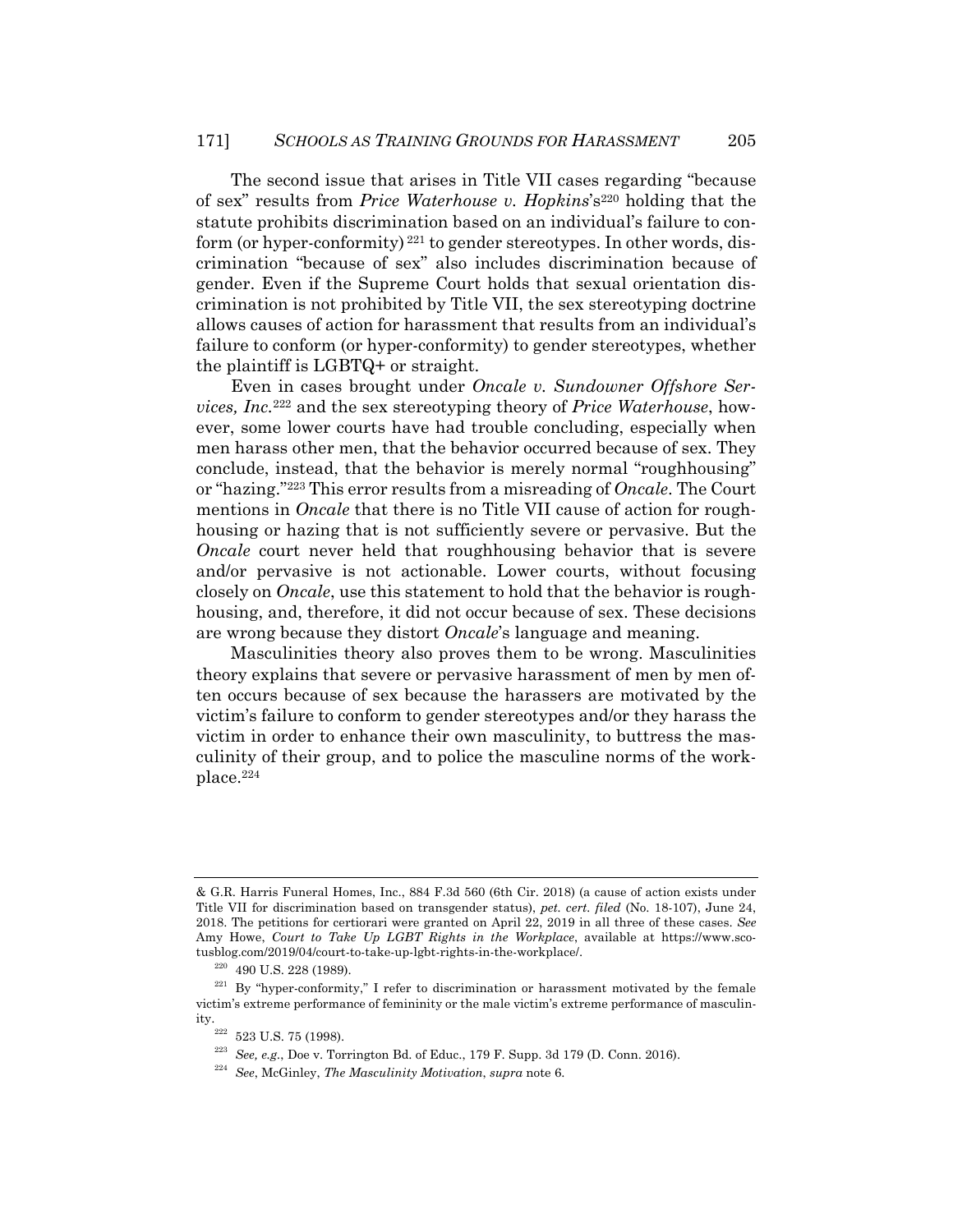While less frequently, some courts deciding Title IX same-sex cases also conclude that harassment does not occur because of sex either because the behavior occurred because of the victim's sexual orientation<sup>225</sup> or because the behavior is normal roughhousing or hazing among boys. The mantra "boys will be boys" excuses the behavior as normal and not occurring because of sex.

In *Doe v. Torrington Bd. of Educ.*,<sup>226</sup> for example, the plaintiff, John Doe, attended high school from Fall 2011 until Spring 2013, and was regularly brutalized, bullied, and harassed by his classmates and his teachers, coaches, and a paraprofessional working in the school.227 His physical and verbal harassment culminated in a number of physical and sexual assaults, including a rape at summer camp; after the rape, students repeatedly harassed him in class, calling him a "faggot" and a "fat ass."228 Doe's special education teacher characterized the assaults as "everyday banter between boys" and did not take action.229 Finally, Doe's mother withdrew him from school when a State Trooper informed her that that Doe had been sexually assaulted and that the police would be filing a report on a second incident.230 The court dismissed the Title IX claim because it did not "sufficiently allege that he was bullied, harassed and assaulted because of his gender" and, because the sexual assault took place in the summer off school grounds, the school would not be liable.231 This case employs a piecemeal approach to analyzing the evidence, refusing to recognize the severely hostile educational environment that was tolerated and created by school officials as well as the

<sup>225</sup> *See, e.g.*, Tumminello v. Father Ryan High School, No. 3:15-cv-00684, 2015 WL 13215456 (6th Cir. Dec. 7, 2015) (granting defendant's motion to dismiss where the victim's mother alleged that her freshman son committed suicide after he was targeted with belts used as whips by other students who called him "faggot," and "gay" and told him to "go home and kill himself," holding that the Sixth Circuit had rejected the sex stereotyping theory and the theory that harassment based on sexual harassment occurred because of sex); Eilenfeldt ex rel. J.M. v. United C.U.S.D. #304 Bd. of Educ., 84 F. Supp. 3d 834, 838–42 (C.D. Ill. 2015) (holding that merely using sexual behavior or language does not necessarily show the behavior occurred because of male seventh grade victim's sex, and refusing to recognize at least in this case that the behavior may have occurred for the victim's failure to conform to gender norms even though the complaint alleged that the harassment included inappropriate touching by other boys and students verbally taunting the victim that he was a "rapist," "pedophile," and a child molester, saying he was attracted to young boys, and physically bullying him by kicking, punching, pushing him, and threatening him with a knife). 226 179 F. Supp. 3d 179 (D. Conn. 2016). 227 *Id.* at 184–88. 228 *Id.*

<sup>&</sup>lt;sup>229</sup> *Id.* at 186.<br><sup>230</sup> *Id.* at 187. The athletes in this school were engaged in other allegedly criminal behavior against girls and boys. Two football players were charged and arrested for rape of minor girls; another football player was charged with felony robbery related to jumping three fourteen-yearold boys. Another football player was later arrested for the second assault of two thirteen-year-old girls. *Id.* at 188. 231 *Id.* at 197–98.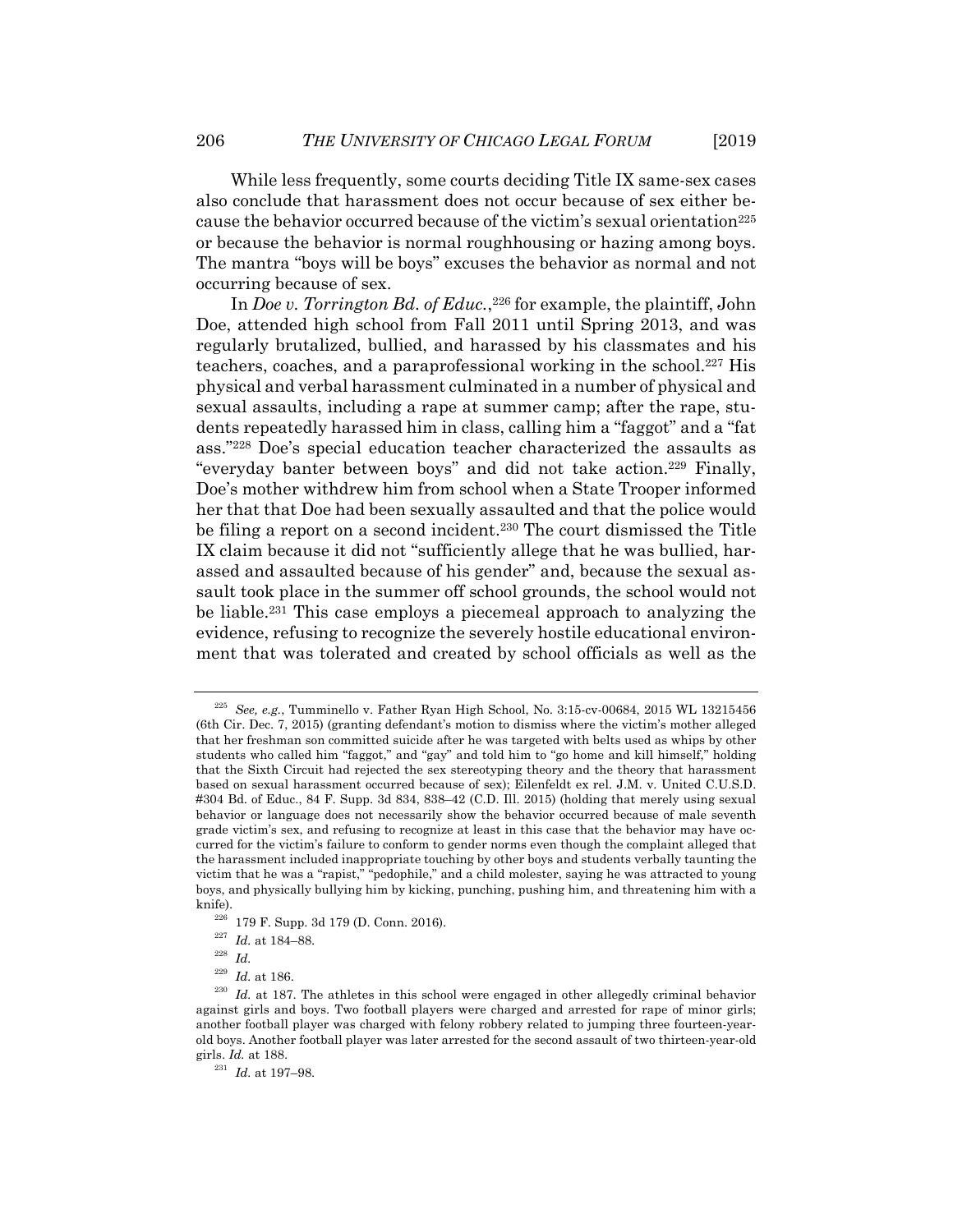acts of physical, verbal, and sexual assaults directed at the plaintiff, who regularly reported his attacks to school officials. Even the off-campus assault likely had its origins in school-based hostilities.

Another related barrier to liability for damages is the courts' willingness to accept a school's defense that it knew about some behaviors but did not know the behaviors had occurred on the basis of sex.232 Courts erroneously conceive of behaviors as simple bullying and ignore gender-based motives.233 Simple bullying without a gender motive is not illegal under Title IX. But behaviors that courts dismiss as simple "bullying" are often the same as those that meet the definition of "sexual" or "gender-based" harassment under the law.234 Moreover, if we look closely at the behavior, we can recognize a gender motive in most of these cases.

For example, in *K.S. v. Northwest Independent School District*,<sup>235</sup> classmates ridiculed a sixth-grade boy because he had large breasts, calling him "titty boy" and "Teddy titty baby."236 Students touched and twisted his breasts in the locker room, hallways, and other parts of the school.237 According to the court, however, this behavior was insufficient to notify the school of "anything more than middle-school bullying."238 These "bullying" behaviors, however, should constitute illegal sexual

<sup>232</sup> The next three paragraphs are largely derived from McGinley, *Masculinity Motivation*, *supra* note 6.

<sup>233</sup> *See* N.K. v. St. Mary's Springs Acad. Of Fond Du Lac, 965 F. Supp. 2d 1025, 1033 (E.D. Wis. 2013) (citing to cases that hold that the harassment occurred because of personal animus rather than sex, gender, or race). 234 *See* McGinley, *supra* note 19, at 1191–92 (concluding that the behaviors involved in male-

on-male bullying and harassment are the same); Dorothy L. Espelage et al., *Longitudinal Associations Among Bullying, Homophobic Teasing, and Sexual Violence Perpetration Among Middle School Students*, 30 J. INTERPERSONAL VIOLENCE 2541, 2544, 2554 (2015) (concluding that "[b]ullying is in many ways a gendered phenomenon" and finding that male behavior characterized as bullying escalates to sexual harassment later on). Although social scientists distinguish between bullying and sexual harassment, the gendered bullying they describe meets Title VII's and Title IX's definition of behavior occurring "because of sex." Although it may prove too much to consider all bullying to be masculinities-based, a full appreciation of the animating forces behind bullying suggests that most of it results from the Masculinity Motivation and, if properly understood, would be actionable pursuant to Titles VII and IX. 235 689 F. App'x 780 (5th Cir. 2017). 236 *Id.* at 781. 237 *Id.* 

<sup>238</sup> *Id.* at 787 n.8; *see also* Doe v. Torrington Bd. of Educ., 179 F. Supp. 3d 179, 185, 197–98 (D. Conn. 2016) (finding taunting and comments such as "faggot," "fat ass," "pussy," "bitch," and "baby," insufficient to conclude that the behavior occurred because of sex); J.H. v. Sch. Town of Munster, 160 F. Supp. 3d 1079, 1092–93 (N.D. Ind. 2016) (calling a male high school student names such as "cunt," "pussy," and "bitch" is insufficient evidence to show it occurred because of sex); Eilenfeldt ex rel*.* J.M. v. United C.U.S.D. #304 Bd. of Educ., 84 F. Supp. 3d 834, 838, 842 (C.D. Ill. 2015) (dismissing complaint where harassers called junior high student "rapist," "pedophile," and "child molester" and concluding that the victim was not harassed for being male or insufficiently masculine and that it was "nothing more nor less than schoolyard cruelty and near-arbitrary animosity").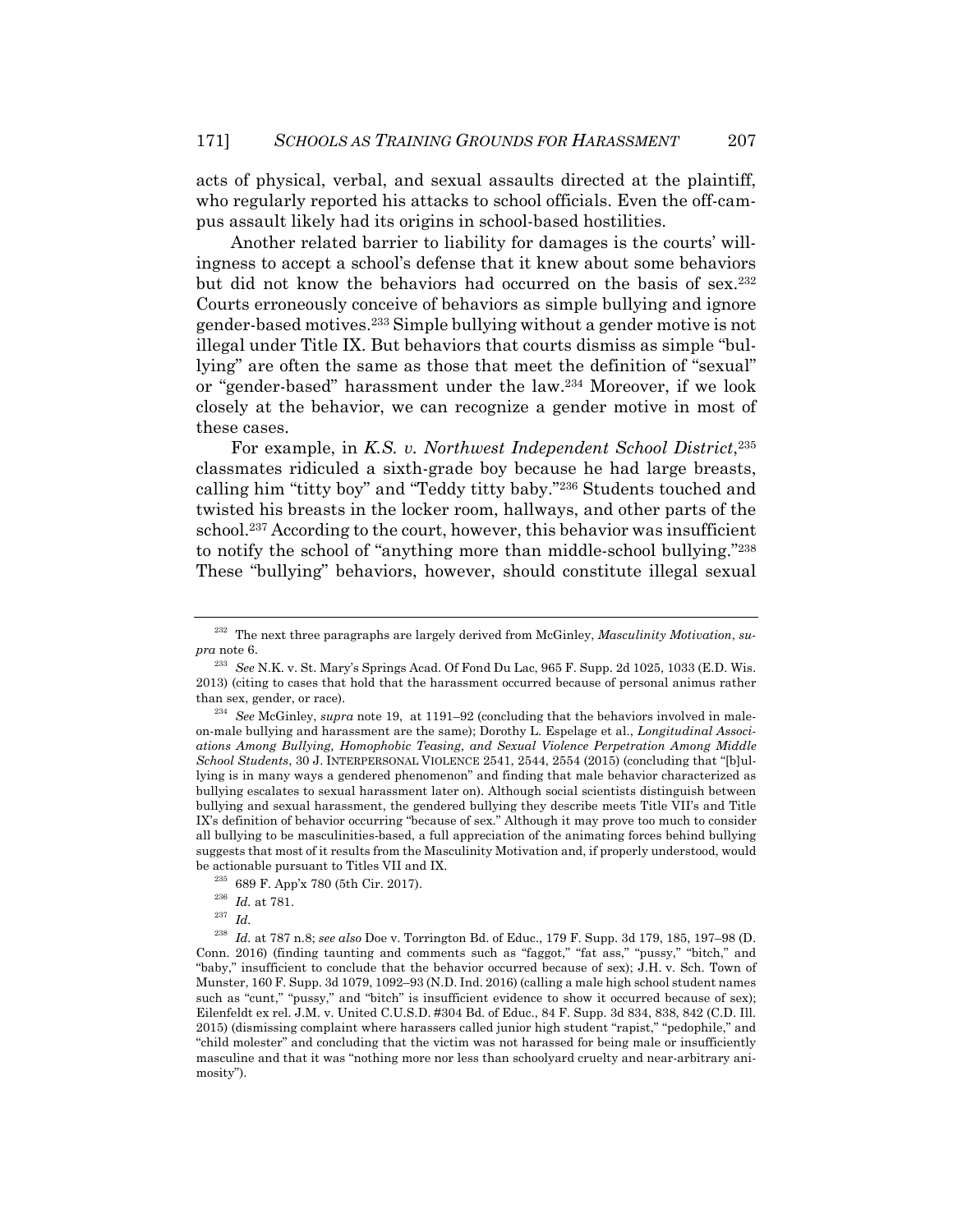and gender-based harassment. They are severe, pervasive, and objectively offensive, and they occur because of the plaintiff's failure to comply with expectations and stereotypes of how a boy should look and act. In other words, they occur because of the victim's perceived failed masculinity. "Harassing those who violate prescribed gender norms helps to sustain male privilege and power and serves to preserve the status quo while maintaining the division of labor among the sexes."239

Masculinities theory posits that perpetrators seek to enhance their own power in school—to make the boys more masculine and, when girls are involved in this type of harassment, to uphold the gender hierarchy of how boys and girls should look, act, and interact. Masculinities studies explain that boys and men symbolically turn other boys and men into girls or women by harassing and assaulting them sexually. By converting male victims into symbolic females, the harassers denigrate the victims and demonstrate their superiority to each other and the victims.<sup>240</sup>

Finally, some courts hold that using sex- or gender-based language or behavior is insufficient to prove that the behavior occurred because of sex or gender, especially where the student has another reason for ridicule—in this case, a disability.241 Most problematic, most of these cases are either dismissed in response to a Rule 12(b)(6) motion to dismiss or a Rule 56 motion for summary judgment. Failing to understand these intersectional claims and to recognize that a reasonable jury could conclude that the behavior constituted illegal sex discrimination under Title IX, these courts deny children who suffer from serious harassment their days in court.

<sup>239</sup> Brenda L. Russell & Debra Oswald, *When Sexism Cuts Both Ways: Predictors of Tolerance of Sexual Harassment of Men*, 19 MEN & MASCULINITIES 524, 528 (2016). 240 *See* Paula McDonald & Sara Charlesworth, *Workplace Sexual Harassment at the Margins,*

<sup>30</sup> WORK, EMP. & SOC'Y 118, 129 (2016) (noting that findings of male-on-male sexual harassment supported the view that the purpose of such harassment is to enforce traditional heterosexual male gender roles and that complaints by men in the study included taunts about "apparently unmasculine" conduct and "insinuations" that victims were gay); *cf.* Kathryn J. Holland et al., *Sexual Harassment Against Men: Examining the Roles of Feminist Activism, Sexuality, and Organizational Context*, 17 PSYCHOL. MEN & MASCULINITY 17, 18 (2016) (citing Jennifer L. Berdahl, *Harassment Based on Sex: Protecting Social Status in the Context of Gender Hierarchy*, 32 ACAD. MGMT. REV. 641 (2007)). 241 *See, e.g.*, Preston v. Hilton Cent. Sch. Dist., 876 F. Supp. 2d 235, 238–40 (W.D.N.Y. 2012)

<sup>(</sup>holding that victim who had Asperger's Syndrome could not make out a cause of action for gender discrimination even though he was called "gay," "homo," "bitch," and "faggot," and was constantly subjected to vulgar and offensive language such as being asked whether he watched pornography, was gay, or masturbated, and whether he would perform oral sex on another male student, and once a male student asked if he could "put [his] dick in [the victim's] ass" because the plaintiff could not prove it was the victim's gender and not his disability that caused the behavior).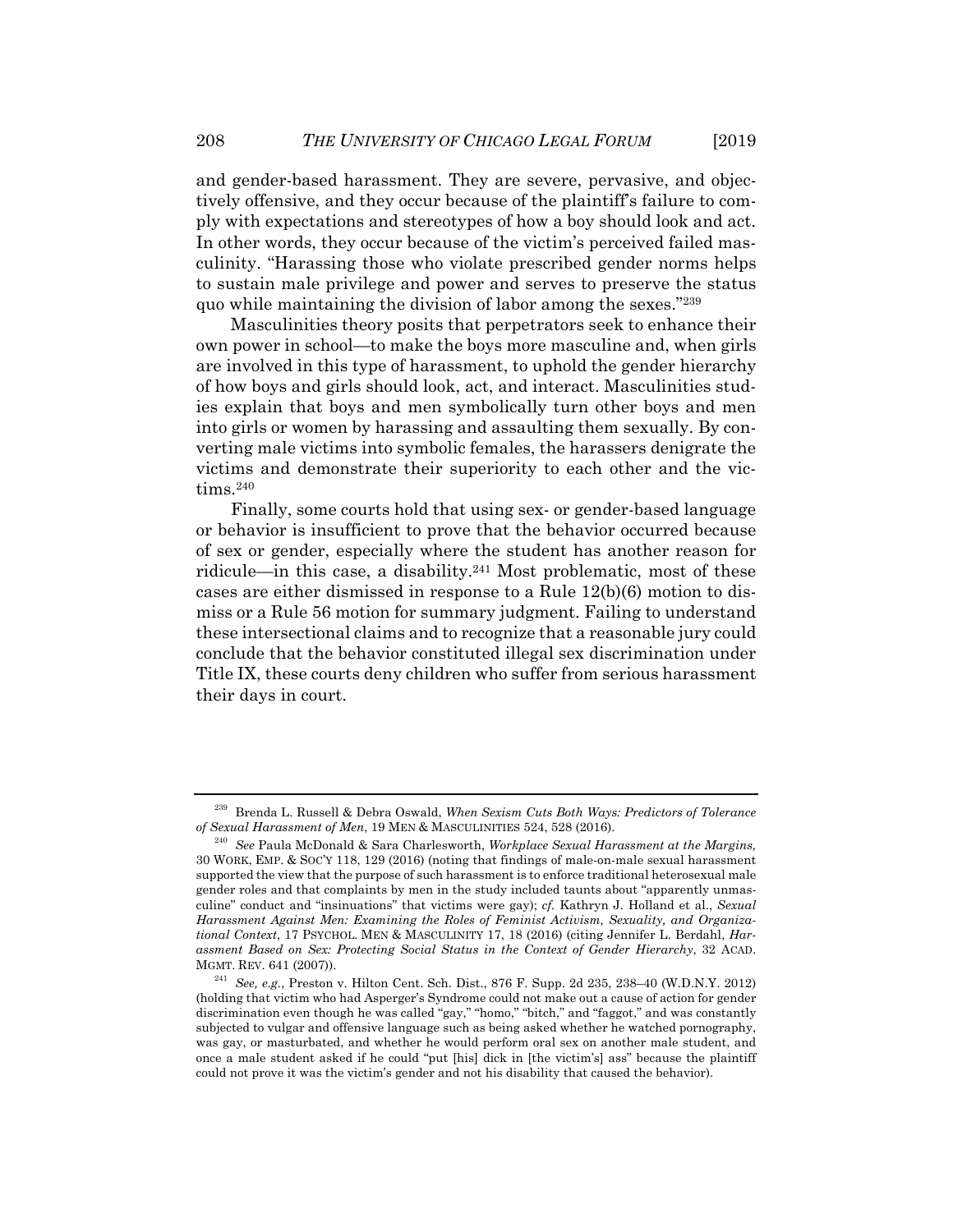#### *e. How the standard operates as a whole*

While each of these parts of the *Davis* standard individually may appear to balance the interests of the potential victims against those of school districts to avoid expensive judgments, the way many courts interpret and apply these standards as a whole creates a nearly impossible barrier to school district liability for damages when cases are brought against them. Plaintiffs walk a virtual gauntlet of barriers to a Title IX victory. This application of the legal standards does little to encourage schools to be aware of the risks presented by particular students and to try to avoid the risks of harm to the other children in the school. In fact, given the discomfort that courts of appeals appear to have with lawsuits against school authorities, it may be that legal interpretation actually serves to discourage school authorities from acting responsibly in the face of known risks. The result: young children in schools (who are required to be there) have much less protection from sex- and gender-based harassment and assault than their adult counterparts in workplaces. In fact, the school authorities whom we must trust to care for and educate our children are held to a much lower standard than employers who permit hostile work environments to occur. The policy behind Title IX makes clear that unequal access to educational opportunities based on sex or gender is illegal. While schools have important and expensive educational programs, those programs cannot be allocated on the basis of sex and school districts should be held to an equal grant of opportunities to its children. Given the little success that Title IX cases have, it appears that this standard does little to assure equal access to school programs.

Under Title VII, employers are liable for their negligence when they have knowledge or constructive knowledge of a sexually harassing environment created by peers and do not respond promptly and adequately to correct the problem.242 Thus, if an adult at work is harassed by a co-worker or a group of coworkers or if there is a sexually harassing environment in the workplace caused by peers, the employer will be liable for money damages caused by the harassment if it acts negligently by failing to investigate the situation and failing to take prompt remedial action. While this standard, given the courts' interpretation, is often not sufficient in the workplace to protect plaintiffs from having their cases dismissed improvidently, the Title IX standard, as interpreted, requires young children to negotiate extremely hostile conditions without holding schools responsible.

 $^{242}$  Burlington Indus. v. Ellerth, 524 U.S. 742, 759 (1998); Vance v. Ball State Univ., 570 U.S. 421 (2013).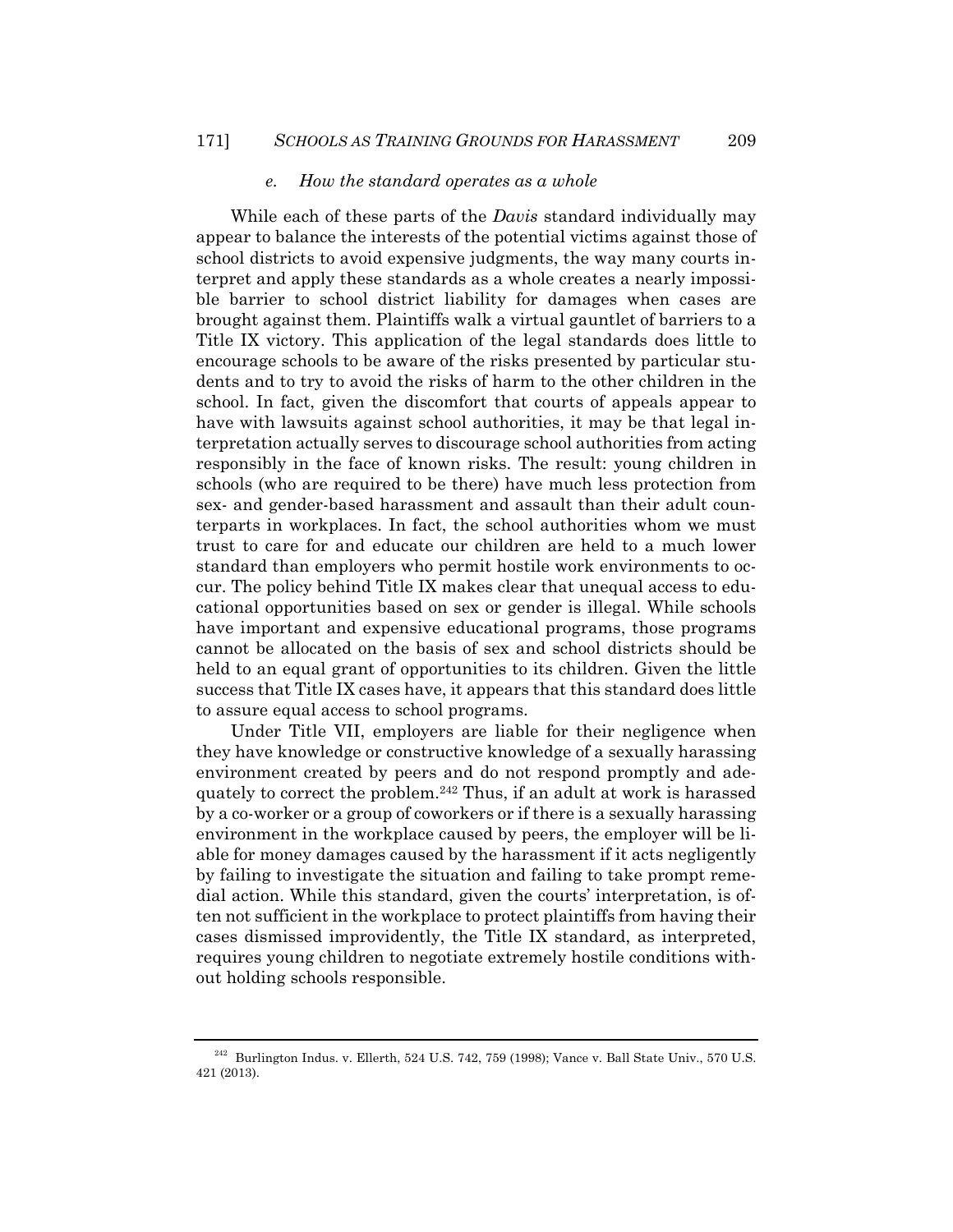Consider *Pahssen v. Merrill Community School District*—the facts and risks known to the school, the school's response, and the predictable harm that eventually took place.<sup>243</sup> In *Pahssen*,<sup>244</sup> John Doe, the ninthgrade perpetrator of numerous violent acts, including the rape of Jane Doe, an eighth-grade student, had been in trouble regularly for years: suspended for sexual harassment<sup>245</sup> and for physically attacking other students, and arrested twice for sexual assault.<sup>246</sup>

During the first few weeks back after a year's suspension, John Doe committed three acts of sexual harassment against Jane Doe. 247 The victim's stepfather wrote a letter to the school administration demanding that something be done about this boy whom he correctly believed was a "volcano" ready to erupt.248 At that point, John Doe was placed on thirty days of adult supervision. Less than two months later, John Doe raped Jane Doe on school property.249 The School Board expelled John Doe forty days later upon the recommendation of the Superintendent.

Jane Doe's mother filed suit against the school, and the federal district judge granted summary judgment in favor of the defendants on all causes of action, including a Title IX count for sex discrimination.250 The Sixth Circuit Court of Appeals affirmed the summary judgment, concluding that three incidents of harassment of Jane Doe that preceded the rape were not severe, pervasive, and objectively offensive as a matter of law; the incidents of sexual harassment against other individuals of which Merrill should have been on notice could not be considered in determining whether John Doe posed a risk to Jane Doe,251 and the court could not take into account those other incidents of which the defendant had notice in determining whether the three incidents against Jane Doe were severe, pervasive, and objectively offensive.252

Second, the court held that even if the three incidents triggered the school's responsibility to act, it did act by holding the IEP meeting and determining to have constant adult supervision of John Doe for thirty days. The school, therefore, did not act with deliberate indifference at that point.253

<sup>&</sup>lt;sup>243</sup> Pahssen v. Merrill Community Sch. Dist., 668 F.3d 356 (6th Cir. 2012).<br><sup>244</sup> These facts are taken in the light most favorable to the plaintiff as this case was decided on a motion for summary judgment. 245 *Id.* at 361. 246 *Id.* 

<sup>247</sup> *Id.* at 360. 248 *Id.* 

 $^{249}\,$   $Id.$ 

<sup>250</sup> *Id.* at 359. 251 *See id.* 

<sup>252</sup> *Id.* at 363. 253 *Id.* at 364.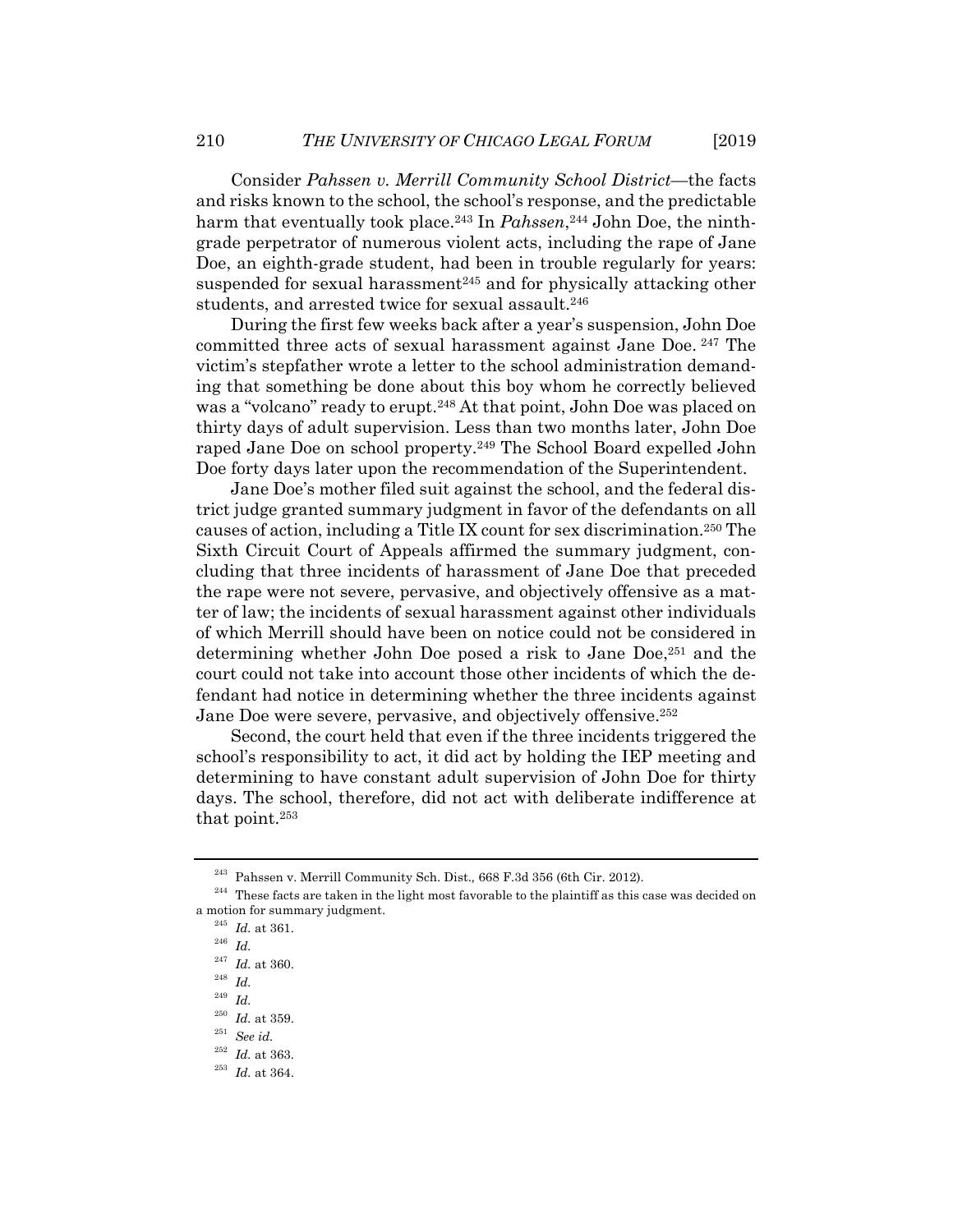While the court's analysis appears to track the requirements set forth in *Davis*, a closer look at the court's conclusions demonstrates that it interprets *Davis*'s strict standards in a way that makes it impossible for an injured plaintiff to recover in a Title IX case against the school district. First, at the very least, the three sexually harassing incidents suffered by Jane Doe before the rape should be sufficient to go to a jury to determine whether the behavior was severe, pervasive, and objectively offensive. This case deals with a girl in the beginning of eighth grade—likely thirteen years old—whose "boyfriend" commits a physical assault on her, threatens her with a demand of oral sex, and makes obscene gestures toward her in public. Clearly, a reasonable jury could conclude that this behavior was sufficient to deny the victim equal access to educational opportunities. Instead, the court held that as a matter of law the sexually harassing behavior was not sufficiently severe, pervasive, and objectively offensive. And, the court concluded, even if it were, the school authorities reacted sufficiently when they became aware of these behaviors by calling an IEP meeting to discuss John Doe and subjecting him to adult supervision for thirty days. Once again, the court decides a factual question as a matter of law: according to the court, school authorities did not act with deliberate indifference when they discontinued adult supervision of John Doe even though they did not even meet again to assure that the thirty-day adult supervision was adequate.

Moreover, in determining that the school did not act with deliberate indifference as a matter of law, the court refused to permit consideration of the school's prior experience with John Doe and actual knowledge of his misbehavior. The rape confirms the danger that John Doe posed both to Jane Doe and to other children at school, and, fortunately, the school expelled John Doe forty days later. But its inadequate discipline of a child who was clearly about to erupt and failure to protect Jane Doe should be sufficient to send the issue of deliberate indifference of school authorities at Merrill to the jury. There is no question that Jane Doe suffered severe, pervasive, and objectively offensive behavior that denied her access to educational opportunities because of her sex and that the school authorities had actual knowledge of John Doe's criminal behavior toward both Jane Doe and others but made little attempt to protect his most likely target from him. In slavishly applying the deliberate indifference standard, the court not only refused to hold the school accountable, but also refused to permit a jury to do so.

*Pahssen* is not an outlier among the cases decided under Title IX. In most of the reported cases the courts of appeal hold that there is no liability under Title IX as a matter of law without allowing a jury to determine what seem to be genuine issues of material fact, even in the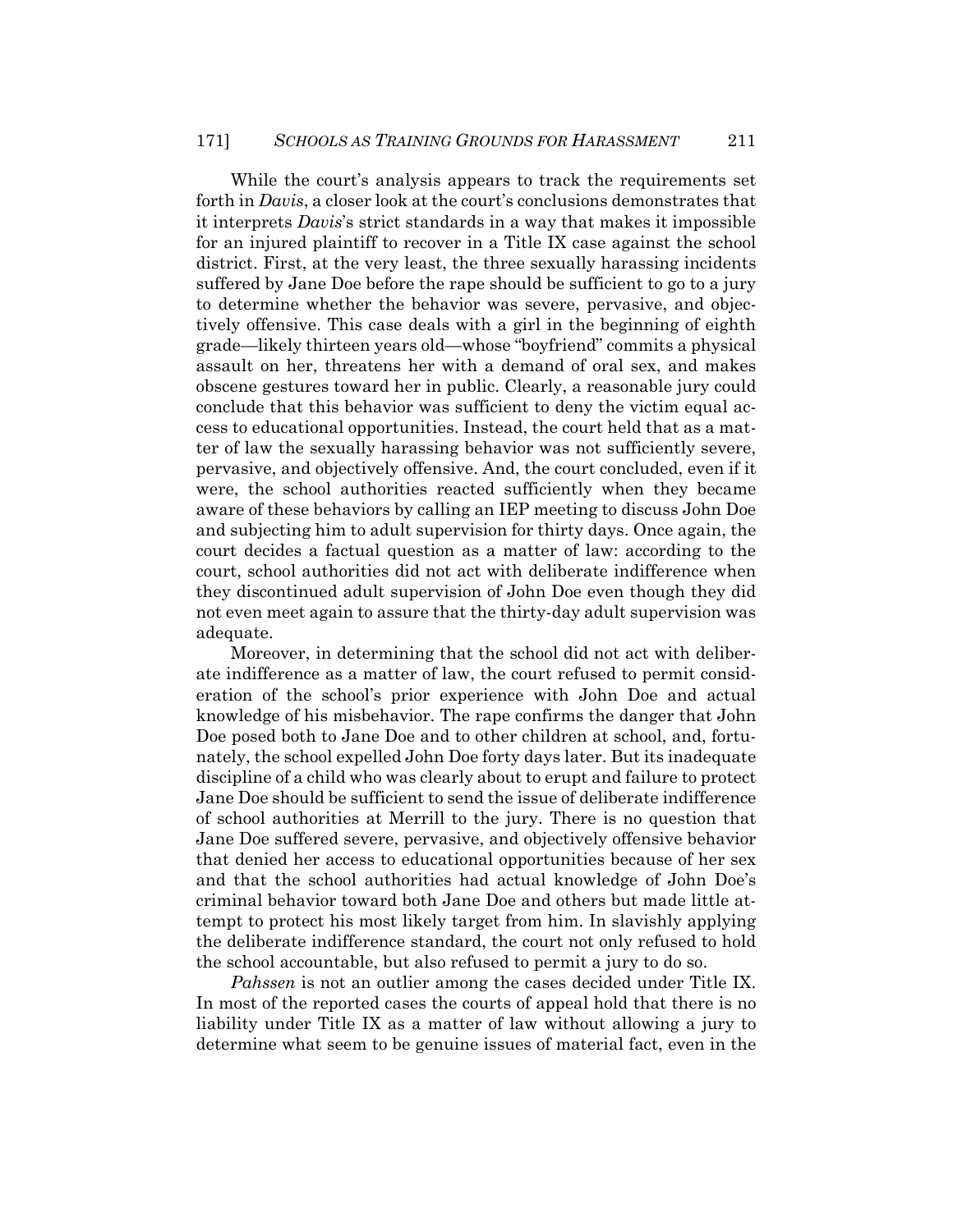face of severe gender- and/or sex-based harassment that the school officials either knew about and ignored or participated in.

As we shall see in the next subsection, this has not been the case with the administrative investigations of complaints by the OCR, but things might soon change to the detriment of claimants.

## B. Office of Civil Rights of the Department of Education: Changing Norms

The other important enforcement arm of Title IX is the Office of Civil Rights of the Department of Education ("OCR"). The OCR issues rules, guidance, and interpretations, including "Dear Colleague" letters and "Questions and Answers" that explain and interpret the law. It also investigates complaints by students (and their parents) alleging that their schools have discriminated against them under Title IX based on their sex or gender, under Title VI based on their race, color, or national origin, and under Section 504 of the Rehabilitation Act based on their disability.

Once the OCR determines that a complaint is timely and within its jurisdiction, it decides whether an investigation is necessary.254 Upon opening an investigation, it requests documents from the alleged victim and the accused school district and interviews the claimants (who in the pre-college context are usually the parents of the students who have allegedly been subject to harassment), the student victim, and school officials.255 The OCR determines whether there is sufficient evidence (using the preponderance of the evidence standard) that the alleged victim suffered harassment and, as a result, a denial of access to equal educational opportunities.256 While the investigation proceeds, the OCR considers whether the school district policies, training programs for administrators and teachers, and reporting mechanisms are adequate. Eventually, if the OCR concludes that the recipient has not complied with the law, it attempts to reach a Resolution Agreement with the school district that sets out requirements for compliance.<sup>257</sup> If the school district refuses, the OCR has the power to begin the very rare process to cease federal funding of the institution.

After *Gebser* and *Davis* were decided, the Department of Education issued its permanent revised Title IX guidance on sexual harassment

<sup>&</sup>lt;sup>254</sup> See U.S. DEP'T OF EDUC., OFFICE FOR C. R., COMPLAINT PROCESSING PROCEDURES (Nov. 2018), https://www2.ed.gov/about/offices/list/ocr/docs/complaints-how.pdf [https://perma.cc/W5BV- $\label{eq:SLQF} \overset{\text{SLQF}}{\rightharpoonup} \overset{\text{255}}{Id}.$ 

<sup>256</sup> *Id.*

<sup>257</sup> *See* OCR Complaint Processing Procedures, *supra* note 254.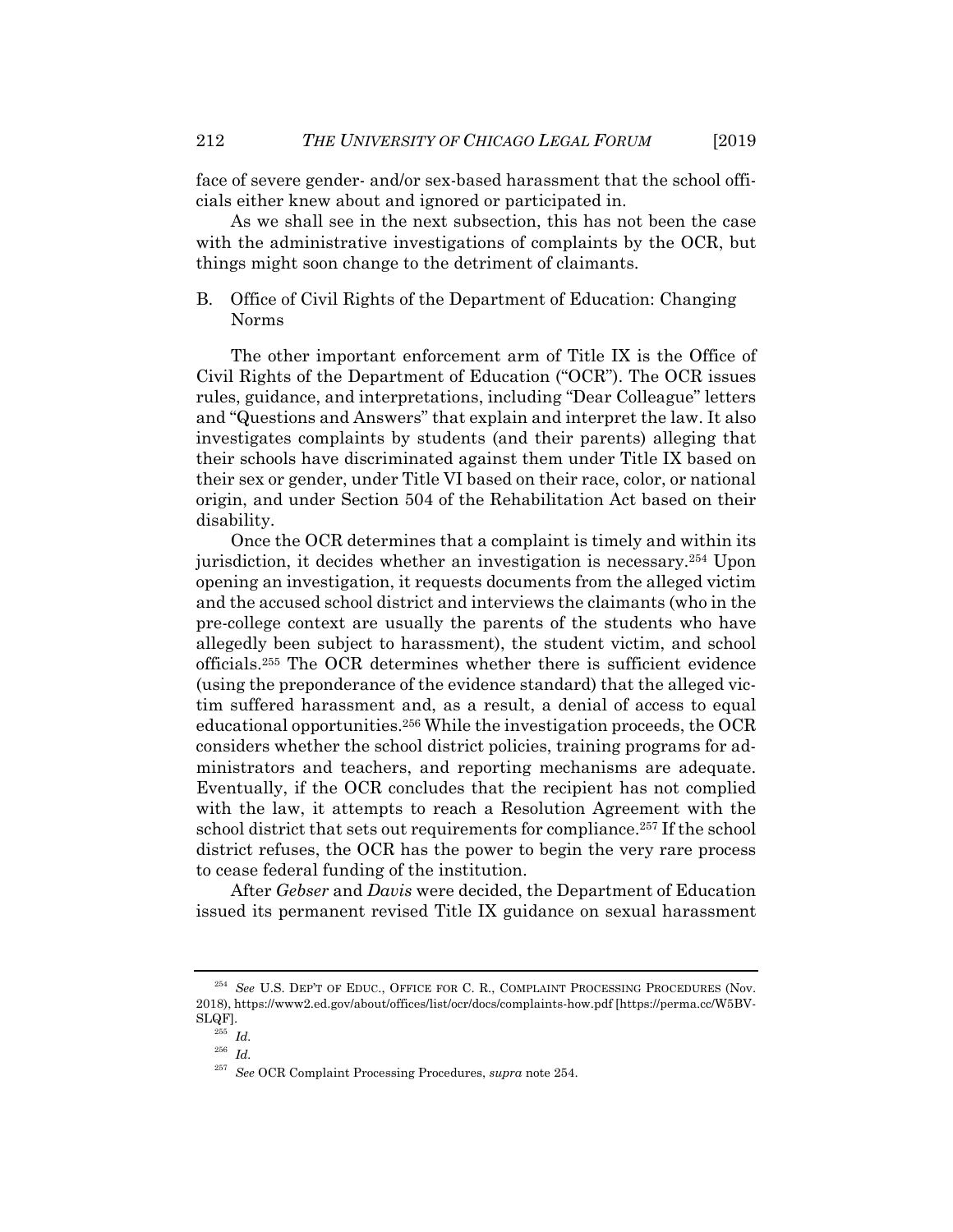in 2001.<sup>258</sup> The 2001 Revised Guidance replaced the 1997 guidance.<sup>259</sup> All administrations subsequent to the 2001 Revised Guidance—both Republican and Democratic (including the Trump Administration) have followed the 2001 Revised Guidance. The 2001 Revised Guidance explained that the Supreme Court limited the actual knowledge and deliberate indifference standards used in *Gebser* and *Davis* to court cases of private parties seeking monetary damages only and did not apply to OCR investigations.260 Nor would the courts' stringent standards apply, the 2001 Revised Guidance opines, to plaintiffs in court cases seeking injunctions and equitable relief and no monetary damages.<sup>261</sup> Moreover, the Revised Guidance states that the Supreme Court acknowledged the power of the Department of Education to enforce Title IX even in cases where there would not be money damages.262 Because there are no money damages resulting from the OCR's finding of noncompliance, the 2001 Revised Guidance stated that the OCR would continue to use a negligence standard (like that used before *Gebser* and *Davis*, under the 1997 Guidance)—schools' *knowledge or reason to know* about harassment would trigger a responsibility to investigate and promptly remedy the issue. 263 The next subsection analyzes the differences between the courts' and the OCR's standards in deciding Title IX cases.

#### 1. Courts' vs. the OCR's legal interpretations

The 2001 Revised Guidance interpretations vigorously protect the rights of children who are abused in pre-college and college settings,  $264$ and they stand in stark contrast to the meager protections provided by the courts in litigation brought for peer-harassment in schools under Title IX. Many (likely, the majority) of the OCR investigations in precollege cases result in findings that the school discriminated against the alleged victim and in Resolution Agreements between the OCR and the accused school districts.

In contrast to the courts' legal standards and requirements under Title IX, unlike the courts' requirement of actual knowledge, OCR requires that the school district have knowledge or *reason to know* that

<sup>258</sup> *See* Notice of availability, 66 Fed. Reg. 5512 (Jan. 19, 2001) (hereinafter "2001 Revised Guidance").<br><sup>259</sup> See Final Policy Guidance, 62 Fed. Reg. 49 (Mar. 13, 1997).<br><sup>260</sup> See 2001 Revised Guidance, *supra* note 258, Preamble, at ii-iv.<br><sup>261</sup> Id.<br><sup>262</sup> See 2001 Revised Guidance, *supra* note 258.

<sup>&</sup>lt;sup>264</sup> It also protected the interests of victims of sexual violence in colleges and universities, but I am focusing in this article on harassment occurring in pre-college situations.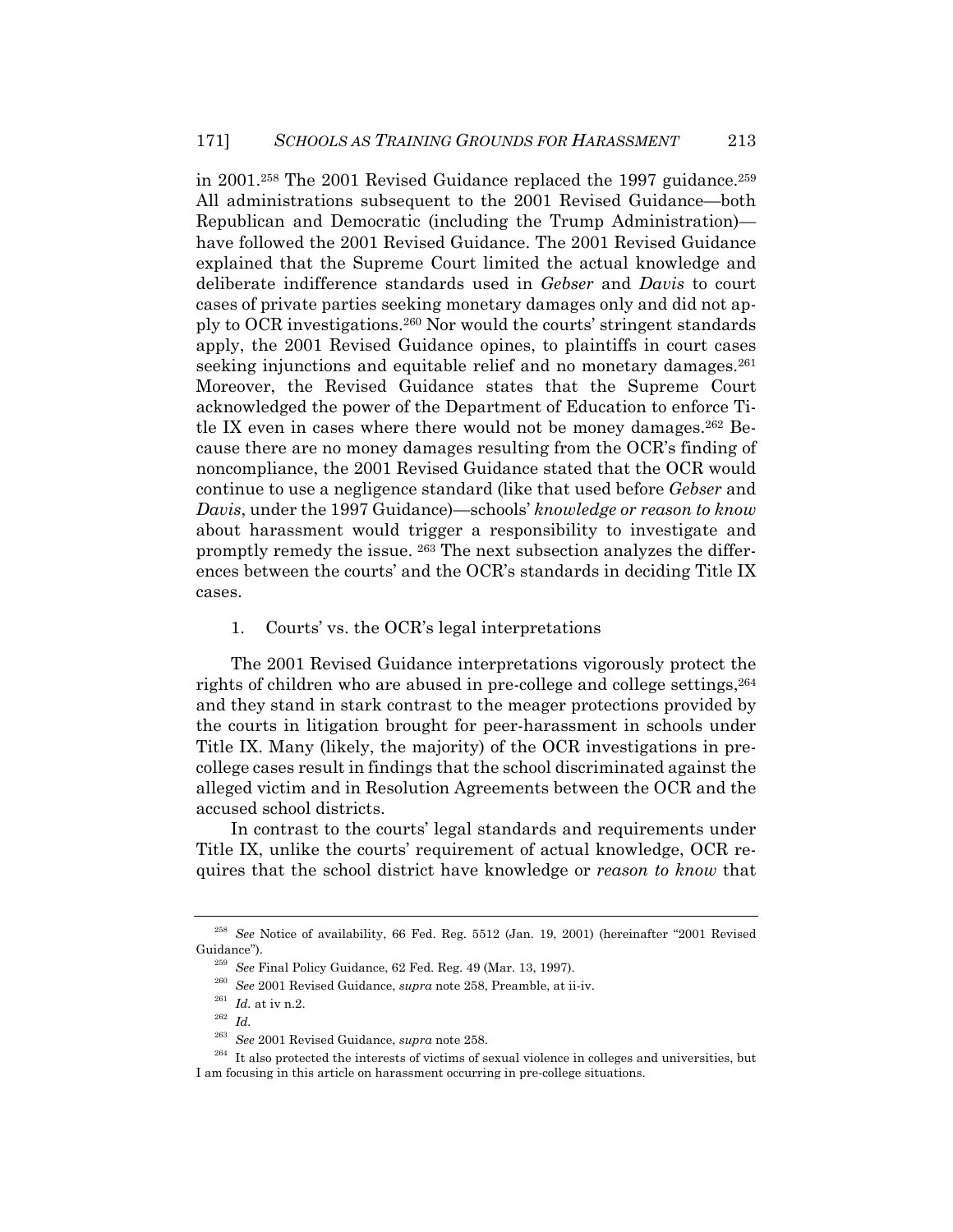the harassing behavior was occurring or had occurred.265 Once school authorities have *reason to know* about harassment, they have a responsibility to investigate and engage in a prompt remedial response if harassment has occurred. If the initial remedy is not effective, schools have an ongoing obligation to assure that the victim does not continue to experience harassment from the harasser(s).266 This obligation contrasts with the courts' requirement that the school with actual knowledge act with deliberate indifference to the harassment in order to be liable under Title IX. As explained above, the deliberate indifference standard, as interpreted by at least some of the courts, requires only minimal action from the school.267 Literally, so long as the schools engage in halfbaked efforts to stop the harassing, they are safe in the courts. The courts require a showing that the school's response be "clearly unreasonable" for a finding of deliberate indifference, a far greater showing than the OCR requires in order to find the school district noncompliant.268

There are other important differences between how the OCR investigators have interpreted Title IX when investigating a complaint and how courts interpret Title IX when deciding a case. The OCR investigations and resolutions evidence an approach that is considerably more demanding of schools and, consequently, more protective of students who are harassed by peers. OCR investigations have concluded:

- A police investigation does not relieve schools of continuing obligations to investigate and remedy discrimination under Title IX;269
- Schools must take interim steps to protect the alleged victims before the final outcome of the investigation;270
- Schools should not generally remove the complainant from classes while allowing the alleged perpetrator to remain;271
- It is improper to require the complainant to work out the problem directly with the alleged perpetrator; 272

<sup>265</sup> *See* 2001 Revised Guidance, *supra* note 258. 266 *Id.* 

<sup>&</sup>lt;sup>267</sup> See, e.g., Pahssen v. Merrill Community Sch. Dist., 668 F.3d 356 (6th Cir. 2012).<br><sup>268</sup> See, Davis v. Monroe Cty. Bd. of Educ., 526 U.S. 635 (1999).<br><sup>269</sup> See Perris Union, supra note 86.<br><sup>270</sup> See West Contra Costa

<sup>272</sup> *Id.*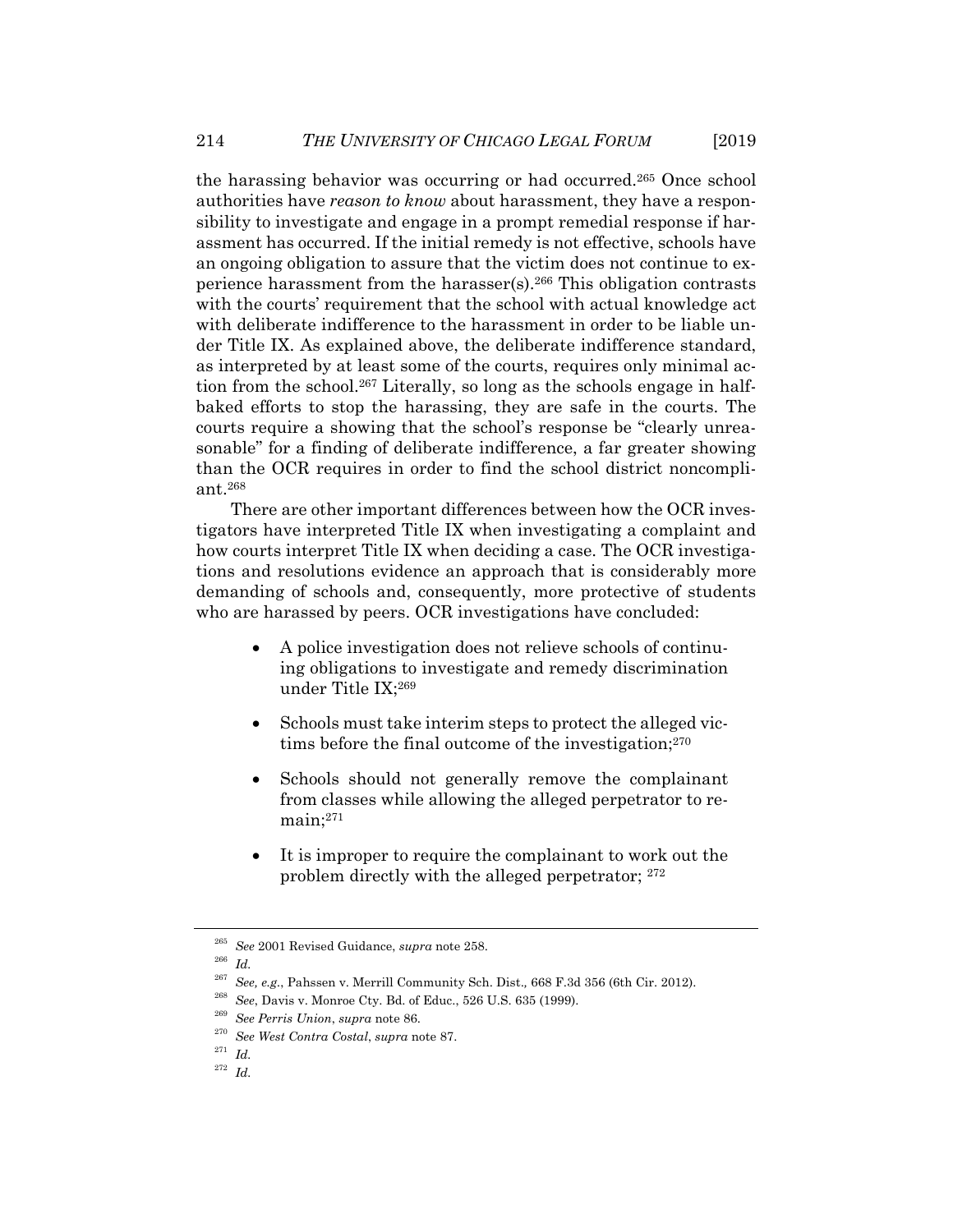- A recipient of federal funds must process all complaints of sexual violence or assault (even if the allegations indicate that the behavior occurred off campus) to determine whether the conduct occurred in an off-campus education program or if not, had continuing effects on campus.273
- 2. Procedural differences between courts' and the OCR's determinations

To make matters worse for victims who sue in court, most of the cases are decided for the defendants on motions to dismiss or for summary judgment.274 The strict application of the substantive legal standard, combined with the federal courts' proclivity to dispose of the cases procedurally, allows for an emotional distance between the decision makers (the judges) and the plaintiffs. When there is no trial, neither judges nor juries must face the victim's pain as he or she relates the story from the witness box. It's more efficient this way, especially in the context of the federal judiciary that considers itself overburdened and works to dispose of cases quickly. Contrast the judges' lack of connection to the victims with the relationship that OCR investigators have with the victims based on interviewing the witnesses—the parents of the victim, and, depending on the victim's age, the victim as well, and the school authorities. The OCR investigator is likely to experience the emotional power of the plaintiff's situation as no federal judge will do so if the case in court is decided on the papers using strict substantive standards. Although some would say that legal decision makers should be emotionally distant from the subjects whose fate they decide, a purely rational approach to the law that shields the decision maker from empathy may not yield the best result.275 The OCR investigator, therefore, because of his or her personal connection to the complainant and school officials, is more likely to understand the dynamics of the situation that happened in the school. This leads us to an analysis of the changes the Obama OCR made in its 2011 and 2014 "Dear Colleague" letter and "Questions and Answers," the Trump Administration's rescission of these interpretations, and the proposed new regulations by the Trump Administration.

<sup>&</sup>lt;sup>273</sup> See Greenup Cty. Sch. Dist., U.S. DEP'T OF EDUC., OCR No. 03141163, (Mar. 18, 2015).<br><sup>274</sup> I have read all peer harassment cases decided under Title IX and published or available

online through Westlaw since 2012, and the vast majority are decided for the defendants on pro-

cedural motions. 275 *See* Lynne N. Henderson, *Legality and Empathy*, 85 MICH L. REV. 1574, 1576–77 (1987) (explaining that better legal decisions are made when empathy, which includes both emotion and cognition, is present).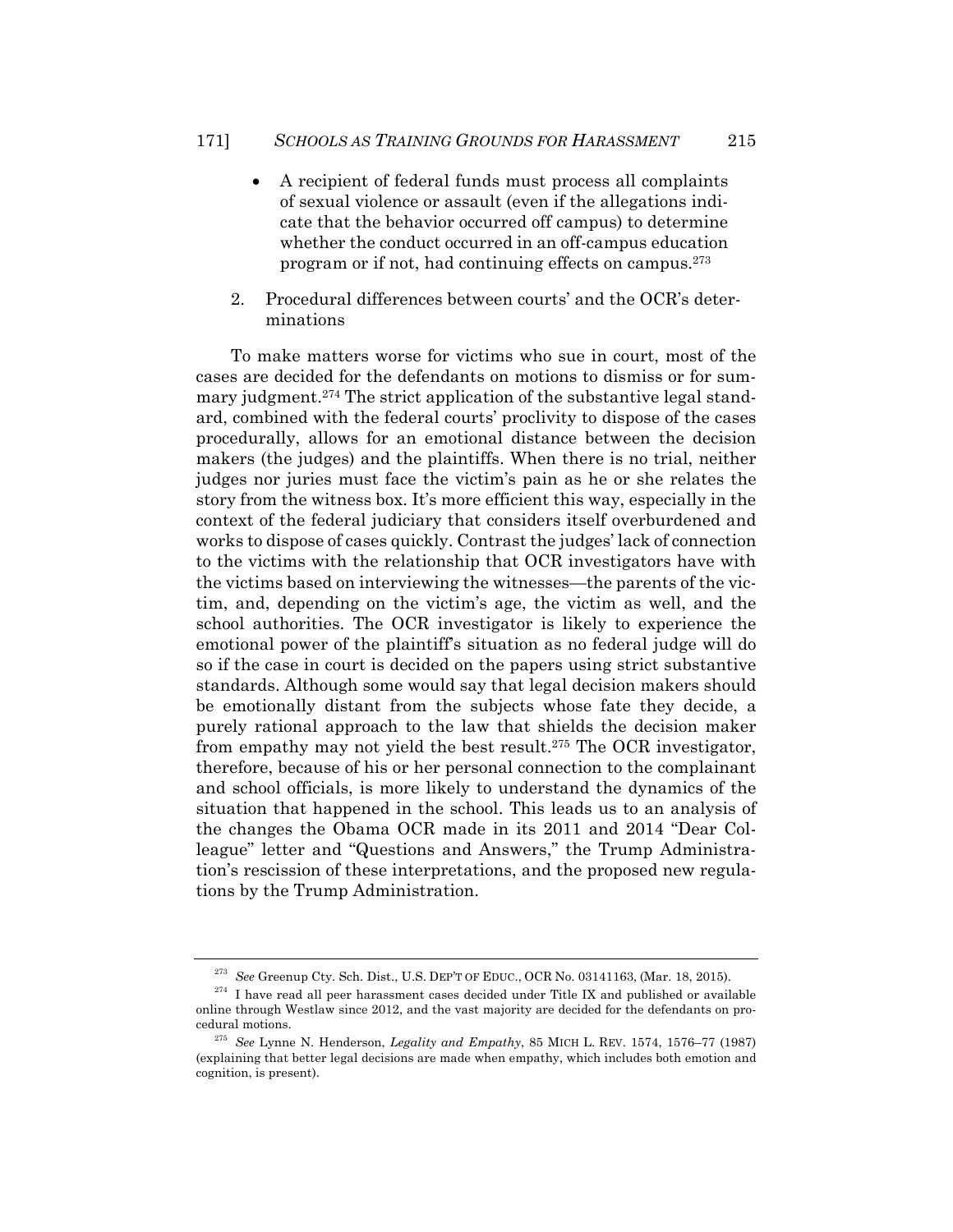#### 3. Obama Administration's OCR: new interpretations

While honoring the 2001 Revised Guidance, the Obama Administration's OCR issued a number of "Dear Colleague" letters and "Questions and Answers" with added interpretations of Title IX. These Obama Administration interpretations (April 4, 2011 "Dear Colleague" letter, and April 29, 2014 "Questions and Answers") required, among other things, that schools' and colleges' grievance processes use the preponderance of the evidence standard to determine whether the accused was responsible; they also banned use of mediation to resolve a conflict between the accuser and the accused when sexual assault is alleged.276 On September 22, 2017, the Trump Administration rescinded the Obama Administration's April 4, 2011 "Dear Colleague" letter and the April 29, 2014 "Questions and Answers"277 and issued a "Dear Colleague" letter and "Questions and Answers" of its own."278 While some provisions in both the Obama and Trump Administrations' documents may apply universally to elementary and secondary schools, both focus on college processes in sexual assault proceedings. The Trump rescission permits colleges to use either the "preponderance of the evidence" or "clear and convincing evidence" standard, permits voluntary mediation, and clarifies that cross examination is permitted.279 The Trump Administration "Dear Colleague" letter also states that it will issue proposed regulations and use the notice and comment process to promulgate new regulations.280

<sup>&</sup>lt;sup>276</sup> See U.S. DEP'T OF EDUC., OFFICE FOR C.R., DEAR COLLEAGUE LETTER ON TITLE IX, SEXUAL VIOLENCE AND HARASSMENT (Apr. 4, 2011); U.S. DEP'T OF EDUC., OFFICE FOR C.R., QUESTIONS AND

 $^{277}$  Rescinded Obama Administration interpretations include: U.S. Dep't of Educ., U.S. DEP'T OF JUSTICE, DEAR COLLEAGUE LETTER ON TRANSGENDER STUDENTS (May 13, 2016) (granting transgender students the right to use bathrooms and locker rooms that accord with their gender identity); U.S. DEP'T OF EDUC., OFFICE FOR C.R., DEAR COLLEAGUE LETTER ON TITLE IX, SEXUAL VIOLENCE AND HARASSMENT (Apr. 4, 2011). (requiring, among other things, that the school's grievance procedure use a "preponderance of the evidence" standard and forbidding use of mediation in sexual assault cases); U.S. DEP'T OF EDUC., OFFICE FOR C.R., QUESTIONS AND ANSWERS ON TITLE IX AND SEXUAL VIOLENCE (2014); *see also* U.S. DEP'T OF EDUC., U.S. DEP'T OF JUSTICE., DEAR COLLEAGUE LETTER RESCINDING PREVIOUS GUIDANCE ON TRANSGENDER STUDENTS (Feb. 22, 2017); U.S. DEP'T OF EDUC., OFFICE FOR C.R., DEAR COLLEAGUE LETTER ON TITLE IX, SEXUAL VIOLENCE AND HARASSMENT (Sep. 22, 2017) [hereinafter DEP'T OF EDUC. DEAR COLLEAGUE LETTER (2017)]; U.S. DEP'T OF EDUC., OFFICE FOR C.R., QUESTIONS AND ANSWERS ON CAMPUS SEXUAL MISCONDUCT (2017) [hereinafter Q&A ON CAMPUS SEXUAL MISCONDUCT (2017)]. For a list of Guidances, Dear Colleague letters, etc., in force and rescinded, *see* CARNEGIE MELLON, OFFICE OF TITLE IX INITIATIVES (Feb. 7, 2019), https://www.cmu.edu/title-ix/law-and-guidance/index.html [https://p

erma.cc/GV7Z-KRJV].<br><sup>278</sup> DEP'T OF EDUC. DEAR COLLEAGUE LETTER (2017), *supra* note 277; Q&A ON CAMPUS SEXUAL<br>MISCONDUCT (2017), *supra* note 277.

<sup>&</sup>lt;sup>279</sup> Q&A ON CAMPUS SEXUAL MISCONDUCT (2017), *supra* note 277, at 4–5.<br><sup>280</sup> DEP'T OF EDUC. DEAR COLLEAGUE LETTER (2017), supra note 277, at 2.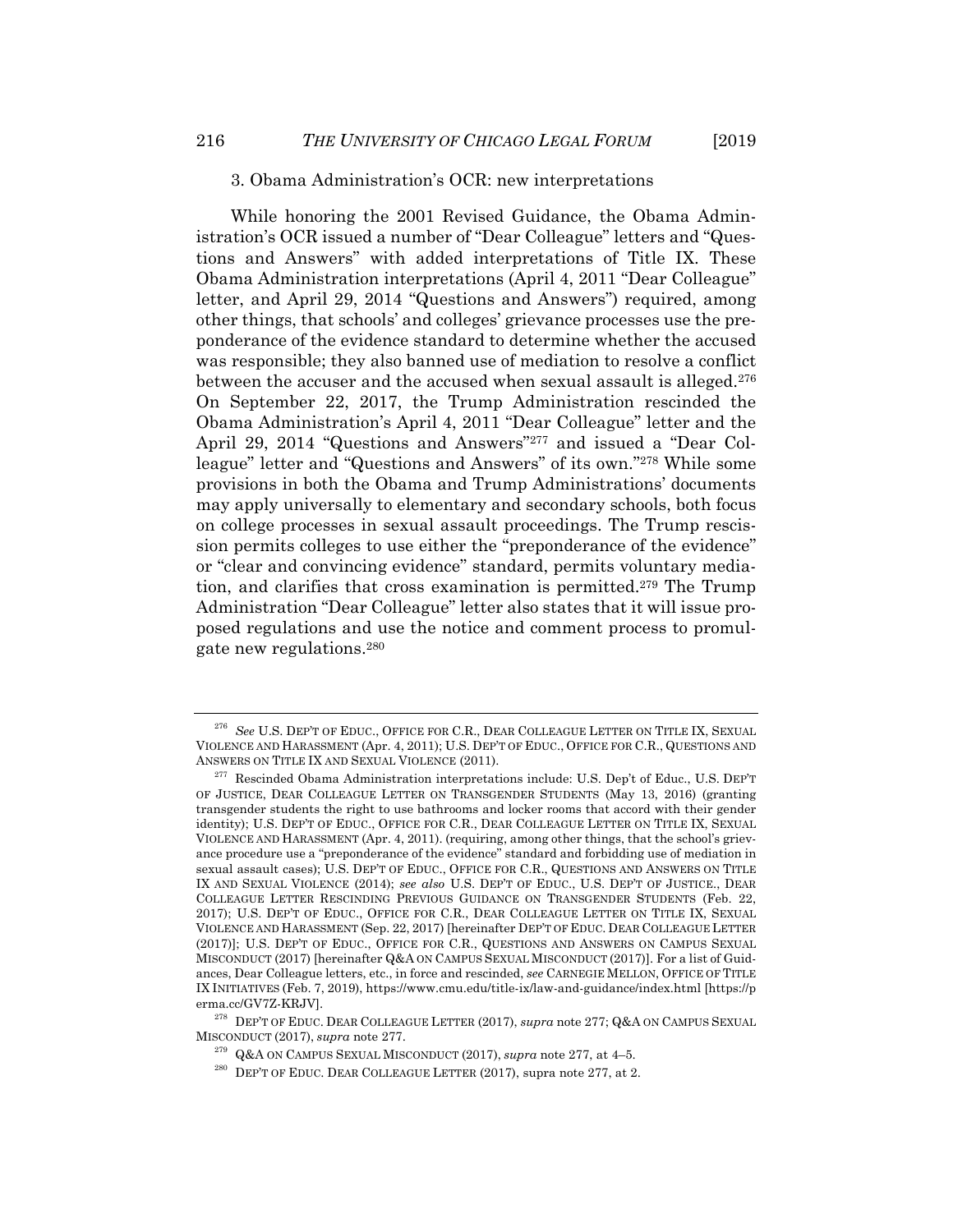#### 4. Trump Administration's OCR: proposed regulations

On November 29, 2018, the Secretary of Education issued proposed regulations that would govern the OCR decision making process.281 The focus of the proposed regulations is post-secondary enforcement of Title IX; the proposed regulations address concerns about colleges' and universities' investigations and grievance proceedings resulting from claims of sexual violence on campus. A discussion of the proposed rules' effects on college campuses, however, is beyond the scope of this article.282

This article deals with Title IX's effectiveness in eliminating peer sex- and gender-based harassment in elementary, middle, and secondary schools; viewing the proposed regulations through this lens reveals a serious likelihood that sex- and gender-based harassment would increase if the new regulations become law. The proposed regulations *would radically change the law as it applies to elementary, middle, and secondary schools and the procedures that the OCR uses to enforce Title IX in those institutions.* They would not only reverse Obama Administration 2011 guidance, which has already been rescinded, but, more importantly, would also overturn the 2001 Revised Guidance that has been followed by all of the presidential administrations for the past eighteen years. The new law would adopt new stringent standards for finding a school district noncompliant. If these stringent standards become law, they will seriously harm the rights of children to equal access to education based on their sex and gender. Particularly at a time when law and institutions are responding to the #MeToo movement, this change would represent a serious setback that may affect generations to come. In essence, the proposed regulations create disincentives for schools to educate themselves and their students about the causes of illegal sex- and gender-based harassment, the importance of avoiding these behaviors, and of acting promptly when the behaviors occur. Schools will solidify their roles as training grounds for future generations of harassers.

 $281$  As I write this article, the notice and comment period has still not elapsed. It is unclear whether the proposed regulations will be adopted, and if so, whether there will be changes made<br>to them. I focus here on the most problematic ones for pre-college students.

<sup>&</sup>lt;sup>282</sup> For analysis of the proposed regulations with reference to colleges and universities, *see* NATIONAL WOMEN'S LAW CENTER, DEVOS' PROPOSED CHANGES TO TITLE IX EXPLAINED (Feb. 7, 2018), https://nwlc.org/resources/devos-proposed-changes-to-title-ix-explained/ [https://perma.cc/6 SD3-CQ9H].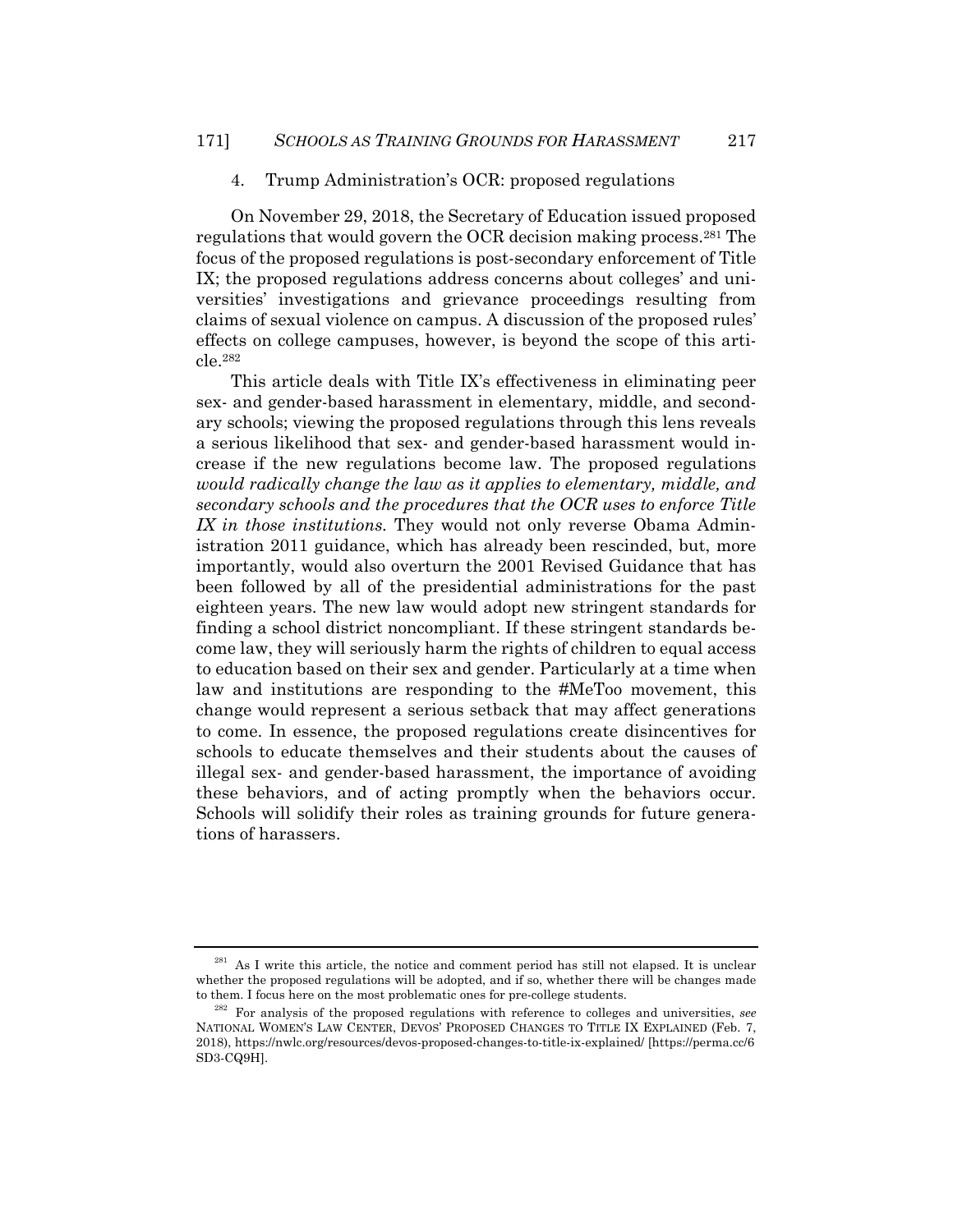The most problematic changes proposed in the new regulations for pre-college institutions deal with definitions and legal standards that the OCR would apply to complaints filed with the Department of Education. Section 106.44 of the proposed regulations requires that the recipient of federal funds have *actual knowledge of sexual harassment* and respond in a manner that is *deliberately indifferent* in order for a violation to occur.283 Section 106.44(a) defines "deliberately indifferent" as a response that is "clearly unreasonable."284 Section 106.30 defines "sexual harassment" as "unwelcome conduct on the basis of sex that is so severe, pervasive, and objectively offensive that it effectively denies a person equal access to the [recipient's] education program or activity."285 Actual knowledge includes knowledge of the Title IX Coordinator or of "an official of the recipient who has 'the authority to institute corrective measures on behalf of the recipient'" or in elementary and secondary schools, a teacher in the context of peer harassment.<sup>286</sup>

These proposed standards would largely adopt for the OCR the most stringent interpretations of the Supreme Court's rigid standards for monetary damages in Title IX cases.<sup>287</sup> These new OCR standards would require actual knowledge that the conduct described in the complaint already be sufficiently severe, pervasive, and objectively offensive to deny equal access to educational opportunities *in order to trigger a school district's response* to the behavior. And, once triggered, if that response is not "clearly unreasonable," the school district would be considered compliant.

As demonstrated above in Part III.A.1, the Supreme Court's rigid standards in private parties' damages actions relieve school authorities (even in some of the most egregious cases) of investigating and responding to ongoing sex- and gender-based harassment. Moreover, a number of lower courts have interpreted the "deliberately indifferent" standard very strictly, permitting a school to exonerate itself by responding only once to the harassment, even if the response is not effective.288 These

discussion, *supra* Part III.A.2.e.

<sup>283</sup> *Id.* 

<sup>284</sup> *Id.* 

<sup>285</sup> *Id.*

<sup>286</sup> *Id.* 

 $287$  One positive difference from the Supreme Court standards is the recognition that if a teacher has knowledge of peer harassment in the elementary and secondary school context, that knowledge is actual knowledge for purposes of triggering a duty on the school's part to respond. *See* NATIONAL WOMEN'S LAW CENTER, § 106.30; *supra* Part III.A.2.a.i (discussing lower courts' uneven reading of whether a teacher would constitute a person with authority to take corrective measures for purposes of fulfilling the actual knowledge requirement). 288 *See e.g*., Pahssen v. Merrill Community Sch. Dist.*,* 668 F.3d 356 (6th Cir. 2012) and the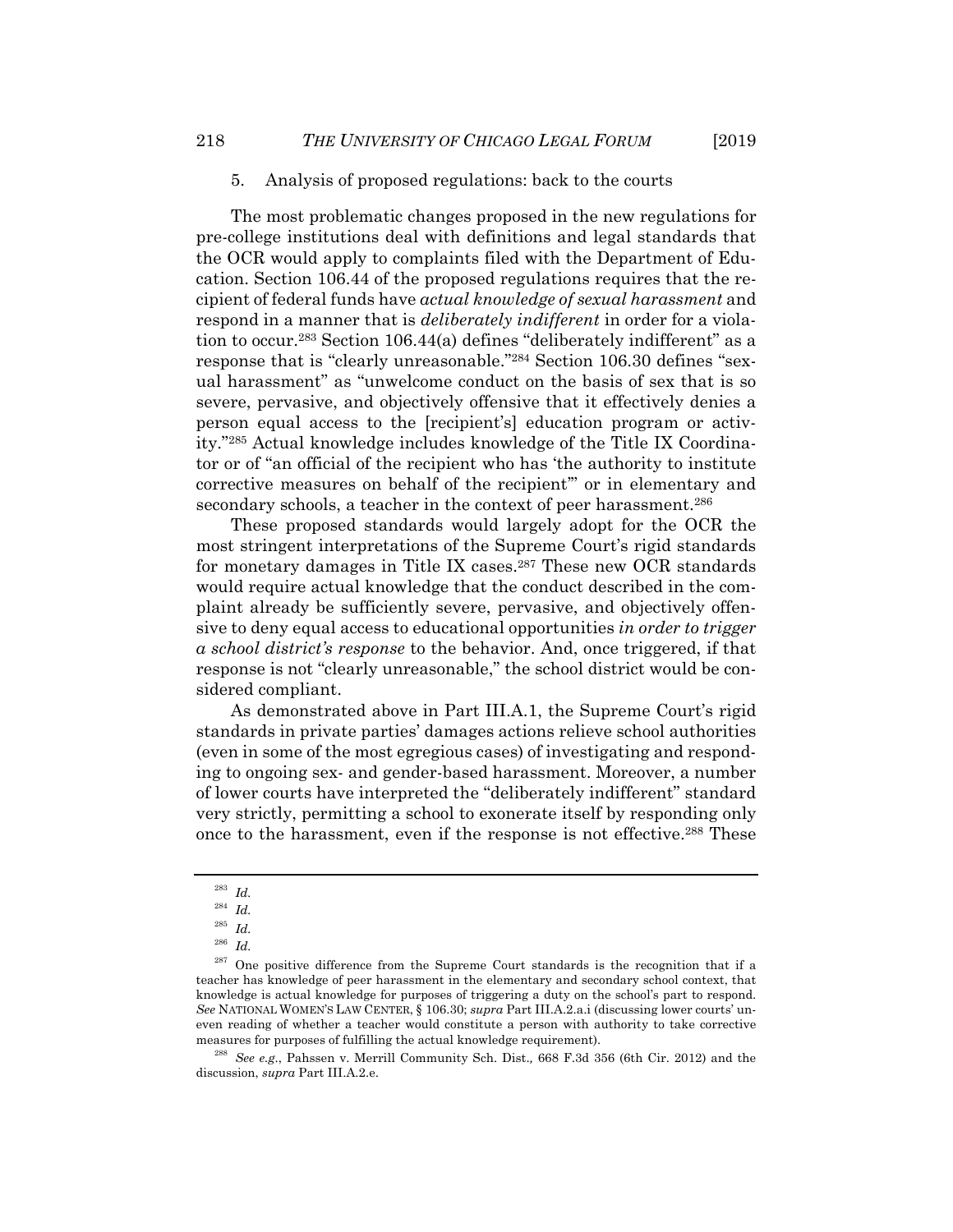standards as applied by the courts differ drastically from the more reasonable standards used traditionally by OCR of both Democratic and Republican Departments of Education. As explained in Part III.B.1–2 above, the OCR has traditionally used a standard that requires a school to respond when it believes or has reason to believe that the harassment is occurring, and once the response takes place, to monitor it for effectiveness. If the response is not effective, schools must attempt different remedies until they have eliminated the problem.289 Consider again the *Pahssen* case. If this case were investigated by the OCR using the 2001 guidance, there is no question that the OCR would have found the school district was noncompliant when it failed to respond initially to three incidents of sexual harassment by a student who had a history of sexual assault and harassment and when it stopped monitoring John Doe's behavior after thirty days of surveillance. In contrast, under the proposed rules, the OCR's ability to find noncompliance by the school would likely be hampered, which would prevent the OCR from entering into a resolution with the school district requiring it to adopt new training, reporting, and investigatory methods. The same would be true if the *Stiles* case, discussed in Part III.A. above, had been investigated by the OCR. Using the 2001 standards, the OCR would certainly have found that the school district was not in compliance with Title IX because the alleged victim in the case, a middle-school boy, was repeatedly harassed verbally and physically over a two-year period and his mother frequently reported the egregious harassment to school authorities. Although the court concluded that the school did not act with deliberate indifference because it had taken some steps to punish the harassers, the OCR would have likely concluded that because school authorities knew about the harassment, it had a responsibility to investigate and engage in a prompt remedial response. If the initial remedy was not effective, the OCR would have held the school to its ongoing obligation to assure that the victim would not continue to experience harassment from the harasser(s). If the proposed OCR amendments becomes law, however, it is very likely that the OCR would follow the courts' standards and conclude that the school was not deliberately indifferent because it took some minimal steps to punish the harassers.

Besides differing standards, the nature of the courts and the OCR has influenced how Title IX has traditionally been enforced. Historically, the OCR process has permitted a back-and-forth between the OCR and the school district that is under investigation.290 There are no monetary damages, unlike in federal court, and the OCR investigators

<sup>&</sup>lt;sup>289</sup> See 2001 Revised Guidance, *supra* note 258.<br><sup>290</sup> See generally, The TEXAS BAR ASSOCIATION, OCR BASICS: UNDERSTANDING AND SURVIVING A CIVIL RIGHTS INVESTIGATION (2018) ("OCR BASICS").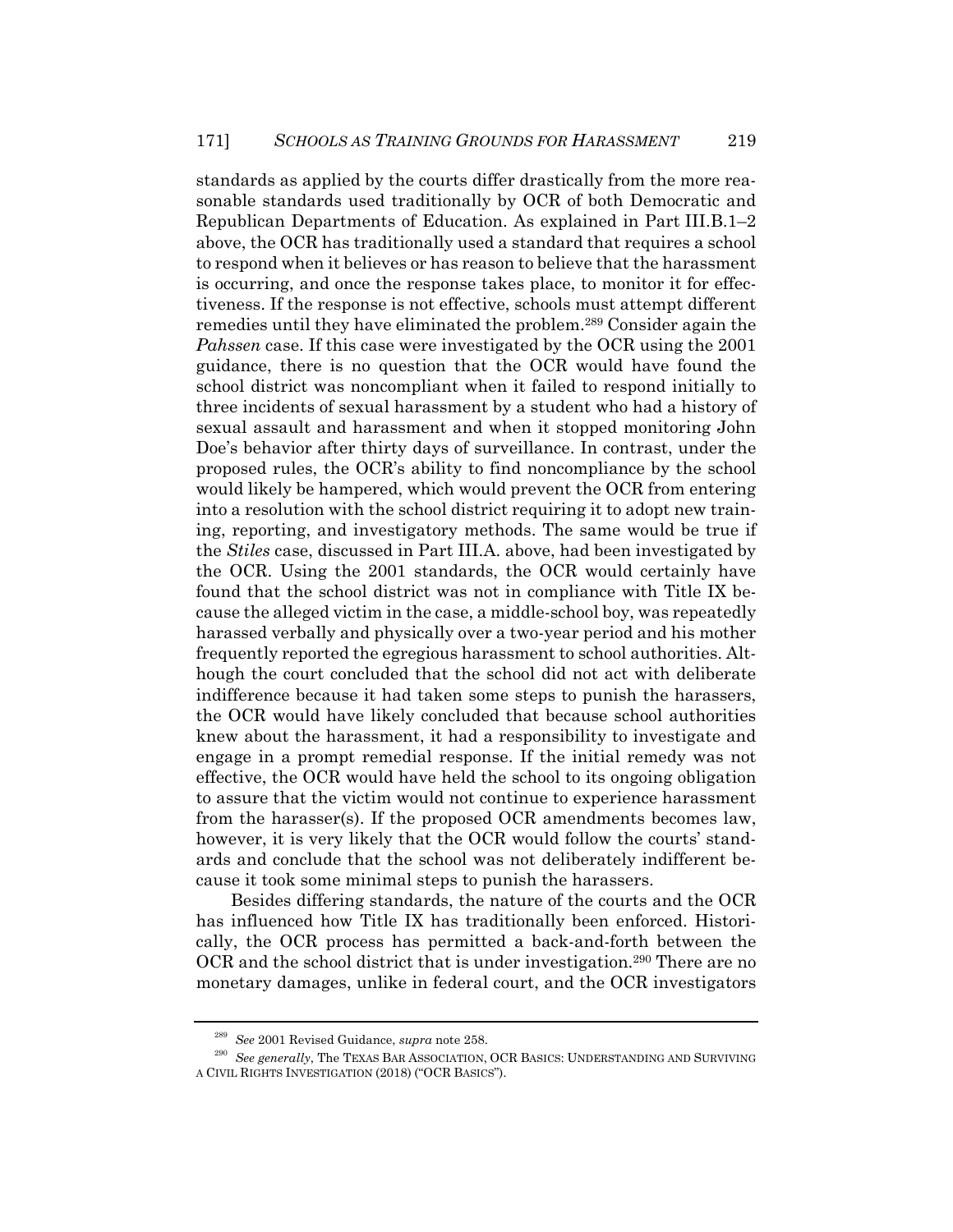can survey the policies and procedures in place and their implementation. This traditional structure permits the OCR and the recipients to enter into Resolution Agreements that detail how the schools are expected to improve and, by doing so, avoid a loss of funding for the schools. This structure encourages better future enforcement of Title IX.

If the proposed regulations become law, the OCR will likely decline to investigate many valid complaints and will abdicate its role of educating the educators about Title IX law. In essence, the administrative oversight contemplated by the statute will be upended, and the preventive and educative roles of the OCR will be eliminated. It is highly unlikely that the drafters of the progressive legislation of Title IX, given an understanding of changing cultural mores surrounding sex- and gender-based harassment, would agree to interpret legislation to have such a limited effect as that contemplated by the proposed regulations.

Moreover, as the notice of the proposed regulations acknowledges, the *Davis* case does not apply to the Department of Education OCR standards, and the OCR is free to follow its own standards in applying Title VII. The *Davis* standards, the Court makes clear, are applied because the Court *implied* a private right of action in *Davis* for *monetary damages*.291 The Court, in essence, was conscious of its responsibility not to overstep Congressional authorization. As noted above, the statute authorizes the Department of Education explicitly to deal with Title IX violations but does not explicitly create a cause of action in the courts. It is clear that the Court concludes that the OCR may apply its own standards, and the OCR has always done so. But the irony is this: despite the possible justification for the strict standards that may exist in lawsuits for damages against the school districts, no such justification exists in an OCR investigation. The original statute292 sets out the Department of Education as the enforcer of the statute, and the OCR does not impose monetary damages. In the case of a recalcitrant school district that refuses to comply or resolve a complaint with the OCR, the OCR has the additional and scarcely-used remedy of denying federal funding to the school district in the future, but this remedy is not applied without notice to the school district and an opportunity to engage in negotiation and to resolve their differences with the OCR through a Resolution Agreement.293

The drafters of the proposed regulations defend their choice to adopt the Supreme Court standards by arguing that uniformity will

<sup>&</sup>lt;sup>291</sup> Davis v. Monroe Cty. Bd. of Educ., 526 U.S. 635, 651 (1999).<br><sup>292</sup> 20 U.S.C. §§ 1681–1688.

<sup>293</sup> *See* OCR BASICS, *supra* note 290.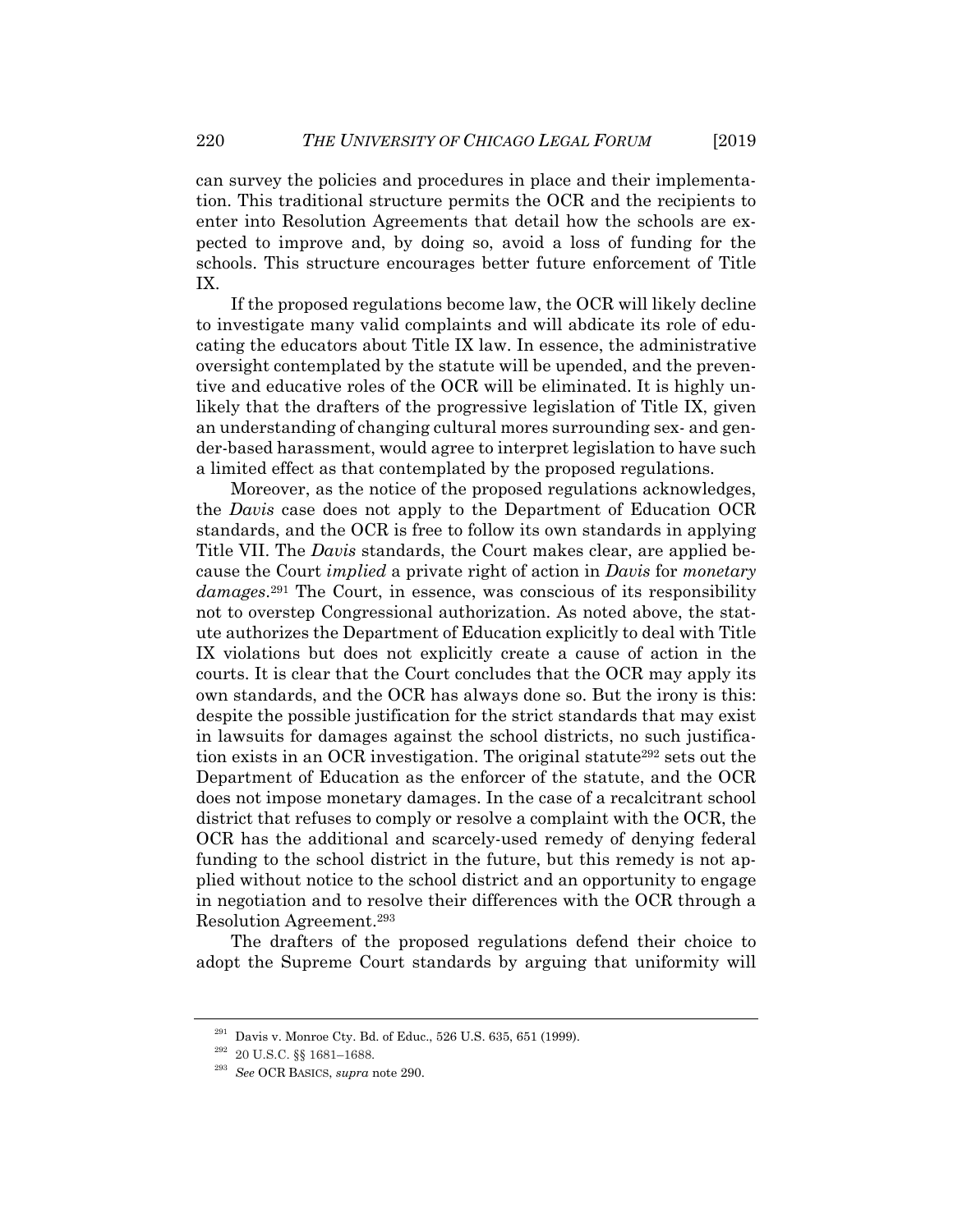make compliance easier and that schools should have flexibility to determine how to further their disciplinary processes. Furthermore, they argue that the misconduct Title IX forbids is that of the educational institution, not the underlying sex- or gender-based conduct. First, it seems that the flexibility arguments may be more directed at colleges and universities than at elementary and secondary schools because institutions of higher education have more developed grievance procedures for all types of wrongdoing than do pre-college institutions. Secondly, while uniformity is one potential goal, my discussion above of the poor results in cases following the Supreme Court standards suggests strongly that if uniformity is such an important goal, the Supreme Court should adopt the OCR standards, and not vice versa.

Finally, there is no reason to believe that use of a negligence standard—the standard applied in Title VII cases of peer harassment—is too harsh on elementary and secondary schools that have control over our children and all of the responsibilities to protect them that accompany that control. The data show that children are suffering in schools from sex- and gender-based harassment of not only their peers, but also from the "loading-on" that teachers and coaches engage in after a child reports harassment. While the Supreme Court standards do not always rectify these situations, traditional OCR standards have worked to eliminate this behavior.

## IV. HOLDING SCHOOLS ACCOUNTABLE TO PREVENT SCHOOLS' ROLE AS TRAINING GROUNDS

Parts I–III raise questions about what the law can do to resolve the many problems I have identified in this article. We must recognize that no matter what the condition of the law is, it is not sufficient to correct all or even most of these problems. Despite the good work of the OCR in previous administrations and Title VII law that forbids sex- and gender-based harassment in workplaces, illegal discriminatory harassment is still pervasive in schools and workplaces. Much of this harassment will not disappear until there is social change, and changes in society do not normally progress constantly on an upward trajectory. Change moves forward; then, there is backlash, and change moves forward again. But the law can play some role in effecting change: it can create incentives and disincentives, and it can tailor remedies to improve behaviors (and perhaps, attitudes) in schools and workplaces. If the law does not move forward to effect positive change, it will become a protector of those who harass and those who tolerate the harassment.

Masculinities theory sees gender as a structure that is constructed upon and actively constructs inequalities. It is not men or women who are the problem. It is the structure that dictates how men, women, boys,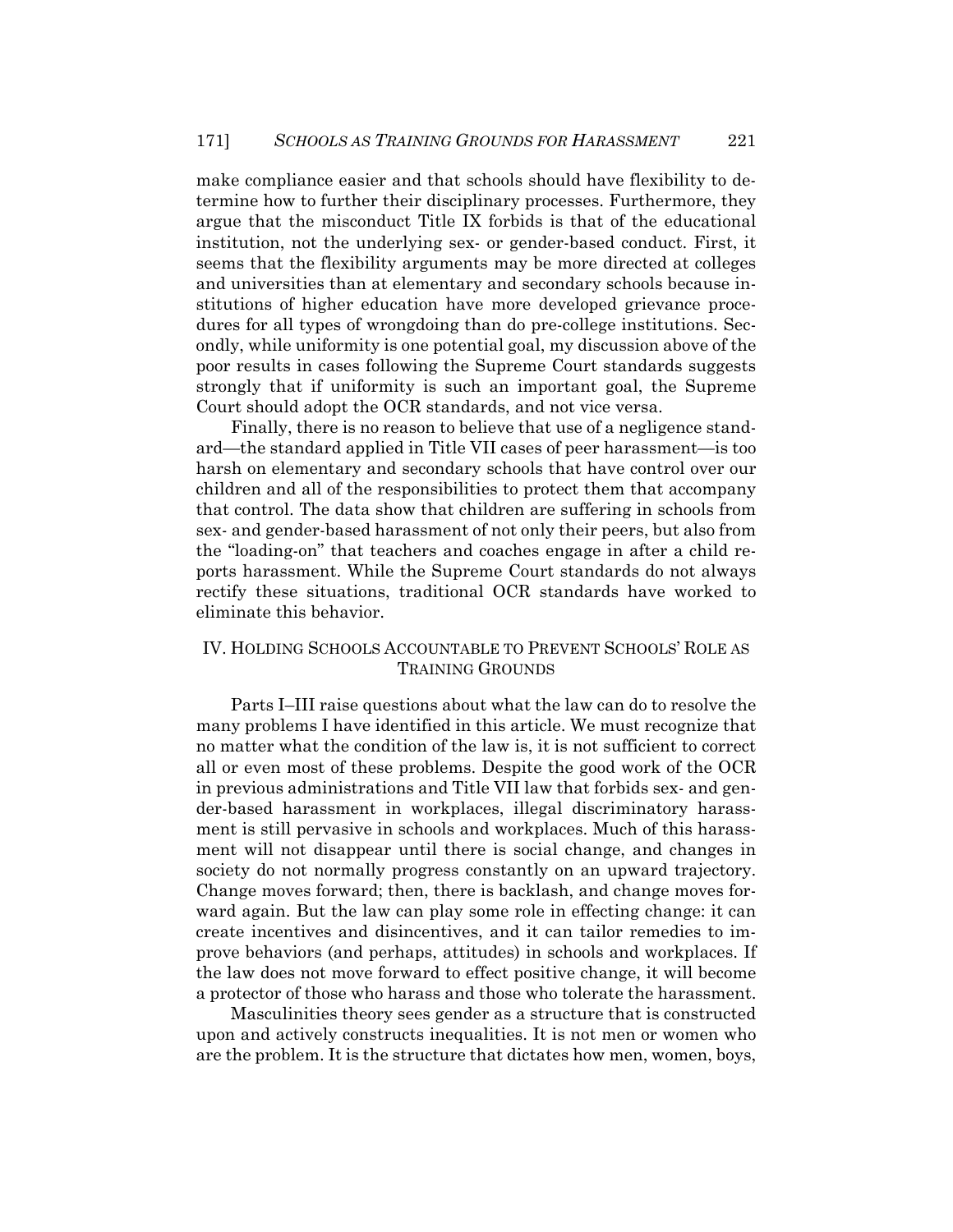and girls should act and the roles they should play. Until very recently in the U.S., gender has been considered a binary structure that denies the possibility of anything other than man (masculine) and woman (feminine). While there seems to be a marked change in attitudes among young Americans about the inevitability of binary gender identities, there is also a group of young folks that resists such change. Masculinities theory posits that it is the gendered constructions—such as masculinity, especially those forms of masculinity that are forced and exaggerated—that create incentives to harass others. Often, however, because gendered behaviors are considered the norm—in fact, are considered by many to be dictated by biological sex—gender is invisible to many of us. So, in schools, even adults such as administrators, teachers, and coaches reinforce gender norms that, in turn, motivate students to harass others. Without an understanding of this dynamic, schools and teachers will not be able to teach children not to harass, or even to recognize all of the illegal harassment that takes place.

Moreover, multidimensional masculinities theory encourages us all to consider not only gender, but also all of the other co-existing identities of the parties in context of the situation.294 So, besides sex, sexual orientation, and gender identity of the different participants when harassment takes place, we should consider the race, class, national origin, and other identities as well as whether the alleged victims and perpetrators are persons with disabilities. A significant percentage of children who have disabilities are victims of sex-or gender-based harassment, and a significant number of OCR Title IX complaints also allege intersectional claims, including racial, national origin, and disabilitybased harassment. In formulating solutions, all of these facts must be taken into account. Furthermore, research demonstrates that racial inequalities exist in schools, especially in the ways that discipline is meted out.295 In formulating a solution, it is important that school authorities understand the implicit biases that cause these differential disciplinary measures and that they take actions to counteract them.

To complicate matters, schools are often large, overcrowded, and lacking in resources, and their teachers are underpaid. It may create a huge burden to ask schools to serve as the focal points to change gender norms in society. By the same token, we cannot sacrifice our children

<sup>294</sup> *See* Ann C. McGinley & Frank Rudy Cooper, *Masculinities, Multidimensionality, and Law: Why They Need One Another, in* MASCULINITIES AND THE LAW: A MULTIDIMENSIONAL APPROACH (Frank Rudy Cooper & Ann C. McGinley, eds. 2012) (explaining that it is important to consider not only the gender or sex of the victim but also the victim's other identities in the context of the situation). 295 Moriah Balingt, *Racial Disparities in School Discipline Are Growing, Federal Data Show*,

WASH. POST, Apr. 26, 2018, at A.2.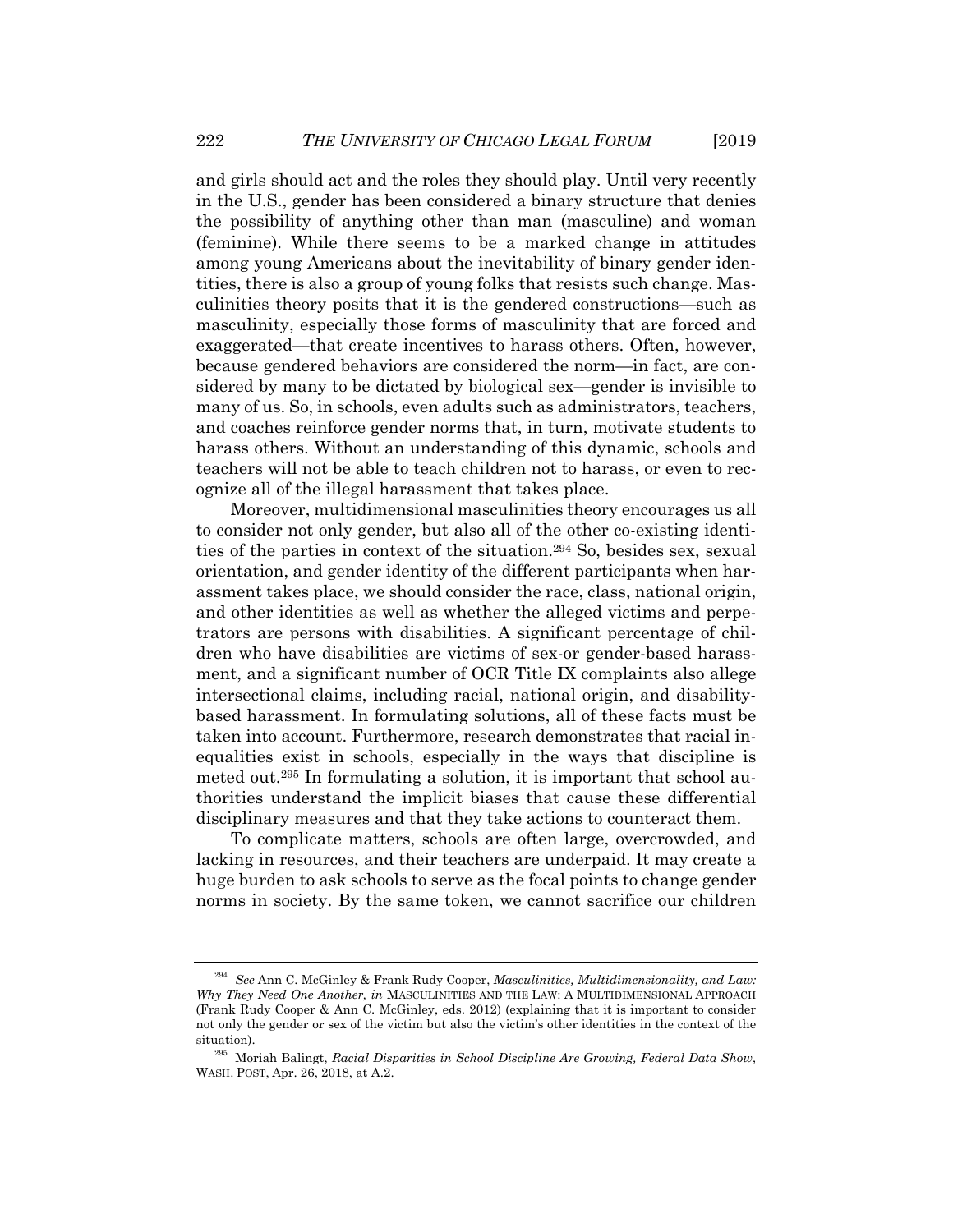by allowing schools to ignore their responsibility to control the harassing behaviors taking place under their noses. Reforms need to include funding for education of teachers and children about the evils of sexand gender-based harassment and its causes.

#### A. Necessary Law Reform

First, it is clear that the regulations proposed by the Department of Education should not become law. As the analysis of the court cases in Part III.A. above demonstrates, the standards employed by the courts permit school districts to escape monetary damages for their failure to control serious harassment in their midst. These standards should not replace the standards successfully used by the OCR for more than eighteen years to resolve complaints and assure ongoing compliance.

Second, when Congress has the political will, it should pass amendments to Title IX to assure better compliance. Those amendments should include an express authorization of private lawsuits for damages against school districts that would overrule *Davis*. Amendments to Title IX should set negligence standards for both the court cases and the complaints investigated and resolved by the OCR, thereby overturning the proposed regulations should they become law.

Third, even in the absence of political power to make these changes, the lower courts can interpret *Gebser* and *Davis* in a way that avoids the harsh results and at the same time faithfully follows the Supreme Court's standards. First, in the context of peer harassment in elementary and secondary schools, a teacher, counselor, or other professional who observes or hears about behavior that is either already severe or appears to be escalating should have the responsibility to report and/or correct the behavior. The professional's knowledge should be sufficient to constitute actual knowledge by school authorities and should trigger a responsibility to investigate and take remedial measures. Where children are very young or the victim has an intellectual disability, the professional's responsibilities to investigate should be triggered sooner if a victim attempts to communicate with the professional but the victim is not capable of communicating the details of the harassment. Second, once there is actual knowledge, the professional, along with other school authorities, must investigate the situation and promptly remedy it. A finding of deliberate indifference can occur if school authorities' remedy is not effective, and the authorities do nothing more to correct the situation. As some courts conclude now, knowledge that the perpetrator has a history of harassment of either the alleged victim or another victim should constitute actual knowledge for the purposes of triggering a duty to take a more cautious approach to the perpetrator, such as more adult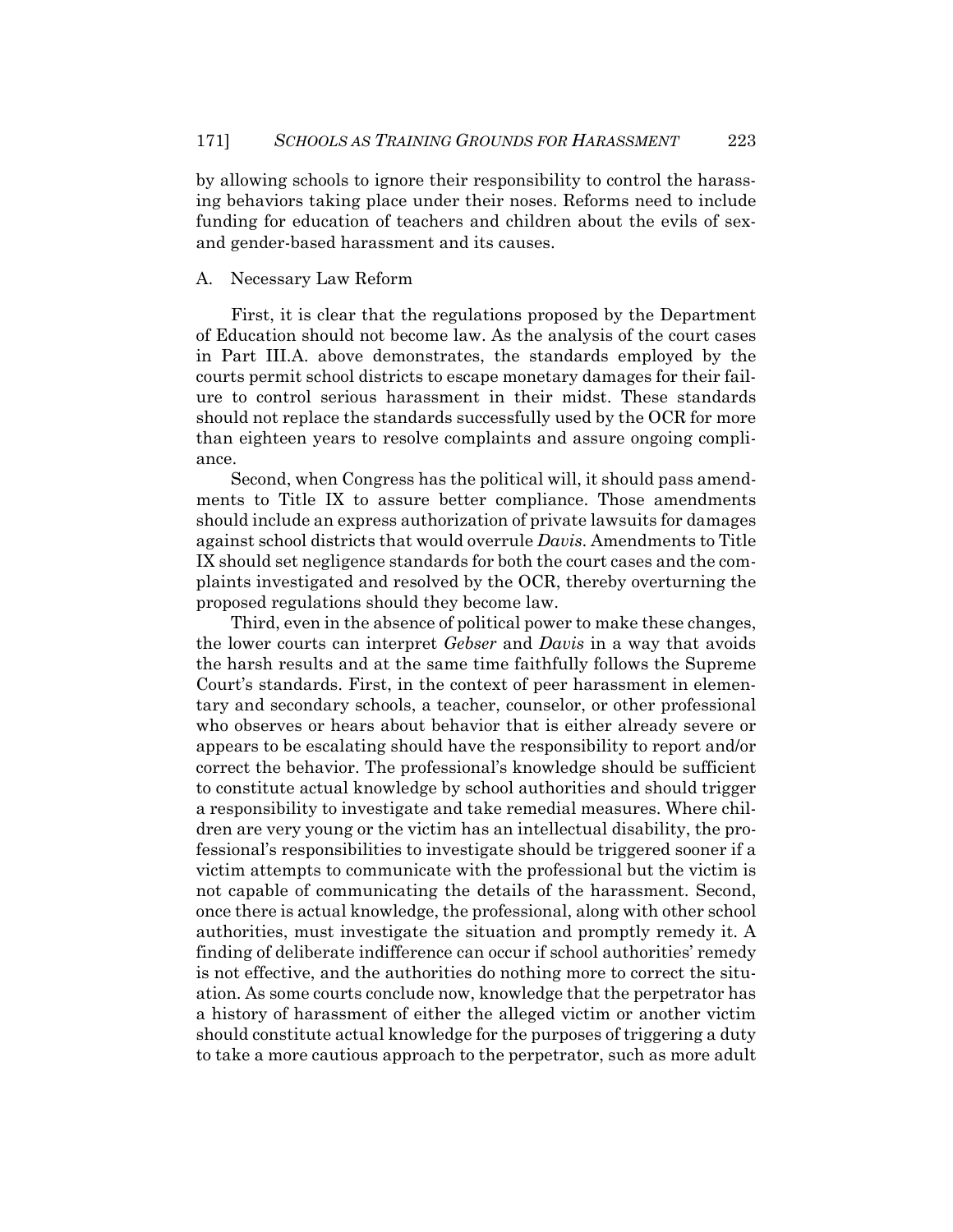supervision. Finally, lower courts should be more cautious in granting dispositive motions in these cases. Many motions for summary judgment, for example, are granted where there are genuine issues of material facts for the juries to decide. These material facts include who had knowledge, and when, the severity of the behaviors, and whether the victim suffered a denial of access to educational programs as a result, and whether the school's response was deliberately indifferent. The difference between "unreasonable" (which is legal) and "clearly unreasonable" (which is not) is something that a jury of the parties' peers should ordinarily decide based on the facts found at trial.

Fourth, if the proposed regulations become law, OCR investigators should interpret the regulations in a way that comports with the law but simultaneously holds schools responsible for ignoring damaging harassment in the schools. Because of the different posture of the OCR investigations from court cases, the OCR has the ability to continue to use its investigations as a means of educating recipients concerning how to assure compliance and avoid problems in the future. Continued use of voluntary resolution agreements should help. Even if the OCR finds that there is insufficient evidence of noncompliance in the particular case, the OCR should use its investigation to encourage procedural compliance if the recipient, for example, has not appointed a Title IX Coordinator,<sup>296</sup> has not notified all students and teachers of its policies and practices, etc. If this type of noncompliance exists, OCR investigators should encourage schools to sign agreements to resolve those issues. The OCR should encourage educational institutions to offer educational and training programs for students and teachers that deal with issues of harassment, and its causes, and how to respond. This training, in accordance with the sophistication of the audience, should include instruction on concepts of gender and masculinity.

## B. Schools as Training Grounds for Eliminating Harassment

Finally, no matter what standards the OCR and the courts use, educational institutions should be encouraged to adopt educational programing for administrators and teachers that explains implicit bias, masculinity, gender stereotyping, and other phenomena that can lead

<sup>296</sup> A recent study of California and Colorado schools found that many school districts have failed to appoint a Title IX coordinator, contrary to their legal responsibilities. *See* Elizabeth J. Meyer & Andrea Somoza-Norton, *Addressing Sex Discrimination with Title IX Coordinators in the #MeToo Era,* 100 PHI DELTA KAPPAN 8 (Oct. 2018). Even when they have appointed Title IX coordinators, most of the Title IX coordinators are not very knowledgeable about the law and their responsibilities, have infrequently or never conducted trainings for the faculty and staff in their district, have many other responsibilities that overwhelm those as Title IX coordinator, and are often ignorant of their responsibilities especially with reference to transgender students. *Id.*